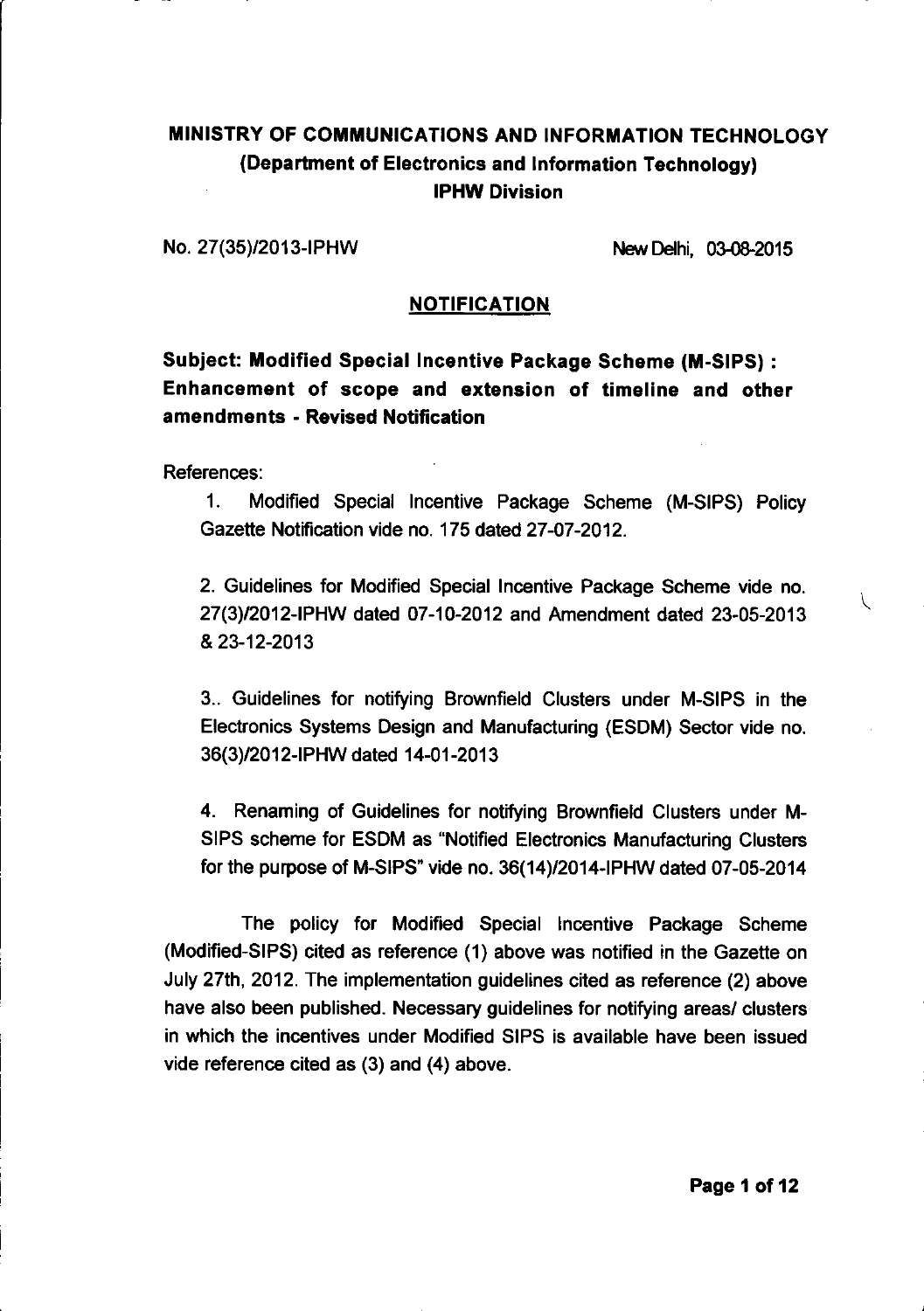$2<sup>1</sup>$ Various representations have been received from industry associations, potential applicants and other stakeholders regarding improvements in the scheme. These suggestions have been examined and detailed consultations have been held with all stakeholders. Based on the same, the following amendments are proposed in the Modified SIPS policy. All other provisions remain unchanged.

#### $\overline{3}$ **Extending Modified SIPS benefits to additional verticals**

 $3<sub>1</sub>$ The M-SIPS incentives are hitherto available to the verticals as mentioned in reference (1) above. It is proposed to expand the list of verticals for which Modified SIPS will be available. The additional list is at Enclosure 1 of this notification.

#### $\overline{\mathbf{A}}$ **Simplifying process**

 $4.1$ The incentives under the scheme will be available from the date of receipt of application subject to the condition that the additional incentives so calculated should be on a prospective basis (i.e. from the date of notification). Consequently, the period of 10 years for which an applicant is eligible for claiming incentives shall also be reckoned from the date of application. However, the incentives will be given to a unit only after it achieves threshold investment as required under the scheme and approval of the project by **Competent Authority.** 

 $4.2$ Based on further industry inputs, the revised thresholds for various industry units are proposed for unit to be eligible for incentives under the scheme. The revised thresholds for all project types are at Enclosure 2 of this notification.

 $4.3$ It is proposed to introduce Production Subsidy @ 10 % of the production turnover (ex-factory) for Fabrication and ATMP of Analog/ Mixed signal semiconductor chips, Power Semiconductors, OLEDs, LCD (LCD fabrication & glass substrate), Fabrication of Chip Components, Discrete Semiconductors, SPV (Polysilicon, ingots and/ or wafers, cells), LEDs and Manufacturing of PCBs, nano-Electronic components and LCM. It is intended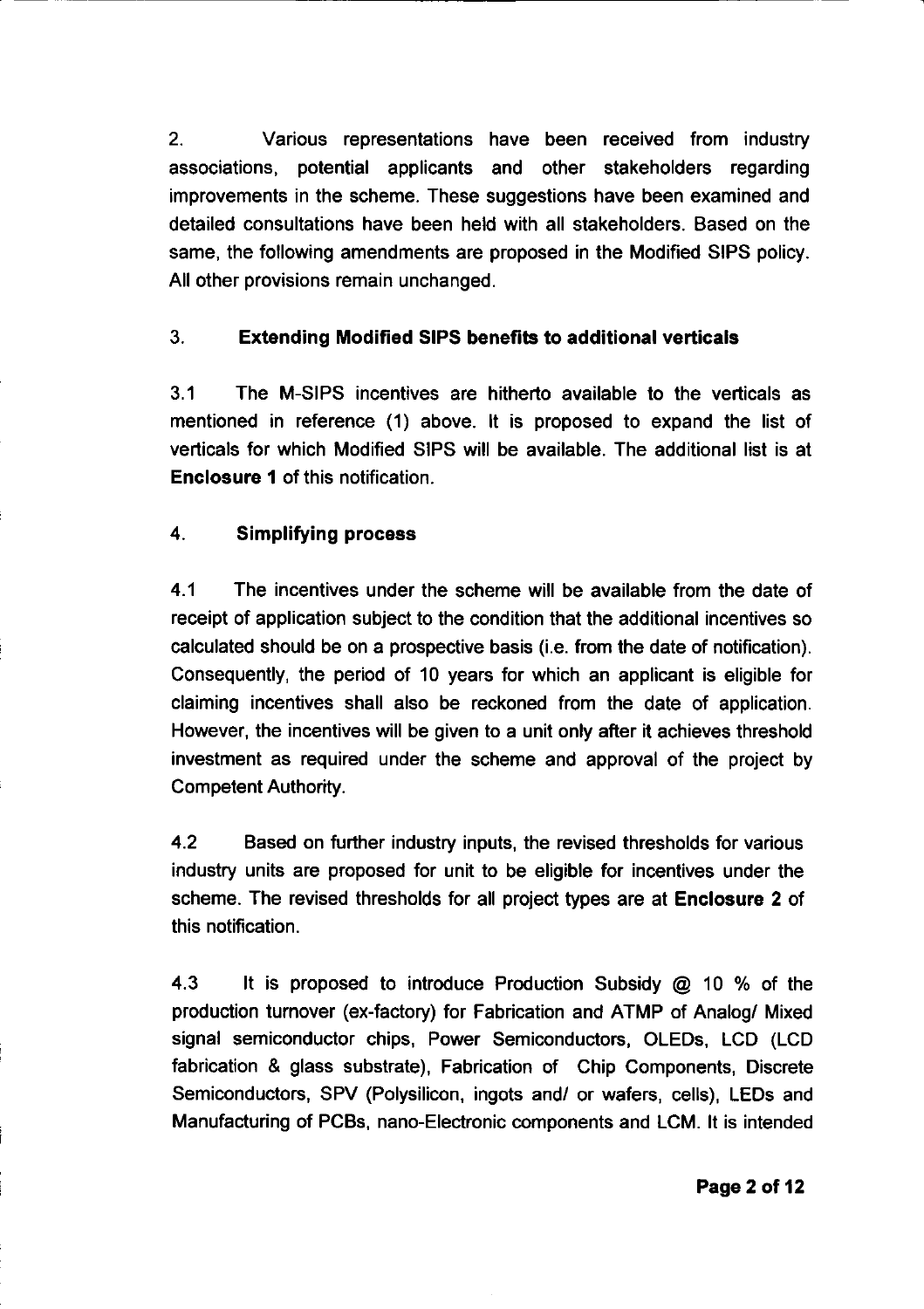as an operational incentive. The existing provision of "reimbursement of Central **Taxes** and Duties" for Semiconductor Wafering, Logic Microprocessors, Digital Signal Processors (DSP) & Application Specific Integrated Circuits (ASICS), Memory, LCD Fabrication is proposed to be changed as "Production subsidy  $\omega$  10 % of the production turnover (ex factory)".

44 The incentives for Modified SIPS will be disbursed immediately after the threshold of investment has been achieved. Thereafter, the disbursements will be made on quarterly basis.

4.5 The scheme will be available to any viable unit as appraised by Appraisal Committee located in any industrial area notified by Centre/ State/ local authority. The practice of notifying areas wherein the incentives will be eligible is hereby dispensed with. The practice of having separate Technical Evaluation Committees will also be dispended with.

#### $5<sub>1</sub>$ **Extension of Time Period for Applications**

 $5.1$ The time for making applications under the Revised Scheme is extended for a period of 5 years beyond the current expiry of the scheme in July, 2015.

6. For effective functioning of the revisions in the M-SIPS policy, a set of Guidelines may be issued by Department of Electronics and Information Technology separately.

(Dr. Ajay Kumar) Additional Secretary to Government of India Tel: 24360160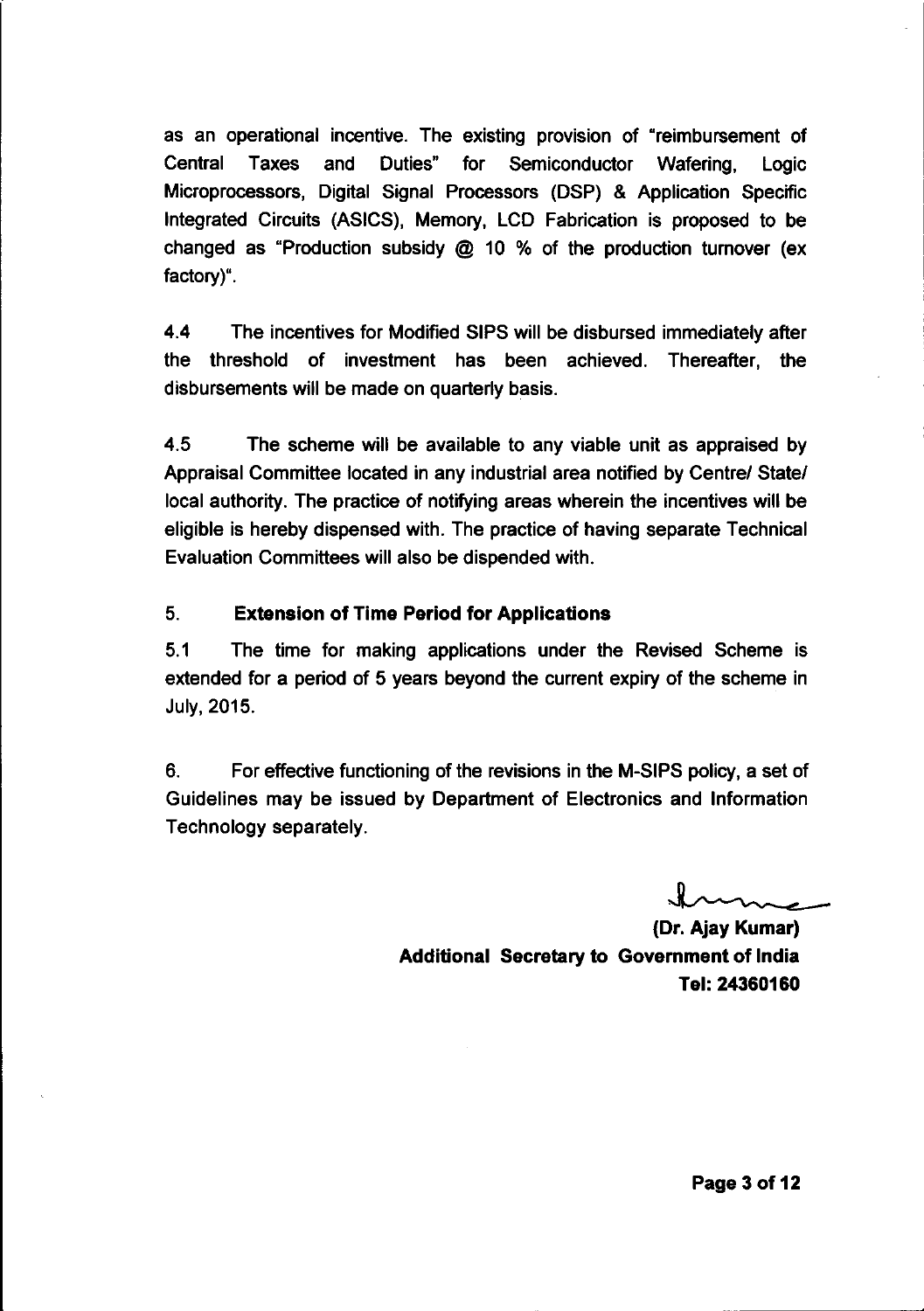## **Enclosure 1**

# Additional List of ESDM verticals/ projects for which<br>incentives are available under M-SIPS

| $\mathsf{A}$   | <b>Electronics Products (Si no. 1 of Enclosure 2):</b>                                                                                                           |
|----------------|------------------------------------------------------------------------------------------------------------------------------------------------------------------|
| 1              | Telecom products: Optical Fibres and Optical Fibre Cables,<br>Headends*                                                                                          |
| $\overline{2}$ | IT Hardware products : Automatic Teller Machines (ATMs), etc.*                                                                                                   |
| 3              | Consumer Electronics: Audio Video products, electronic<br>watches and clocks, electronic toys, wearable electronics,<br>electronic personal care products, etc.* |
| 4              | Automotive Electronics: Brushed DC Motors*, etc.                                                                                                                 |
| 5              | Bio-metric and identity devices/RFID: Smart Card manufacturing<br>and personalization*                                                                           |
| 6              | Consumer Appliances like Refrigerators, ACs, Fully Automatic<br>Washing Machines, Microwave Ovens, etc.                                                          |
| $\overline{7}$ | Electronic product design including PCB design                                                                                                                   |
| 8              | Machine to Machine (M2M) and Internet of Things (IoT) products                                                                                                   |
| 9              | <b>Home Fuel Cells</b>                                                                                                                                           |
| 10             | Multi-functional electronic devices                                                                                                                              |
| 11             | Semiconductor Equipment such as Automatic Test Handler, Pick &<br>Place Machines, Test Head Manipulator and their accessories like Test                          |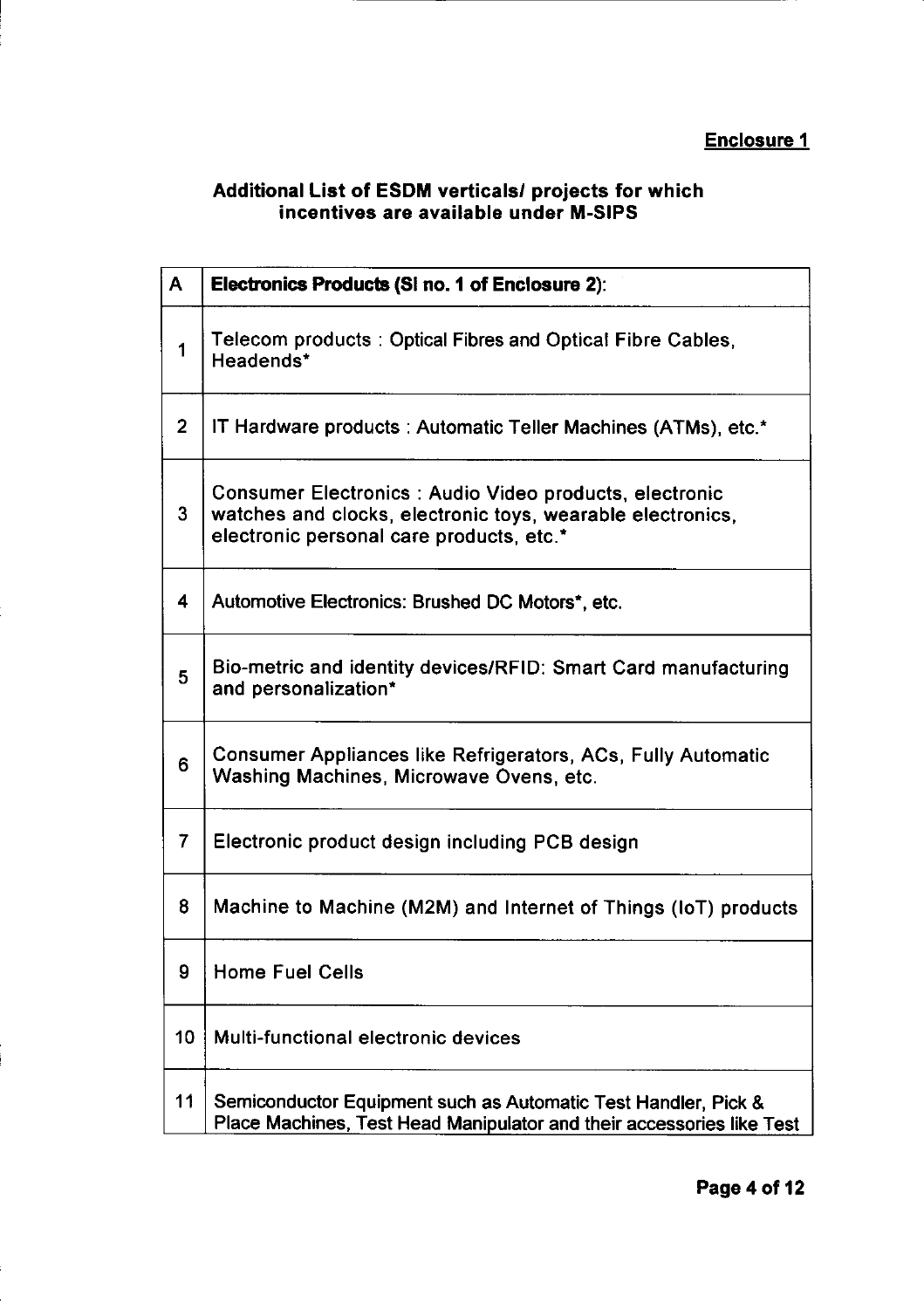|                 | Sockets, Probe Cards, ATE Load Boards, Conversion Kits, Docking<br><b>Mechanisms</b>                               |
|-----------------|--------------------------------------------------------------------------------------------------------------------|
| 12 <sup>2</sup> | Electronic security devices- including CCTV/ surveillance<br>equipment, CCTV, Access Control, intruder alarms etc. |
| в               | Intermediates (SI no. 2 of Enclosure 2)                                                                            |
| 1               | Electro-plating, small precision plastic and metal parts, tools,<br>moulds & dies                                  |
| $\overline{2}$  | Liquid Crystal Module (LCM)                                                                                        |
| 3               | <b>Organic Light Emitting Diodes (OLED)</b>                                                                        |
| 4               | <b>Chip Modules for Smart Cards</b>                                                                                |
| 5               | Analog/ Mixed Signal Semiconductor Chips                                                                           |
| C.              | <b>Capital Equipment for electronic products</b>                                                                   |
| D               | Raw material exclusively for electronic products                                                                   |
| Е               | Remanufacturing of electronic products                                                                             |

\* These verticals already exist in the notification dated 27-07 -2012<br>and have been amplified to include additional products.

 $\sim 10^{11}$  km  $^{-1}$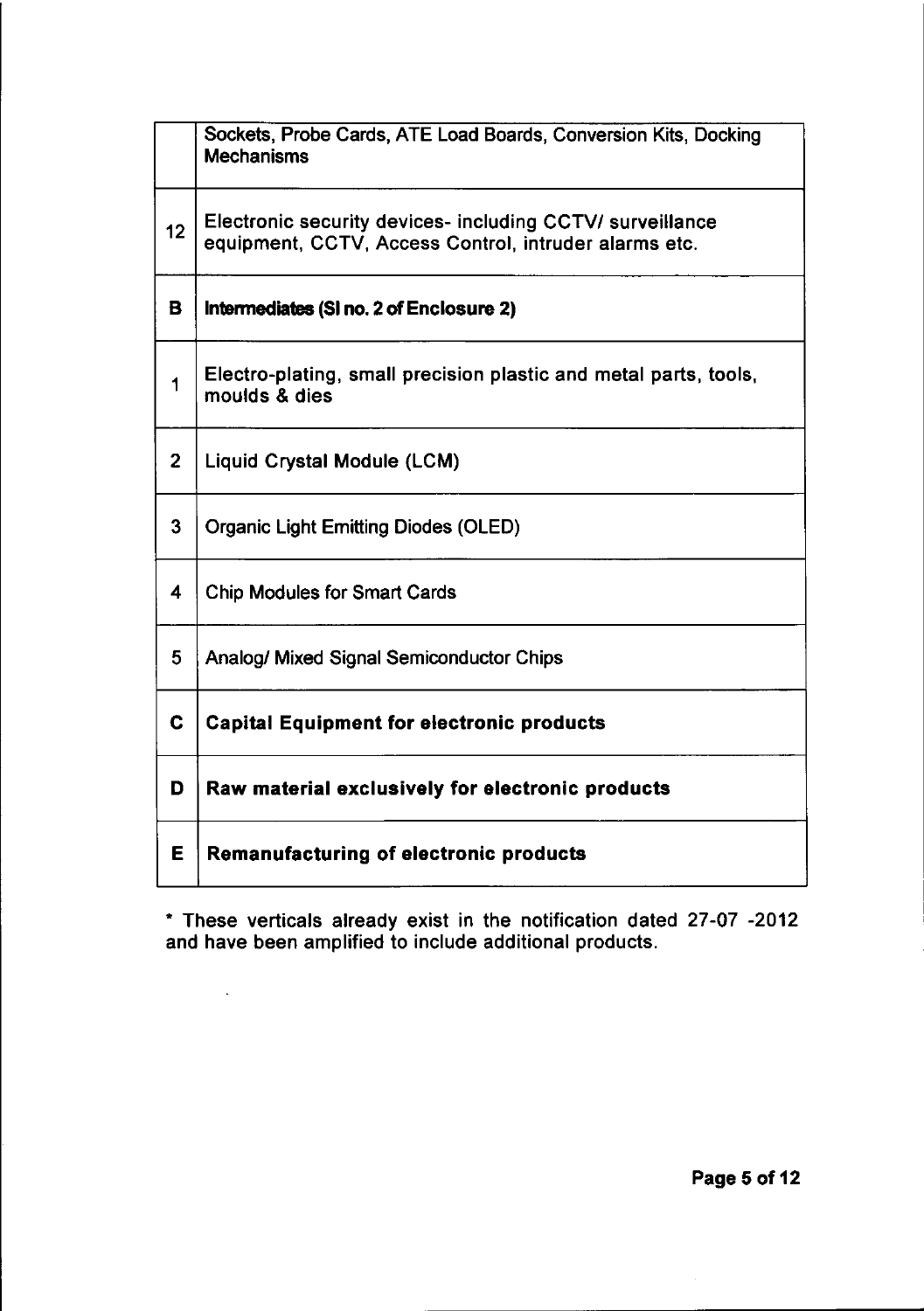## **Enclosure 2**

|                |                                          |      | <b>Investment Threshold</b><br>(in Rs Crore)                       |               | <b>Financial Incentives</b>                                                                                                      |                                                                                                                                                                                                 |
|----------------|------------------------------------------|------|--------------------------------------------------------------------|---------------|----------------------------------------------------------------------------------------------------------------------------------|-------------------------------------------------------------------------------------------------------------------------------------------------------------------------------------------------|
| S.<br>No.      | <b>Type</b>                              | Fab  | Assembly,<br>Testing,<br><b>Marking and</b><br>Packaging<br>(ATMP) | Manufacturing | <b>SEZ</b>                                                                                                                       | <b>Non SEZ</b>                                                                                                                                                                                  |
| 1              | Electronic<br>Products                   |      |                                                                    | 10            | 20% of<br>Capex                                                                                                                  | $25%$ of Capex +<br>Reimbursement<br>of Excise/ CVD<br>capital<br>on<br>equipment                                                                                                               |
| $\overline{2}$ | Intermediates                            |      |                                                                    |               |                                                                                                                                  |                                                                                                                                                                                                 |
| 2.1            | Nano<br>Electronic<br>Components         |      |                                                                    | 200           | 20%<br>of<br>Capex<br>$\ddot{}$<br>10%<br>of<br>Production<br><b>Subsidy</b><br>on<br>Production<br>turnover<br>(Ex-<br>factory) | 25% of Capex $+$<br>Reimbursement<br>of Excise/ CVD<br>on<br>capital<br>equipment<br>$\ddot{}$<br>10%<br>of<br>Production<br><b>Subsidy</b><br>on<br>Production<br>turnover<br>(Ex-<br>factory) |
| 2.2            | Semiconductor<br>Wafering                |      |                                                                    | 1000          | 20%<br>of<br>Capex<br>$\ddot{}$<br>10%<br>of<br>Production<br>Subsidy on<br>Production<br>turnover<br>(Ex-factory)               | 25% of Capex +<br>Reimbursement<br>of Excise/ CVD<br>capital<br>on<br>equipment<br>10%<br>of<br>Production<br><b>Subsidy</b><br>on<br>Production<br>turnover<br>(Ex-<br>factory)                |
| 2.3            | Semiconductor Chips:                     |      |                                                                    |               |                                                                                                                                  |                                                                                                                                                                                                 |
| a)             | $Logic -$<br>Microprocessor<br><u>s,</u> | 2000 | 100                                                                | N.A.          | 20%<br>of<br>Capex<br>+<br>10%<br>of                                                                                             | 25% of Capex +<br>Reimbursement                                                                                                                                                                 |

# **Revised Investment Thresholds and Financial Incentives**

 $\hat{\mathcal{A}}$ 

 $\bar{\bar{z}}$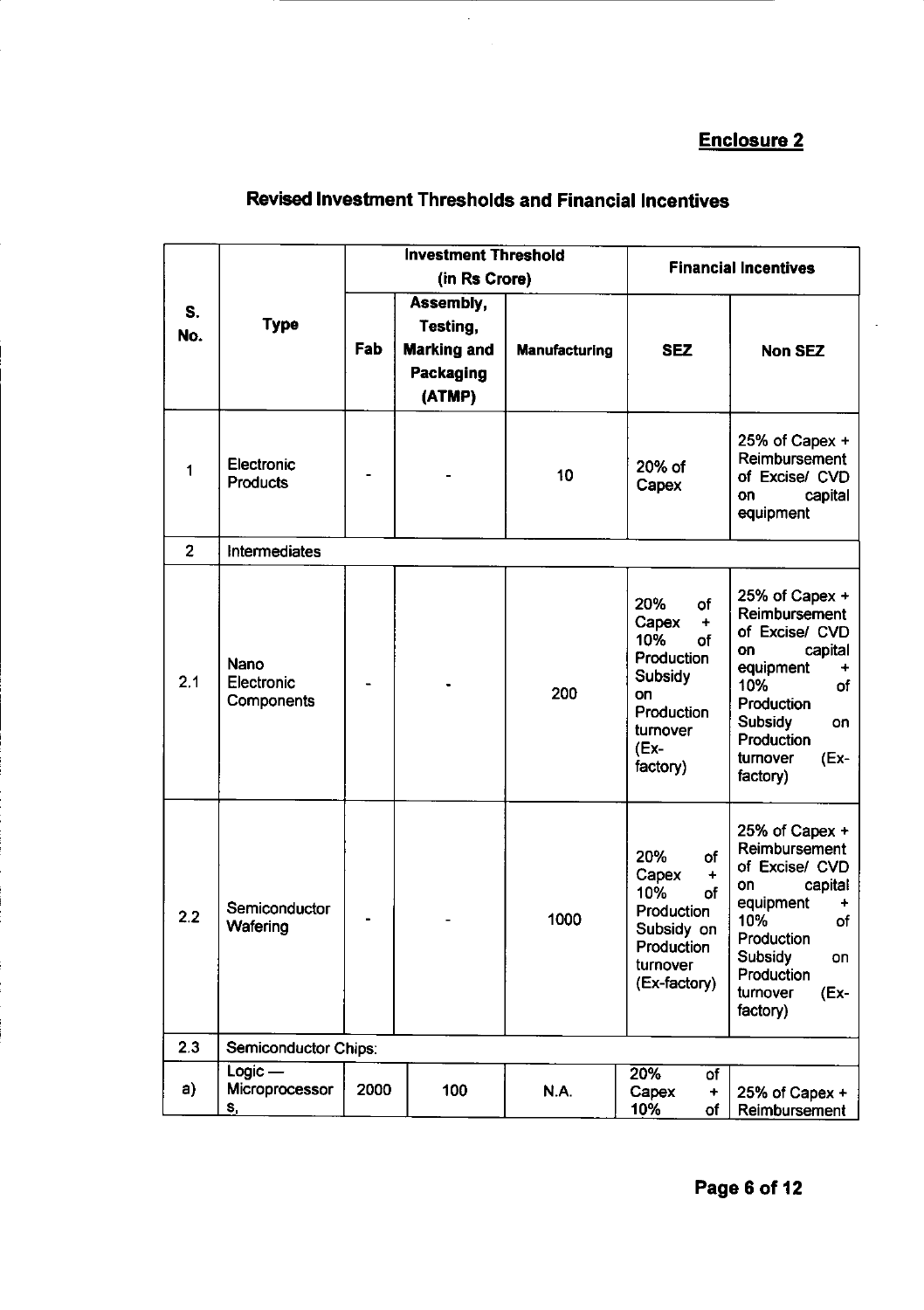|     | Microcontroller<br>s. Digital<br>Signal<br>Processors<br>$(DSP)$ &<br>Application<br><b>Specific</b><br>Integrated<br><b>Circuits</b><br>(ASICS) |      |             |      | Production<br>Subsidy on<br><b>Production</b><br>turnover<br>(Ex-factory)                                             | of Excise/ CVD<br>capital<br>on<br>equipment<br>$\ddot{}$<br>10%<br>of<br>Production<br>Subsidy<br>on<br>Production<br>turnover<br>(Ex-<br>factory)                               |
|-----|--------------------------------------------------------------------------------------------------------------------------------------------------|------|-------------|------|-----------------------------------------------------------------------------------------------------------------------|-----------------------------------------------------------------------------------------------------------------------------------------------------------------------------------|
| b)  | Analog/ Mixed<br>Signal                                                                                                                          | 1000 | 100         | N.A. | of<br>20%<br>Capex<br>$\ddot{}$<br>10%<br>of<br>Production<br>Subsidy on<br>Production<br>turnover<br>(Ex-factory)    | 25% of Capex +<br>Reimbursement<br>of Excise/ CVD<br>capital<br>on<br>equipment<br>10%<br>of<br>Production<br><b>Subsidy</b><br>on<br>Production<br>turnover<br>(Ex-<br>factory)  |
| c)  | Memory                                                                                                                                           | 5000 | 200         | N.A. | 20%<br>of<br>Capex<br>٠<br>10%<br>оf<br>Production<br><b>Subsidy</b><br>on<br>Production<br>turnover (Ex-<br>factory) | 25% of Capex +<br>Reimbursement<br>of Excise/ CVD<br>capital<br>on<br>equipment<br>of<br>10%<br>Production<br><b>Subsidy</b><br>on<br>Production<br>(Ex-<br>turnover<br>factory)  |
| 2.4 | Chip Components, Discrete Semiconductors and Power Semiconductors:                                                                               |      |             |      |                                                                                                                       |                                                                                                                                                                                   |
| a)  | Chip<br>Components                                                                                                                               | 200  | <b>N.A.</b> | N.A. | 20%<br>of<br>Capex<br>÷<br>10%<br>of<br>Production<br>Subsidy<br>on<br>Production<br>turnover (Ex-<br>factory)        | 25% of Capex +<br>Reimbursement<br>of Excise/ CVD<br>capital<br>on<br>equipment+<br>10%<br>оf<br>Production<br><b>Subsidy</b><br>on<br>Production<br>(Ex-<br>turnover<br>factory) |

 $\sim 10^{-1}$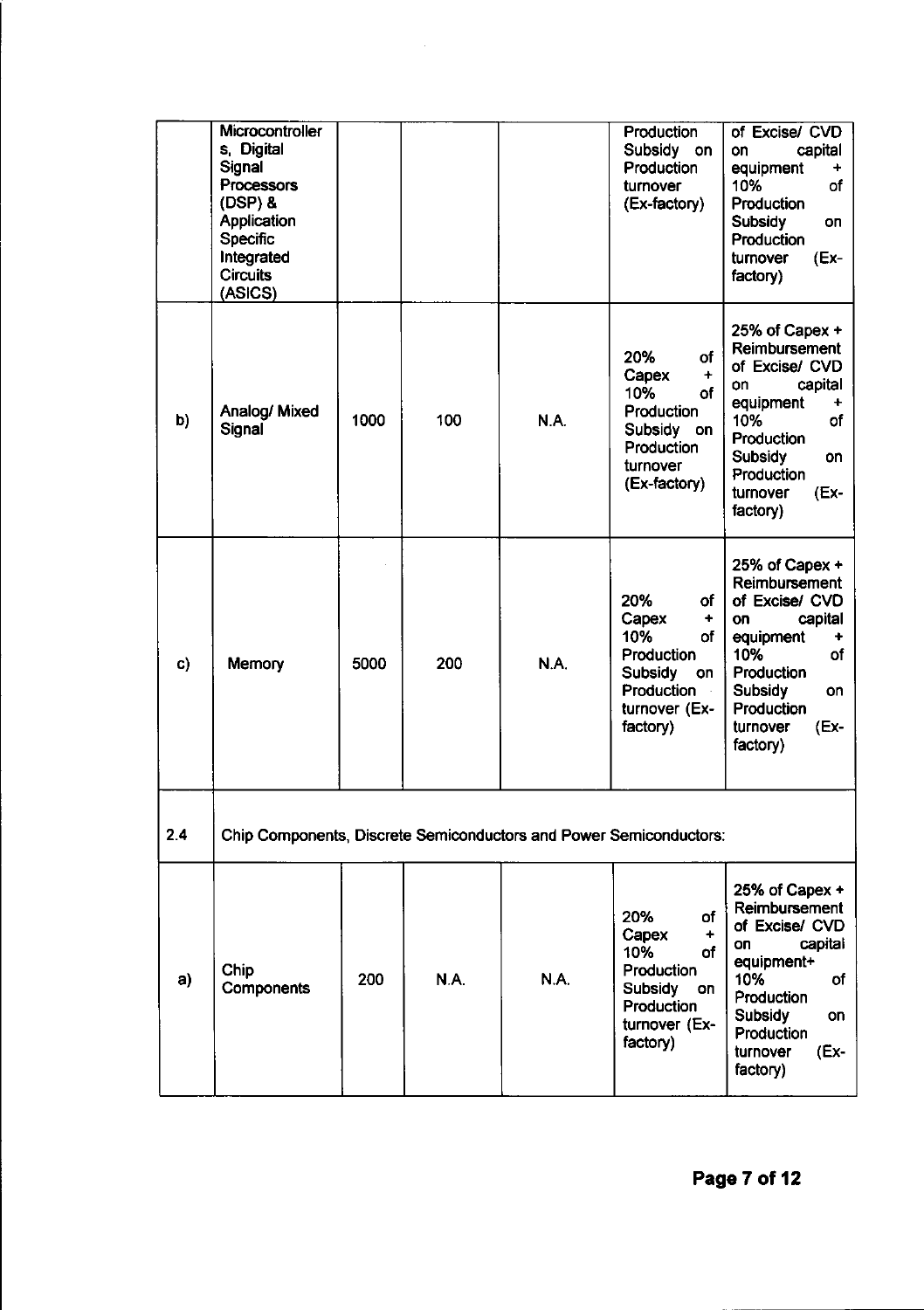|     |                                                                                                                              | N.A. | 10          |      | of<br>20%<br>Capex                                                                                                                   | 25% of Capex +<br>Reimbursement<br>of Excise/ CVD<br>on<br>capital<br>equipment                                                                                                            |
|-----|------------------------------------------------------------------------------------------------------------------------------|------|-------------|------|--------------------------------------------------------------------------------------------------------------------------------------|--------------------------------------------------------------------------------------------------------------------------------------------------------------------------------------------|
| b)  | <b>Discrete</b><br>Semiconductor<br>s like<br>Transistors.<br>Diodes etc.                                                    | 25   | N.A.        | N.A. | 20%<br>οf<br>Capex<br>$\ddot{}$<br>10%<br><b>of</b><br>Production<br><b>Subsidy</b><br>on<br>Production<br>turnover (Ex-<br>factory) | 25% of Capex +<br>Reimbursement<br>of Excise/ CVD<br>capital<br>on<br>equipment+<br>10%<br>of<br>Production<br><b>Subsidy</b><br><b>on</b><br>Production<br>turnover<br>$(Ex-$<br>factory) |
|     |                                                                                                                              | N.A. | 10          | N.A. | 20%<br>of<br>Capex                                                                                                                   | 25% of Capex +<br>Reimbursement<br>of Excise/ CVD<br>capital<br>on<br>equipment                                                                                                            |
| c)  | Power<br>Semiconductor<br>s (including<br>Diffusion) like<br>FET <sub>s</sub><br><b>MOSFETS.</b><br>SCRs GTDs,<br>IGBTs etc. | 100  | 50          | N.A. | 20% of<br>Capex +<br>10% of<br><b>Production</b><br>Subsidy on<br>Production<br>turnover (Ex-<br>factory)                            | 25% of Capex +<br>Reimbursement<br>of Excise/ CVD<br>on<br>capital<br>equipment<br>٠<br>10%<br>οf<br>Production<br><b>Subsidy</b><br>on<br>Production<br>(Ex-<br>turnover<br>factory)      |
| 2.5 | Solar Photovoltaics (SPV):                                                                                                   |      |             |      |                                                                                                                                      |                                                                                                                                                                                            |
| i)  | Polysilicon                                                                                                                  | 500  | <b>N.A.</b> | N.A. | 20% of<br>Capex +<br>10% of<br>Production<br>Subsidy on<br>Production<br>turnover (Ex-<br>factory)                                   | 25% of Capex $+$<br>Reimbursement<br>of Excise/ CVD<br>on<br>capital<br>equipment<br>10%<br>of<br>Production<br>Subsidy<br>on<br>Production<br>turnover<br>(Ex-<br>factory)                |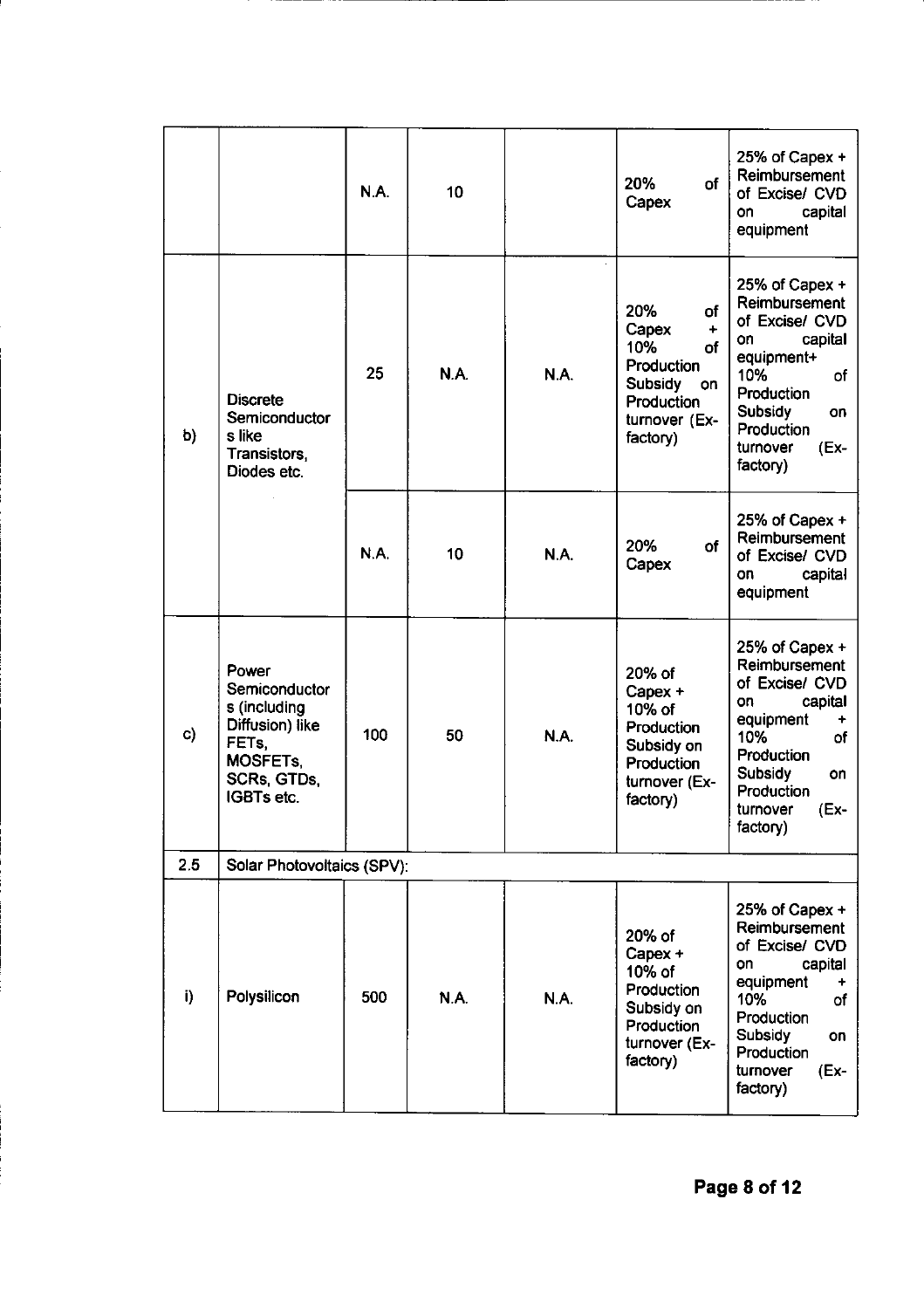| ii)  | Ingots and/ or<br>wafers              | 150  | N.A.        | N.A. | 20% of<br>Capex +<br>10% of<br><b>Production</b><br>Subsidy on<br>Production<br>turnover (Ex-<br>factory) | 25% of Capex +<br>Reimbursement<br>of Excise/ CVD<br>capital<br>on<br>equipment<br>10%<br>of<br>Production<br><b>Subsidy</b><br>on<br>Production<br>(Ex-<br>turnover<br>factory)             |
|------|---------------------------------------|------|-------------|------|-----------------------------------------------------------------------------------------------------------|----------------------------------------------------------------------------------------------------------------------------------------------------------------------------------------------|
| iii) | <b>Cells</b>                          | 75   | N.A.        | N.A. | 20% of<br>Capex +<br>10% of<br>Production<br>Subsidy on<br>Production<br>turnover (Ex-<br>factory)        | 25% of Capex +<br>Reimbursement<br>of Excise/ CVD<br>capital<br>on<br>equipment<br>10%<br>of<br>Production<br><b>Subsidy</b><br>on<br>Production<br>$(Ex-$<br>turnover<br>factory)           |
| iv)  | Modules/<br><b>Panels</b>             | N.A. | <b>N.A.</b> | 10   | 20% of<br>Capex                                                                                           | 25% of Capex +<br>Reimbursement<br>of Excise/ CVD<br>capital<br>on<br>equipment                                                                                                              |
| 2.6  | <b>Light Emitting</b><br>Diodes (LED) | 150  |             | N.A. | 20% of<br>Capex +<br>10% of<br>Production<br>Subsidy on<br>Production<br>turnover (Ex-<br>factory)        | 25% of Capex<br>┿<br>Reimbursemen<br>of<br>Excise/<br>t<br>CVD on capital<br>equipment<br>٠<br>10%<br>of<br>Production<br><b>Subsidy</b><br>on<br>Production<br>(Ex-<br>turnover<br>factory) |
|      |                                       |      | 10          |      | 20% of<br>Capex                                                                                           | 25% of Capex +<br>Reimbursement<br>of Excise/ CVD<br>capital<br>on<br>equipment                                                                                                              |

 $\mathcal{L}(\mathcal{A})$  and  $\mathcal{L}(\mathcal{A})$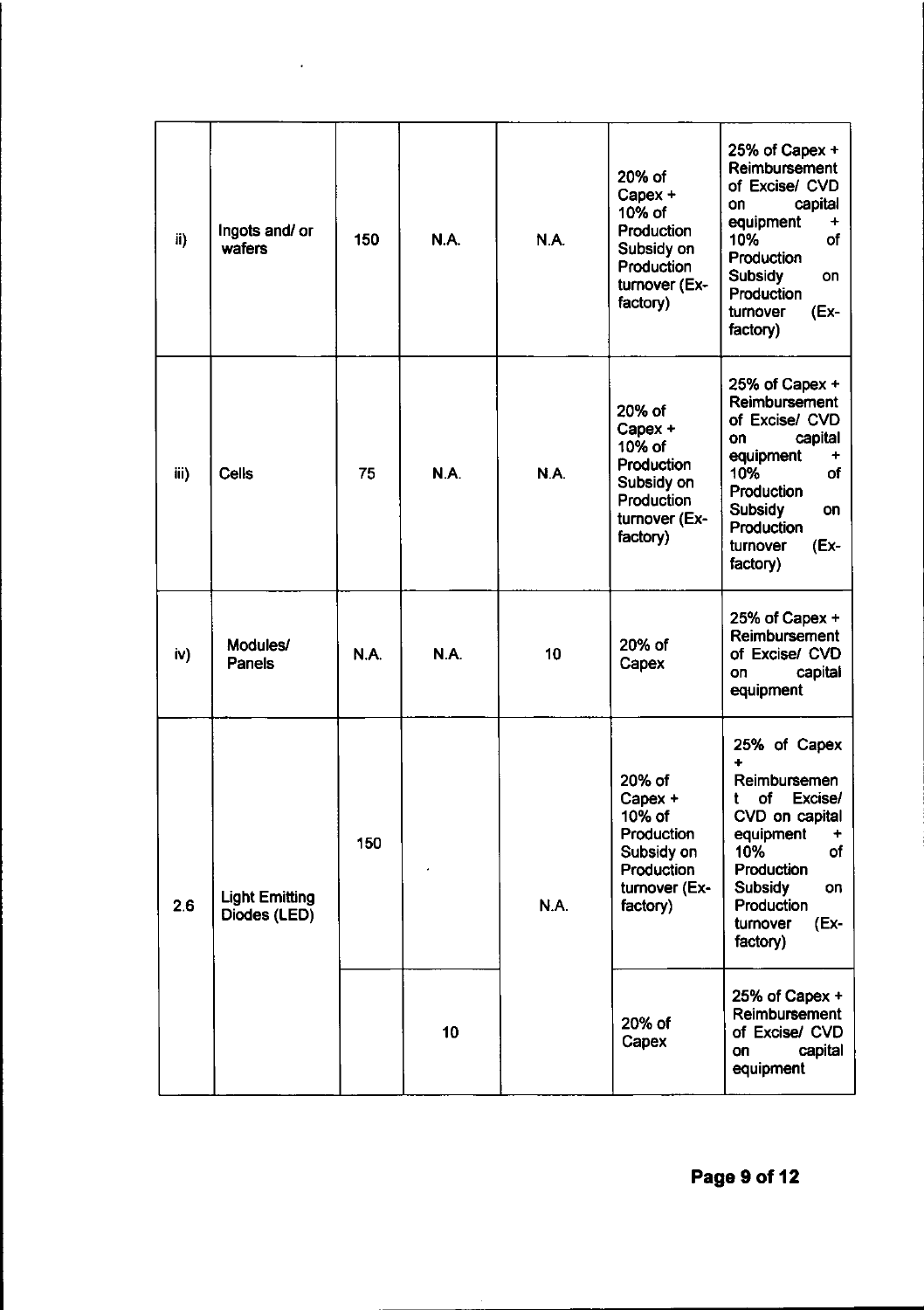| 2.7 | <b>Organic Light</b><br>Emitting<br><b>Diodes</b><br>(OLED) | 600  | 100 | N.A.        | 20% of<br>Capex +<br>10% of<br>Production<br>Subsidy on<br>Production<br>turnover (Ex-<br>factory)        | 25% of Capex $+$<br>Reimbursement<br>of Excise/ CVD<br>capital<br>on<br>equipment<br>10%<br>of<br>Production<br><b>Subsidy</b><br>on<br>Production<br>(Ex-<br>turnover<br>factory)  |
|-----|-------------------------------------------------------------|------|-----|-------------|-----------------------------------------------------------------------------------------------------------|-------------------------------------------------------------------------------------------------------------------------------------------------------------------------------------|
| 2.8 | <b>Chip Modules</b><br>for Smart<br>Cards                   | N.A. | 10  | <b>N.A.</b> | 20% of<br>Capex                                                                                           | 25% of Capex +<br>Reimbursement<br>of Excise/ CVD<br>capital<br>on<br>equipment                                                                                                     |
| 2.9 | Liquid Crystal Displays (LCD):                              |      |     |             |                                                                                                           |                                                                                                                                                                                     |
| a)  | LCD<br>Fabrication                                          | 1500 | 250 | <b>N.A.</b> | 20% of<br>Capex +<br>10% of<br><b>Production</b><br>Subsidy on<br>Production<br>turnover (Ex-<br>factory) | 25% of Capex +<br>Reimbursement<br>of Excise/ CVD<br>capital<br>on<br>equipment<br>10%<br>of<br>Production<br><b>Subsidy</b><br>on<br>Production<br>$(Ex -$<br>turnover<br>factory) |
| b)  | <b>LCD Glass</b><br><b>Substrate</b>                        | 250  | 100 | N.A.        | 20% of<br>Capex +<br>10% of<br>Production<br>Subsidy on<br>Production<br>turnover (Ex-<br>factory)        | 25% of Capex +<br>Reimbursement<br>of Excise/ CVD<br>capital<br>on<br>equipment+10<br>% of Production<br><b>Subsidy</b><br>on<br>Production<br>turnover<br>(Ex-<br>factory)         |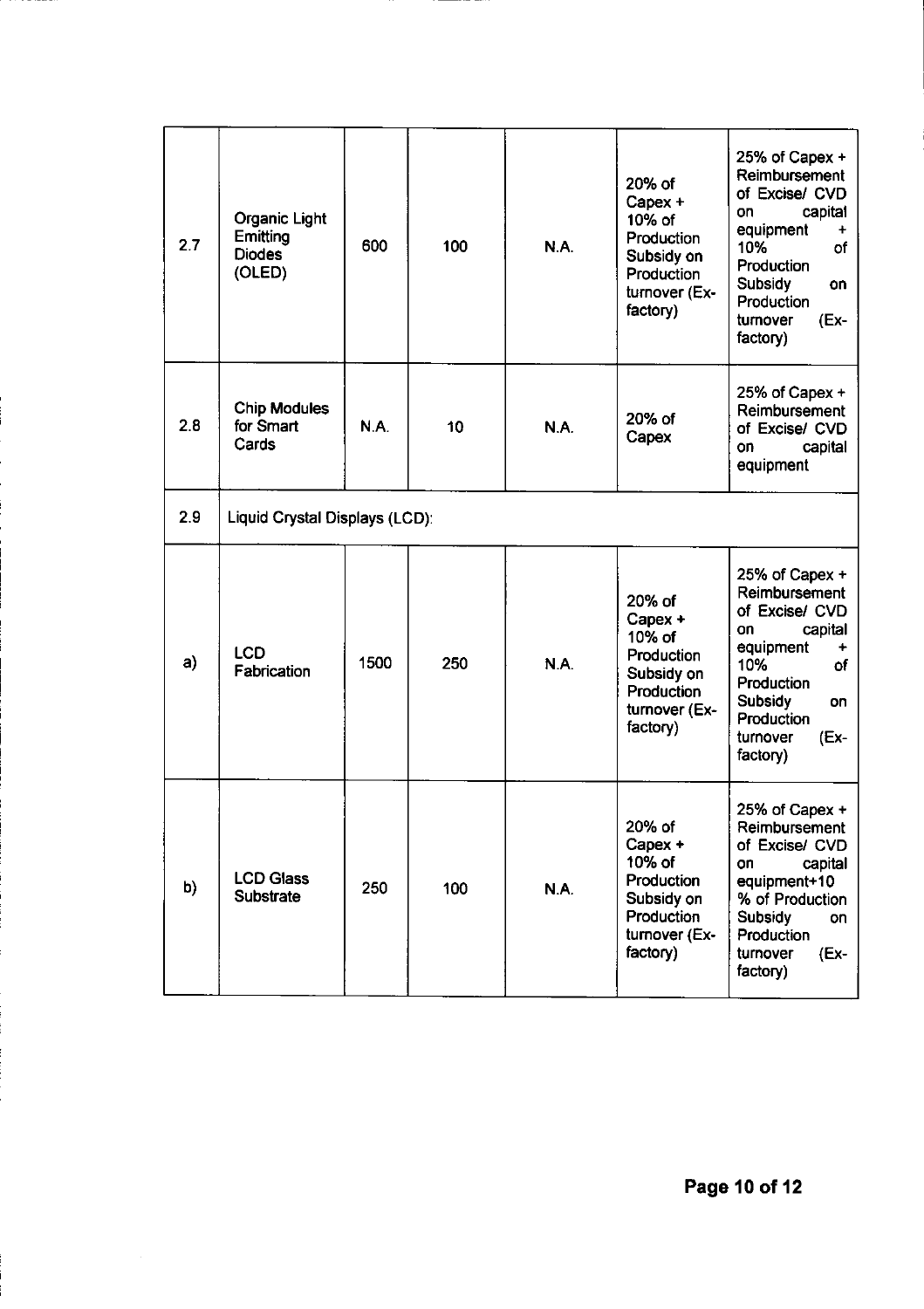| C)   | <b>Liquid Crystal</b><br>Module (LCM)                                                                                                                                                                                                                                | N.A. | <b>N.A.</b> | 50 | 20% of<br>Capex +<br>10% of<br>Production<br>Subsidy on<br>Production<br>turnover (Ex-<br>factory) | 25% of Capex<br>4<br>Reimbursement<br>of Excise/ CVD<br>capital<br>on<br>equipment<br>10%<br>οf<br><b>Production</b><br><b>Subsidy</b><br>on<br><b>Production</b><br>(Ex-<br>turnover<br>factory) |
|------|----------------------------------------------------------------------------------------------------------------------------------------------------------------------------------------------------------------------------------------------------------------------|------|-------------|----|----------------------------------------------------------------------------------------------------|---------------------------------------------------------------------------------------------------------------------------------------------------------------------------------------------------|
| 2.10 | <b>Consumables &amp; Accessories:</b>                                                                                                                                                                                                                                |      |             |    |                                                                                                    | Passive Components, Electro - Mechanical Components, Mechanicals Parts and                                                                                                                        |
| a)   | Passive<br><b>Components</b><br>such as<br>Resistors,<br>Capacitors,<br>Inductors,<br>Thermistors etc.                                                                                                                                                               | N.A. | <b>N.A.</b> | 5  | 20% of<br>Capex                                                                                    | 25% of Capex<br>Reimbursemen<br>оf<br>Excise/<br>CVD on capital<br>equipment                                                                                                                      |
| b)   | Electromechanic<br>al Components<br>and Mechanical<br>Parts such as<br>Transformers,<br>Coils.<br>Connectors,<br>Switches.<br>Ferrites, Micro<br>Motors, Stepper<br>Motors, Films,<br>small precision<br>plastic and metal<br>parts, tools,<br>moulds & dies<br>etc. | N.A. | <b>N.A.</b> | 5. | 20% of<br>Capex                                                                                    | 25% of Capex<br>$\ddotmark$<br>Reimbursemen<br>Excise/<br>οf<br>t<br>CVD on capital<br>equipment                                                                                                  |
| C)   | <b>Printed Circuit</b><br><b>Boards</b>                                                                                                                                                                                                                              | N.A. | N.A.        | 5  | 20% of<br>Capex+ 10%<br>of Production<br>Subsidy on<br>Production<br>turnover (Ex-<br>factory)     | 25% of Capex $+$<br>Reimbursement<br>of Excise/ CVD<br>capital<br>on<br>equipment<br>÷<br>10%<br>of<br>Production<br>Subsidy<br>on<br>Production                                                  |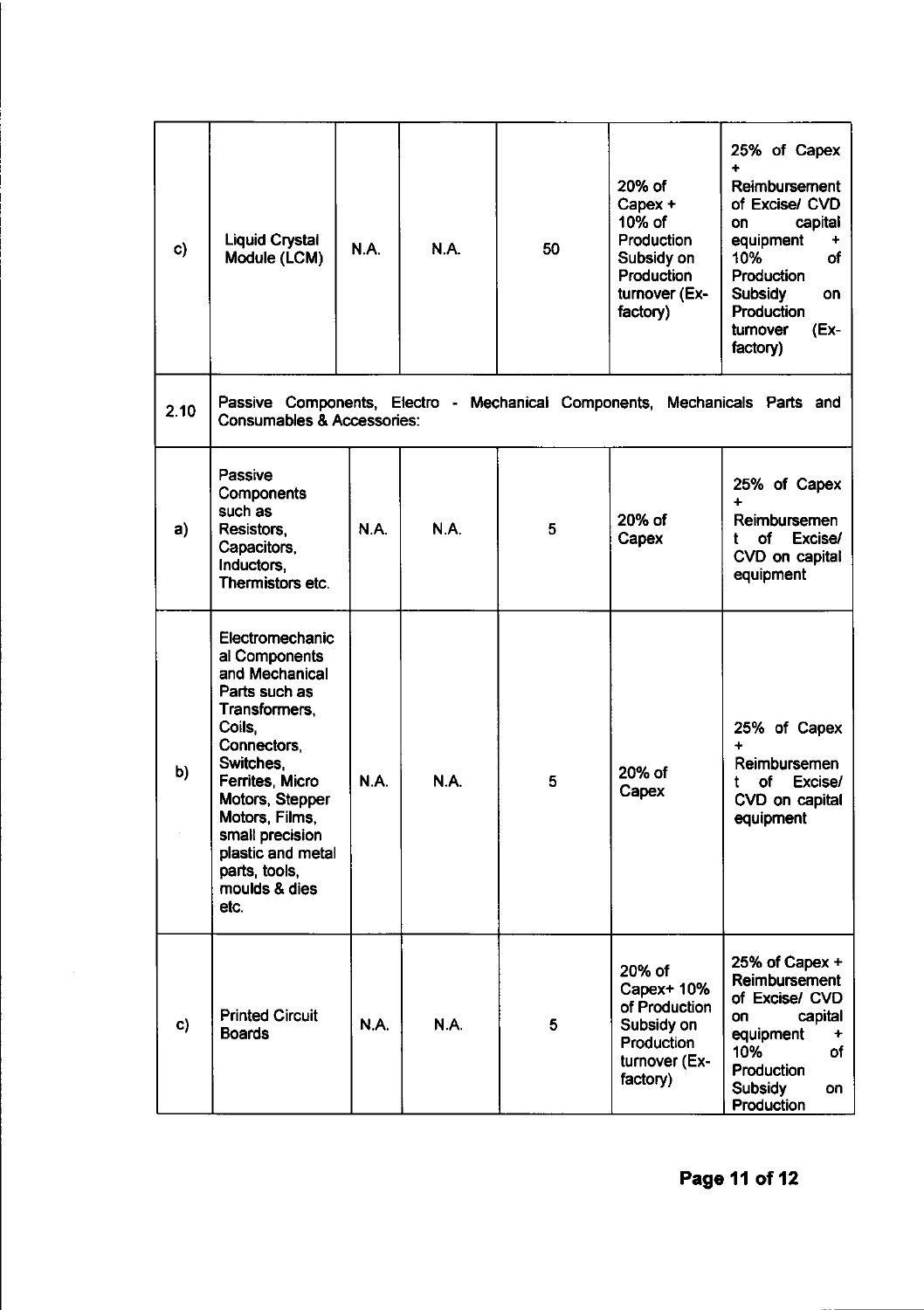|                |                                                                                                                                                                |             |      |    |                 | (Ex-<br>turnover<br>factory)                                                     |
|----------------|----------------------------------------------------------------------------------------------------------------------------------------------------------------|-------------|------|----|-----------------|----------------------------------------------------------------------------------|
| d)             | Consumables<br>and Accessories<br>such as Mobile<br>Phones and IT<br>accessories -<br>Batteries.<br>Chargers etc.,<br>Foils, Tapes,<br>Epoxy, Cabinets<br>etc. | <b>N.A.</b> | N.A. | 1  | 20% of<br>Capex | 25% of Capex +<br>Reimbursement<br>of Excise/ CVD<br>capital<br>on<br>equipment  |
| 3 <sub>1</sub> | Electronic<br>Manufacturing<br>Services (EMS)                                                                                                                  | N.A.        | N.A. | 10 | 20% of<br>Capex | 25% of Capex +<br>Reimbursement<br>of Excise/ CVD<br>capital<br>on<br>equipment  |
| 4.             | Capital<br><b>Equipment for</b><br>electronic<br>products                                                                                                      | N.A.        | N.A. | 10 | 20% of<br>Capex | 25% of Capex +<br>Reimbursement<br>of Excise/ CVD<br>on<br>capital<br>equipment  |
| 5.             | Raw materials<br>exclusively for<br>electronic<br>products                                                                                                     | <b>N.A.</b> | N.A. | 5  | 20% of<br>Capex | 25% of Capex +<br>Reimbursement<br>of Excise/ CVD<br>capital<br>on<br>equipment  |
| 6.             | <b>Bio-metric</b><br>and<br>identity products/<br>RFID/<br>Smart<br>Card<br>manufacturing<br>and<br>personalization                                            | N.A.        | N.A. | 5  | 20% of<br>Capex | 25% of Capex +<br>Reimbursement<br>of Excise/ CVD<br>capital<br>on<br>equipment. |
| 7.             | Remanufacturing<br>electronic<br>оf<br>(refer<br>products<br>Note 1)                                                                                           | N.A.        | N.A. | 5  | 20% of<br>Capex | 25% of Capex +<br>Reimbursement<br>of Excise/ CVD<br>on<br>capital<br>equipment. |

Note 1: Incentives will be provided subject to compliance of Foreign Trade Policy (FTP) and any other relevant existing policy and only if the re-manufactured electronic product is re-exported.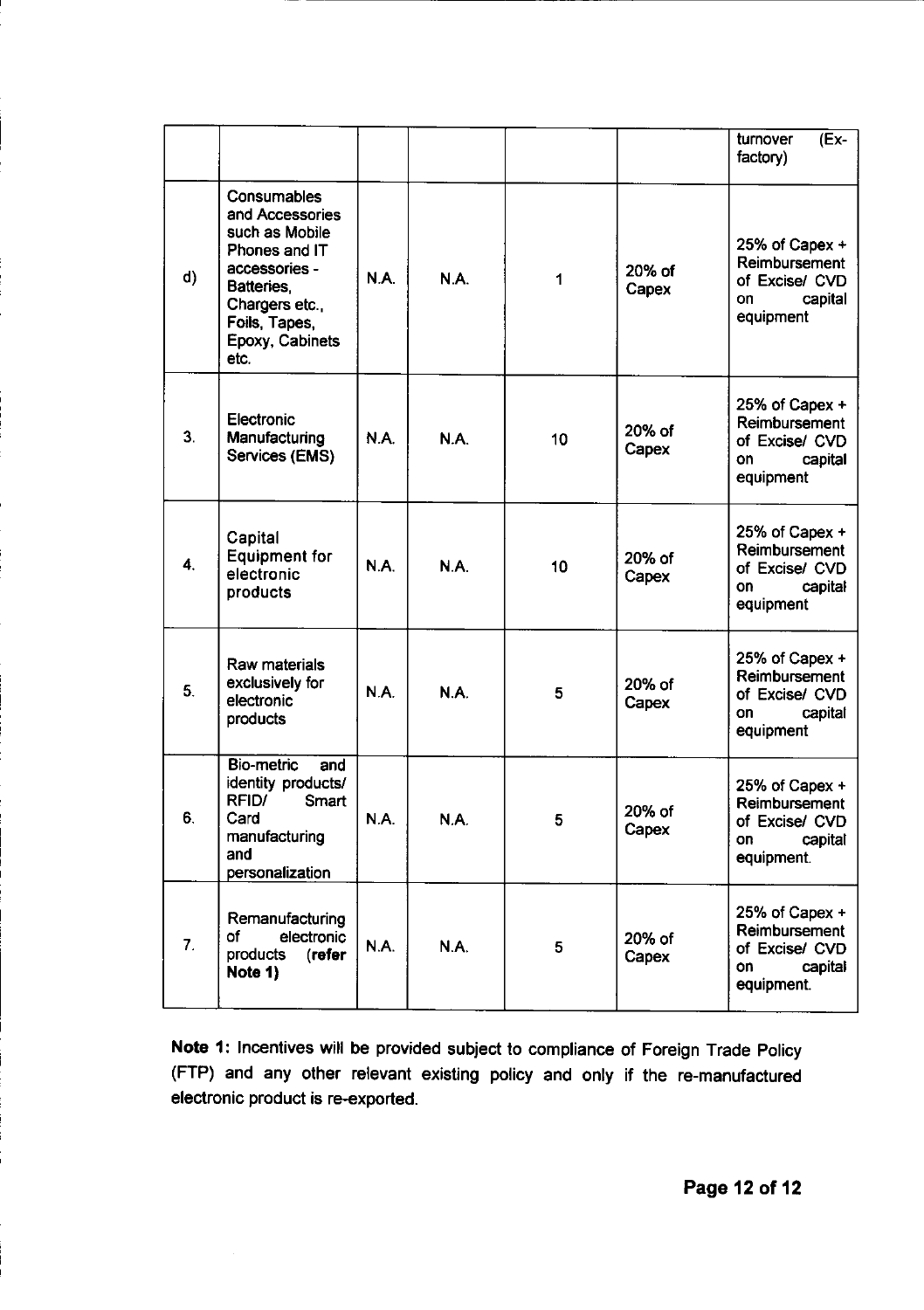## **[File no. 27(3)/2012-IPHW]**

# **Government of India Ministry of Communications and Information Technology Department of Electronics and Information Technology (DeitY)**

Dated: 07 October, 2012

## **Guidelines for the Operation of the Modified Special Incentive Package Scheme for Electronics System Design and Manufacturing Sector**

#### **1. Background**

- **1.1.** The Modified Special Incentive Package Scheme (M-SIPS) hereinafter called '**Scheme**' to encourage investments in the Electronics System Design and Manufacturing sector in India was notified vide Notification No.175 dated 27.07.2012 in Part-I, Section 1 of the Gazette of India (Extraordinary) [F.No.24(10) –IPHW]. As per Para 5.2 of Scheme, M-SIPS will be open for receiving applications for three years from date of notification. Since, the notification was published on 27-07-2012, the initial application in the scheme will be received upto 26-07-2015.
- **1.2.** In pursuance of paragraph 6.2 of the said notification and for the effective functioning of the M-SIPS Appraisal Committee (AC), the following guidelines are being laid down.

#### **2. Definitions**

- **2.1. Applicant:** Applicant for the purpose of the Scheme is an legal entity or consortium of legal entities registered in India, proposing to invest in a project under one of the verticals of Electronics System Design and Manufacturing listed under Annexure 2 of the Scheme and Annexure 5 of these Guidelines, as amended from time to time, and making an Initial Application, seeking approval of the project.
- **2.2. Approved Project:** Approved Project means a project approved by the Department of Electronics and Information Technology, Government of India under the Scheme based on an Initial Application.
- **2.3. Capital expenditure:** "Capital expenditure" in paragraph 3.4 of the Scheme includes:
	- a. Expenditure incurred on land and building required for the project: The total cost of land and building exceeding 2% of the total capital expenditure on the project shall not be eligible for reckoning of incentives in this regard;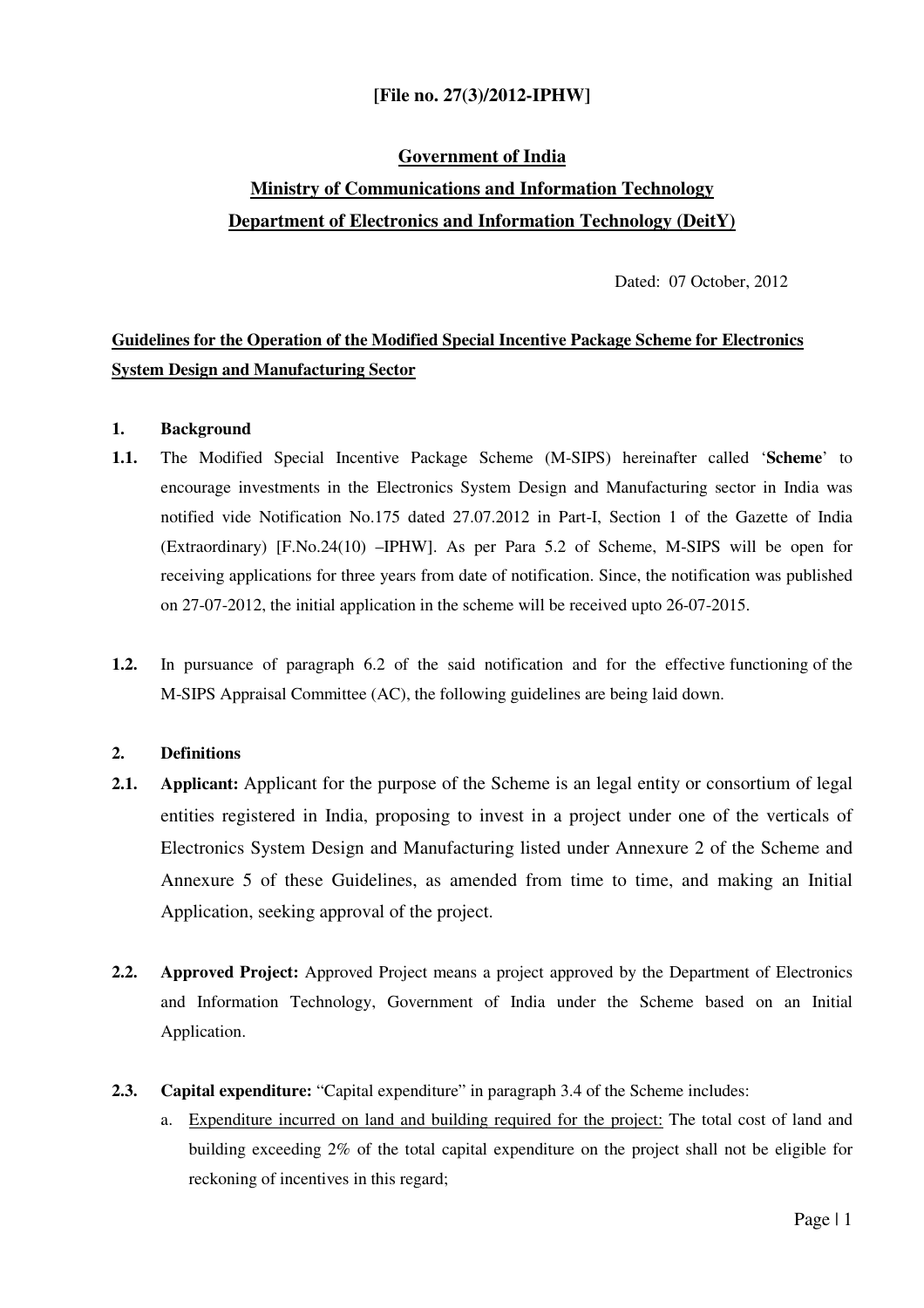- b. Expenditure incurred on plant , machinery and equipment: The expenditure incurred on plant, machinery and equipment shall include the expenditure on plant, machinery and equipments, including erection and commissioning of the same, tools, dies, moulds, jigs, fixtures and parts, accessories, components, spares of the plant and machinery or equipment used in the manufacture or processing of any of the products eligible under the M-SIPS;
- c. Expenditure on leasing or hire and purchase of plant, machinery and equipment shall be treated as capital expenditure, subject to certificate from the auditor to the effect that the transaction is in the nature of a financial lease within the meaning of AS 19 issued by the Institute of Chartered Accountants of India;
- d. Expenditure on plant, machinery and equipment, tools, dies, moulds, jigs, fixtures and parts, accessories, components, spares required for in-house and captive Research and Development including associated software costs and software license fees; purchase of technology, IPRs, patents, copyrights shall be treated as part of the capital expenditure. The cost of technology, IPRs, patents, copyrights shall be based on auditors' certificate, purchase agreements and assessment by the technical experts;
- e. Utility machines such as compressors for compressed air;
- f. Expenditure for set-up of captive power plants if set-up exclusively for manufacture of items constituting project under M-SIPS.
- **2.4. Initial application:** Initial Application means an application submitted by an applicant in the Initial Application Form prescribed under the Scheme containing requisite information, along with supporting documents along with application fee, and documents showing Financial Closure of an amount not less than the threshold value as applicable for the project and also not less than 20% of the complete project.
- **2.5. Electronic Manufacturing Clusters: Electronic Manufacturing Cluster (EMC)** means a geographical area or a region, so notified by the Department of Electronics and Information Technology under the 'Scheme'. This may include a Greenfield EMC or a Brownfield EMC.
- **2.6. Expansion of existing unit:** Expansion of an existing unit for the purpose of the Scheme means an increase in the value of fixed capital investment in plant and machinery of an existing unit by not less than 25%, for the purposes of either expansion of capacity, or modernization or diversification.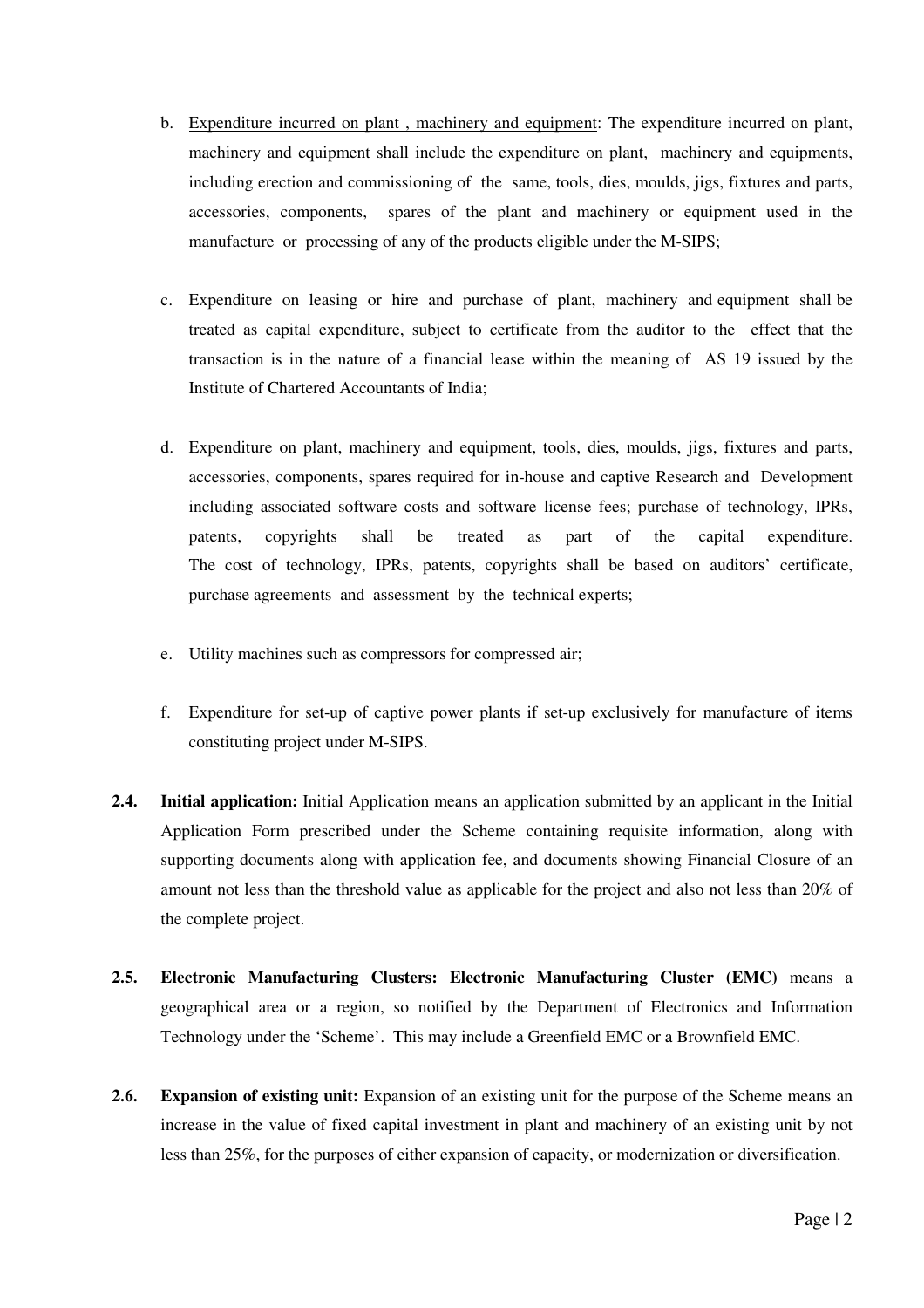- **2.7. Financial Closure:** Financial Closure for the purposes of the Scheme means:
	- a. Firm loan agreement for debt portion of the investment proposed and
	- b. Legally binding commitment from equity providers to provide or mobilize funds towards equity or
	- c. Legally binding commitment of funding from internal accruals, in case of an existing unit
- **2.8. Follow up Application:** Follow up Application for the purpose of the Scheme means an application submitted by an applicant seeking approval of a second or subsequent phase of an approved project. The Follow up application would be made in the Follow up Application Form prescribed under the Scheme, along with application fee and supporting documents with required Financial Closure of the amount required to implement the phase of the project proposed in the Follow up Application. The Follow up Application can be made only in those projects where the Financial Closure furnished at the time of Initial Application is for an amount less than the Approved Project cost.
- **2.9. Financial Year:** Financial year begins on the 1st April of a year, and ends on 31st March of the following year.
- **2.10. Non-SEZ location:** Non-SEZ location means an area which is not suitable within designated SEZ area.
- **2.11. Project:** A Project under the Scheme would be a new business enterprise or expansion of an existing enterprise which an applicant intends to implement as per an application submitted under the Scheme. The business enterprise could be carried out at one or more locations.
- **2.12. Project Approval Date:** Project approval date is the date on which, based on an Initial Application, approval of the project under the Scheme is issued by the Department of Electronics and Information Technology.
- **2.13. SEZ location:** SEZ location' means an area which is designated as Special Economic Zone under the provisions of the Special Economic Zones Act, 2005 (28 of 2005) and rules made there under.
- **2.14. State-of-the-art technology:** State-of-the-art technology for the purpose of the Scheme is a technology currently in vogue or has market potential currently and in near future and assessed as such by the Technical Evaluation Committee (TEC) constituted under Clause 8 of these Guidelines.
- **2.15. Unit:** A Unit under the Scheme would mean same as a Project under the Scheme.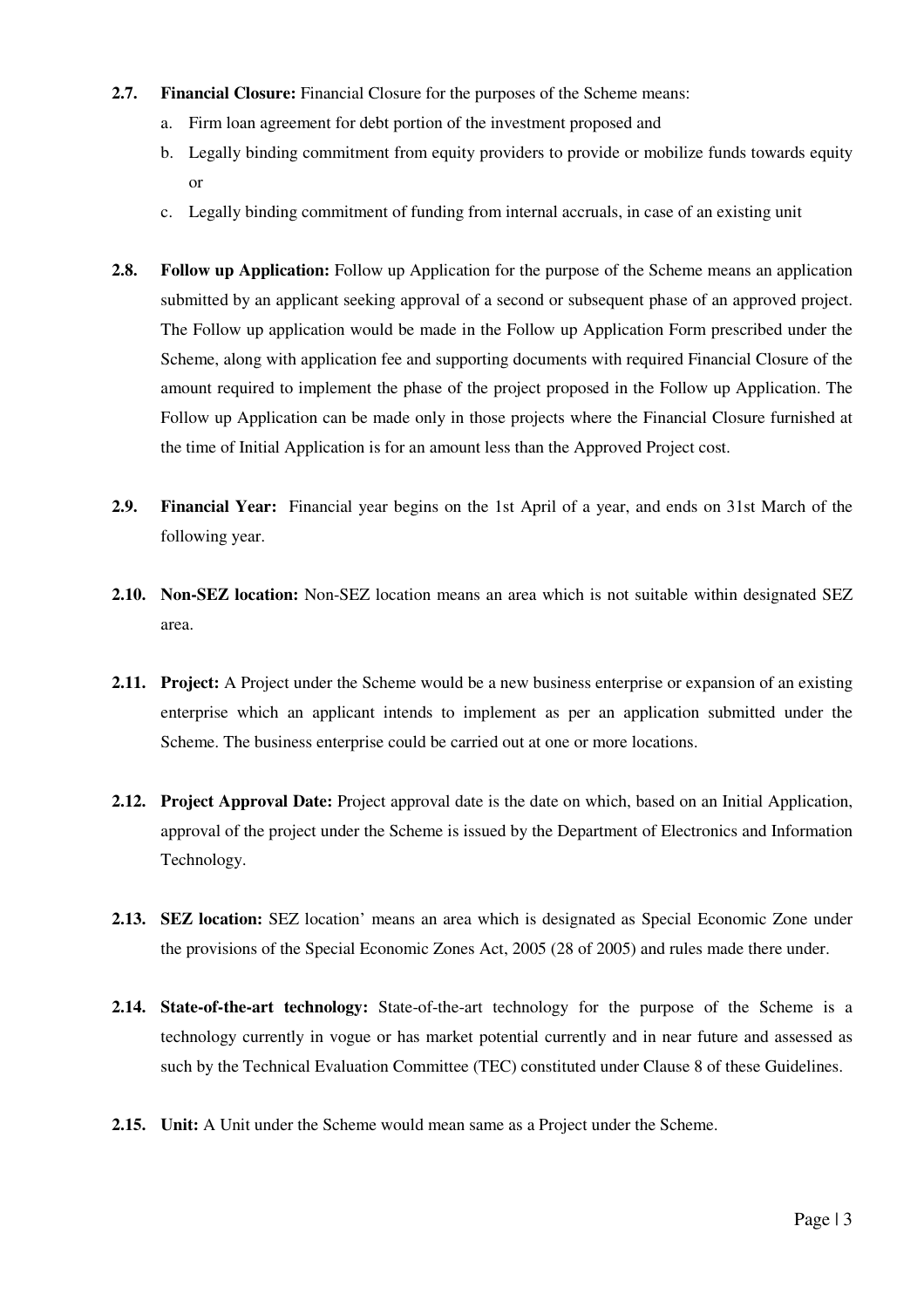#### **3. Initial Application**

- **3.1.** An Initial Application, complete in all respects, will be made by an applicant, for an approval of a project under the Scheme.
- **3.2.** A project proposed in an Initial Application shall be for investment in manufacture of products included in the verticals of Electronics System Design and Manufacturing listed under Annexure 2 of the Scheme and Annexure 5 of these Guidelines, as amended from time to time. All stages of value addition for the development of said products are covered under the Scheme.
- **3.3.** A project proposed in an Initial Application may be implemented in one or more phases. If the project is proposed to be implemented in one single phase, Financial Closure for the investment required for the complete project shall be furnished along with the Initial Application. If the project is proposed to be implemented in more than one phase, Financial Closure for at least the first phase of the project shall be furnished along with the Initial Application. Financial Closure for subsequent phases shall be furnished along with Follow up Applications. For projects proposed to be implemented in multiple phases, necessary justification for the same will be provided. In such cases, separate Follow up Applications will be made for each phase of the project subsequent to the first phase.
- **3.4.** If the Initial Application is made by a consortium, each member of the consortium should sign the application. Investments by entities other than applicants will not be considered for the purpose of assessing the eligible incentives under the Scheme.
- **3.5.** Any change in a promoter of an approved project shall be allowed only with the prior approval of the Department of Electronics and Information Technology.
- **3.6.** For new units, an Initial Application will be made in an application form provided in Annexure 1 of these Guidelines. For expansion of existing units, Initial Application will be made in an application form provided in Annexure 2 of these Guidelines.
- **3.7.** If a project is proposed to be implemented in phases, the complete project would be considered for approval and only that phase of the project for which Financial Closure is furnished will be considered for implementation and incentives. The incentives under the Scheme, at any point of time, will be limited to the phase of the project which is approved for implementation. An approval of a project will entitle the applicant (s) to submit Follow up Application (s) for seeking implementation of subsequent phase (s) of the project.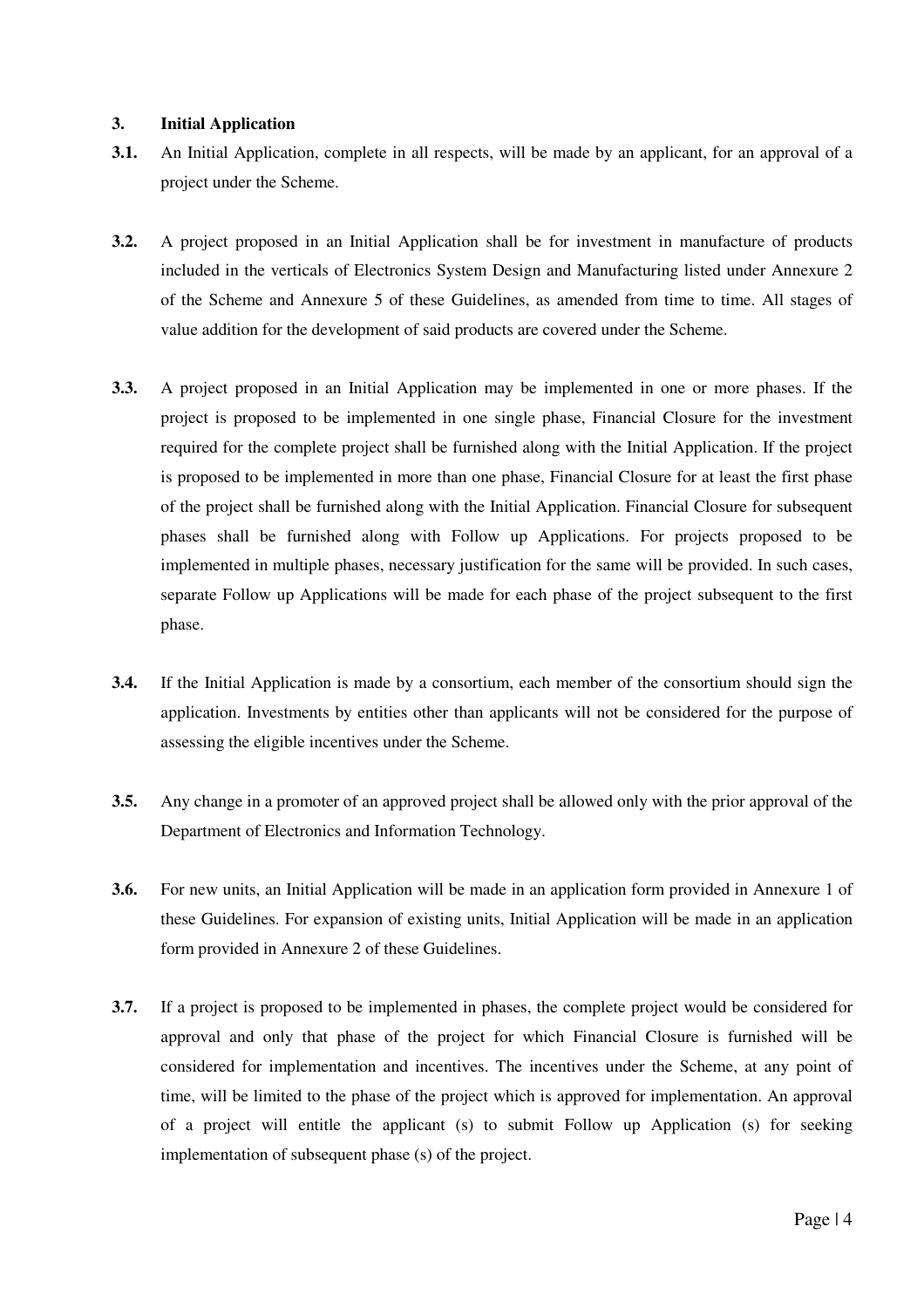- **3.8.** The incentives under the Scheme are only available to units within notified Electronic Manufacturing Clusters.
- **3.9.** Department of Electronics and Information Technology will notify Greenfield and Brownfield clusters and guidelines thereof will be issued separately
- **3.10.** A non-refundable Initial Application Fee would be payable for each Initial Application. The Initial Application Fee would be payable in the form of a crossed Demand Draft made in favor of "*Pay and Accounts Officer, Department of Electronics and Information Technology, New Delhi*" payable at New Delhi from a commercial bank. The amount of Initial Application Fee payable would be notified by the Department of Electronics and Information Technology separately. In addition to application fee an applicant will also be liable to pay an Appraisal Fee in case the Department of Electronics and Information Technology chooses to get the project appraised through a third party. The said Appraisal Fee would be payable in the form of a Non-refundable crossed Demand Draft made in favour of "*Pay and Accounts Officer, Department of Electronics & Information Technology*" payable at New Delhi from a commercial bank. The amount of Appraisal Fee would be notified by the Department of Electronics and Information Technology separately.
- **3.11.** The date on which Initial Application complete in all respects as per paragraph 2.4 and the Appraisal Fee, if applicable, is received by the Nodal Officer, Department of Electronics and Information Technology, will be considered as the date of application and not any other date.
- **3.12.** All expenditure incurred towards the project would be reckoned for the purpose of achieving threshold value. However, financial incentives under the Scheme shall be eligible only for capital expenditure under items specified under these Guidelines.
- **3.13.** No Initial Application received after three years from the date of notification of the Scheme, i.e. after 26.07.2015 will be considered.

#### **4. Follow up Application**

- **4.1.** An applicant may submit a Follow up Application, seeking approval for implementation of a subsequent phase (s) of an approved project. Each Follow up Application will clearly indicate the phase of the project for which approval for implementation is sought. Financial Closure of an amount not less than that required for the identified phase shall be furnished along with the Follow up Application.
- **4.2.** No change in the approved project may normally be allowed while making a Follow up Application. However, changes as necessitated due to technology advancements may be allowed provided they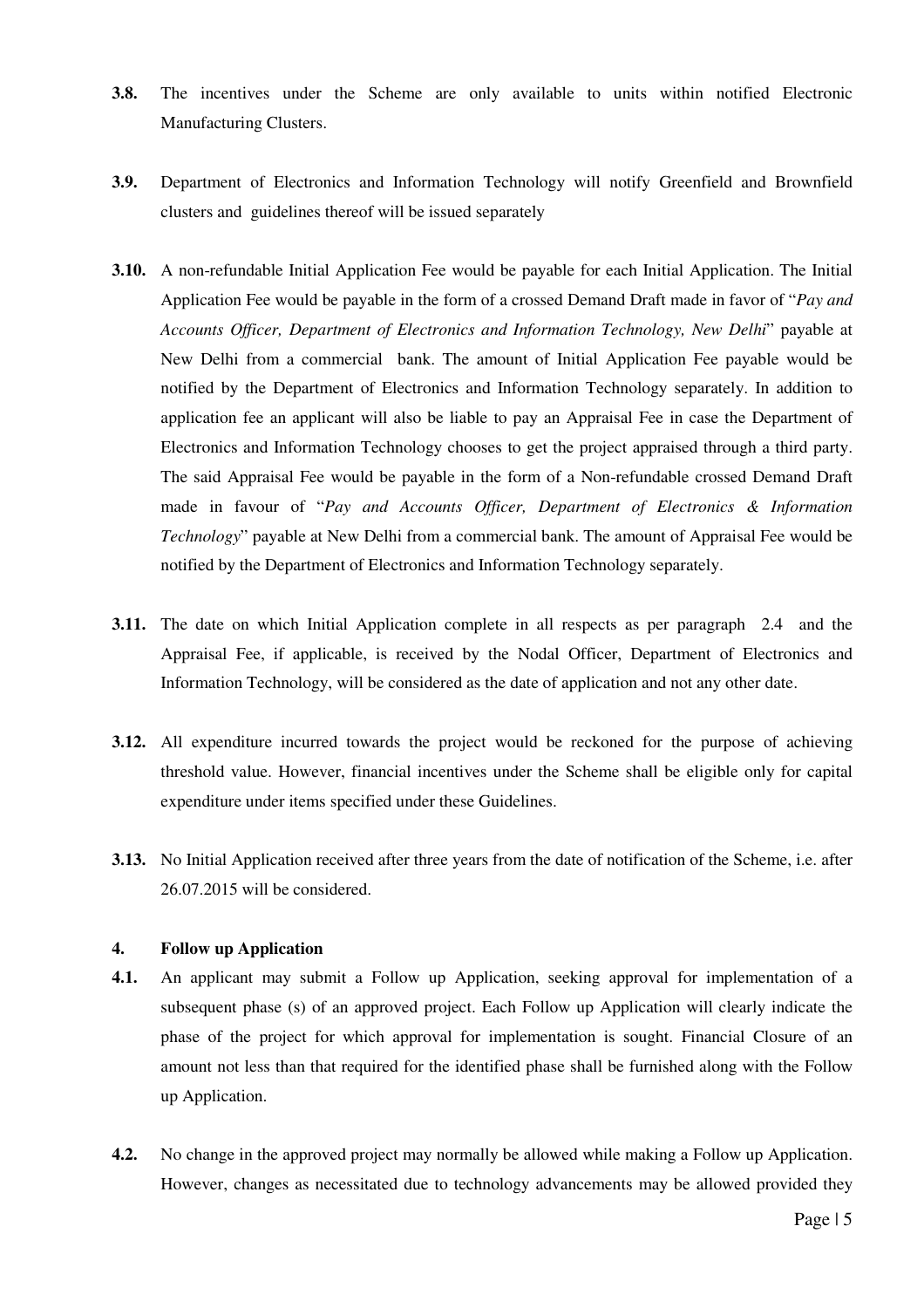are within the Financial Outlays approved. These changes on account of technology would be referred to TEC for determination of technology advancements. Any other change may only be permitted with approval of Department of Electronics and Information Technology (DeitY).

- **4.3.** The period of ten years for investment in the project shall be the first ten years from the date of approval of the project, and not with regard to any subsequent phase (s) of the project.
- **4.4.** The applicant (s) for each Follow up Application should be same as those in Initial Application.
- **4.5.** A Follow up Application will be made in application form provided in Annexure 3 of these Guidelines.
- **4.6.** Financial Closure in Follow up Applications for phases of the project shall not be subject to threshold limits if the Initial application is for the same product. In case the Follow-up application is for a product, different from that proposed in any of the earlier project phases and as per approved project, the Financial Closure would be subject to relevant thresholds for the product proposed in Follow-up application.
- **4.7.** A non-refundable Follow up Application Fee shall be payable for each Follow up Application. The Follow up Application Fee shall be payable in the form of a crossed Demand draft made in favor of "*Pay and Accounts Officer, Department of Electronics and Information Technology, New Delhi*" payable at New Delhi from a commercial bank. The amount of Follow up Application Fee would be notified by the Department of Electronics and Information Technology separately. In addition to application fee an applicant will also be liable to pay an Appraisal Fee in case the Department of Electronics and Information Technology chooses to get the project appraised through a third party. The said Appraisal Fee would be payable in the form of a Non-refundable crossed Demand Draft made in favour of "*Pay and Accounts Officer, Department of Electronics & Information Technology*" payable at New Delhi from a commercial bank. The amount of Appraisal Fee would be notified by the Department of Electronics and Information Technology separately.
- **4.8.** The date on which Follow up Application, complete in all respects, is received by the Nodal Officer, Department of Electronics and Information Technology, will be considered as the date of Follow up Application and not any other date.
- **4.9.** No Follow up application received after ten years of the date of the approval of the project will be considered.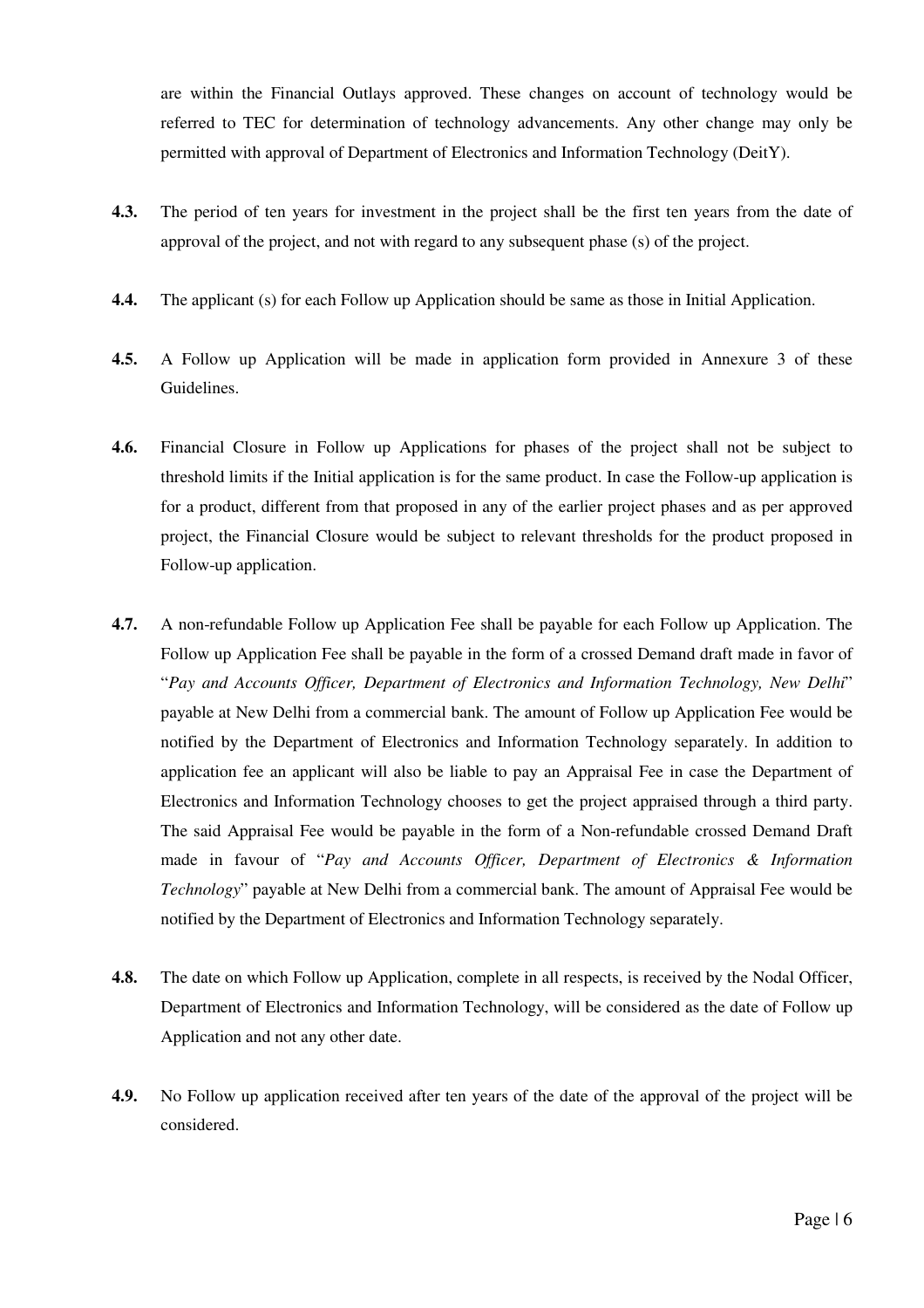**4.10.** An applicant may submit a maximum of 4 Follow-up applications in addition to the Initial application under the scheme.

#### **5. Online Portal**

- **5.1.** The Department of Electronics and Information Technology would notify a Nodal officer (M-SIPS), for receiving applications under the 'Scheme'. All applications including Initial and Follow up will be submitted to the Nodal Officer (M-SIPS), Department of Electronics and Information Technology, New Delhi through the portal www.deity.gov.in. In case, the aforementioned portal is not available, the applications may be submitted in physical form to Nodal officer (M-SIPS), Department of Electronics & Information Technology, Electronics Niketan, 6 CGO Complex, Lodhi Road, New Delhi – 110003.
- **5.2.** Upon successful submission of the Initial Application or a Follow up Application, as the case may be, Nodal Officer, Department of Electronics and Information Technology will issue a unique Initial Application ID / Follow up Application ID and password, to the applicant for all future references. The status of the application may be tracked by using the above ID and password. All applicants may refer to this unique ID for any future correspondence on the subject.
- **5.3.** The Department of Electronics and Information Technology would separately issue detailed instructions for the use of online portal for M-SIPS.

#### **6. Project**

- **6.1.** A project proposed under the Scheme may include multiple manufacturing facilities at one or more locations.
- **6.2.** The applicable threshold value for the project would be as per the limits prescribed under Annexure 1 of the Scheme and Annexure 4 of these Guidelines. The threshold values may be reviewed from time to time as per para 5.1.2 of the Scheme.
- **6.3.** A project proposed under the Scheme may include one or more electronic products in a single Initial Application. If the project includes manufacture of more than one electronic product, the applicable threshold would be sum of the thresholds required to manufacture each of the products separately.
- **6.4.** An applicant may submit one or more than one Initial Applications under the Scheme.
- **6.5.** A list of 29 verticals of electronic products are eligible for receiving incentives under the Scheme as per Annexure 2 of the Scheme and Annexure 5 of these Guidelines. This list may be reviewed from time to time as per para 5.1.2 of the Scheme.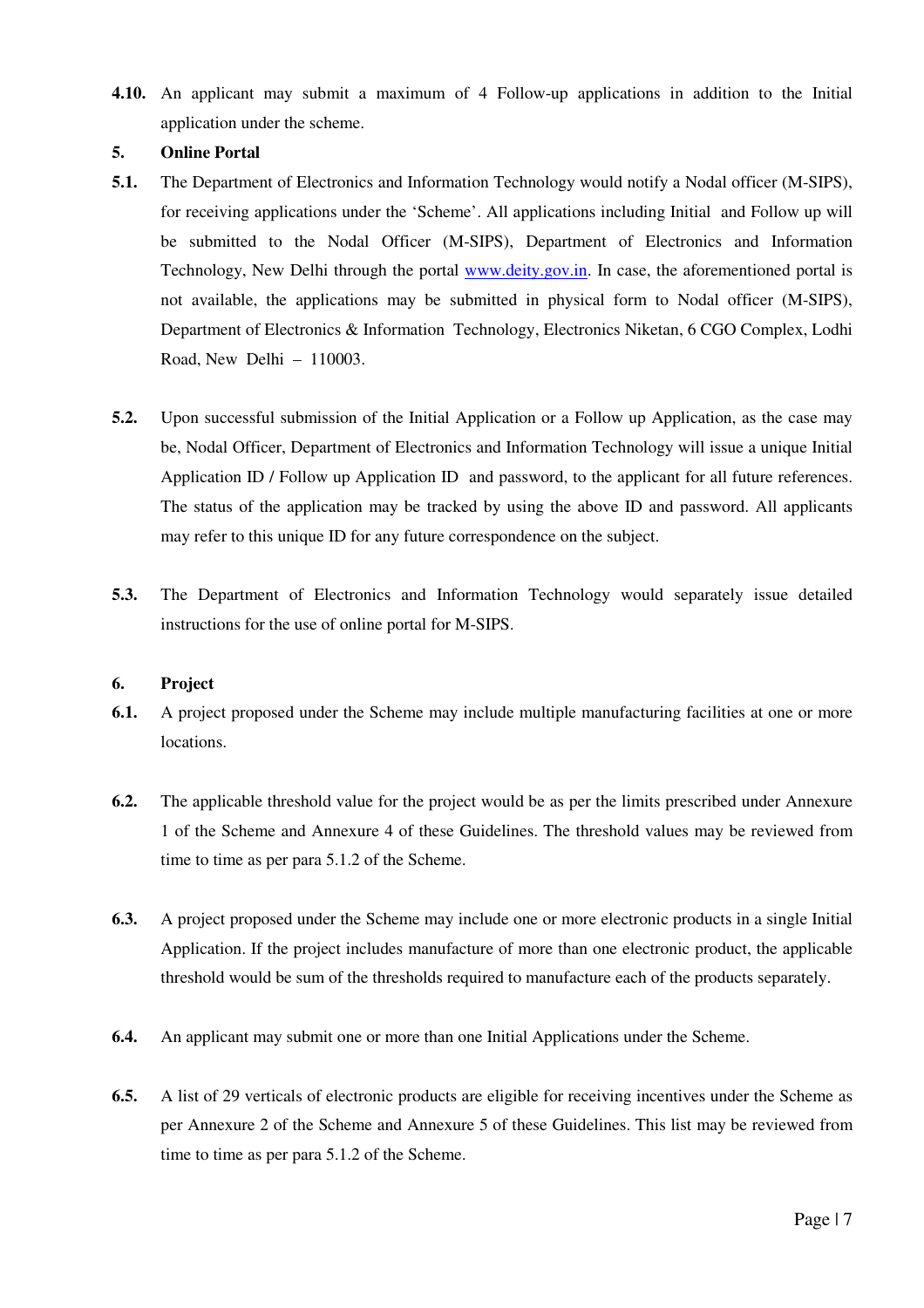- **6.6.** The Department of Electronics and Information Technology shall constitute an Industry Advisory Committee which may advise the Department whether specified components/products (as per Application form) may be considered under identified verticals as per Annexure 2 of the Scheme and Annexure 5 of these Guidelines.
- **6.7.** Any facility created in an Electronics Manufacturing Cluster using assistance from Government of India will not be eligible for incentives under the 'Scheme'.

#### **7. Appraisal**

- **7.1.** An Initial Application complete in all respects and received upto 26-07-2015 will be appraised in an ongoing basis and considered for approval.
- **7.2.** The Department of Electronics and Information Technology may carry out project appraisal through an identified third party including the financial viability of the project. The cost of such appraisal will have to be borne by the applicant

#### **8. Technical Evaluation Committee**

- **8.1.** The Department of Electronics and Information Technology will constitute one or more Technical Evaluation Committees (TECs), which will provide its recommendation regarding the technology proposed by an applicant and whether the said technology is "State-of-the-art" or not. A TEC will typically comprise of 6-8 members including 3-4 academicians, 2-3 Industry representatives and 1-2 representatives from DeitY.
- **8.2.** The TEC may seek additional technical information related to the product or technology proposed. An applicant shall provide necessary information sought for the Initial Application or the Follow up Application to be considered.

#### **9. Program Management Unit**

- **9.1.** A Program Management Unit (PMU) will be established by the Department of Electronics and Information Technology to assist in processing and appraising the Initial and Follow up Applications received under the 'Scheme'.
- **9.2.** The PMU or the Department of Electronics and Information Technology may request for additional information from the applicant. Failure to provide information sought will make the application liable to be rejected.
- **9.3.** The PMU will prepare a detailed appraisal note for consideration by the M-SIPS Appraisal Committee (AC).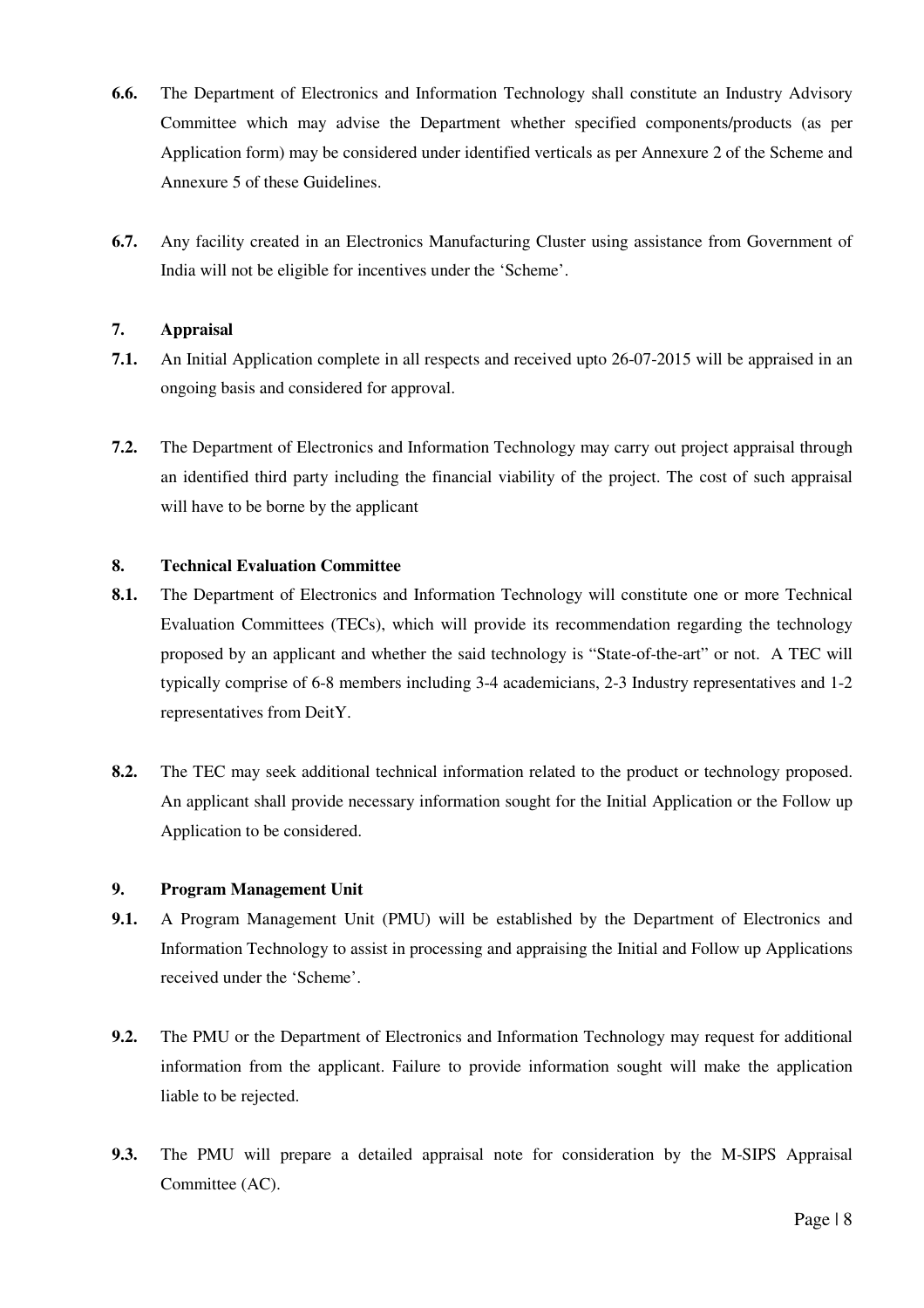#### **10. Appraisal Committee**

- **10.1.** The Department of Electronics and Information Technology shall constitute an Appraisal Committee in accordance with para 6.1 of the 'Scheme'.
- **10.2.** The Appraisal Committee shall meet as often as necessary to ensure timely consideration of the Initial applications and Follow up Applications.
- **10.3.** The Appraisal Committee shall consider the Initial Applications and Follow up Applications and make appropriate recommendations regarding approval of the applications made to the Department of Electronics and Information Technology for seeking approval of the Competent Authority. The Appraisal Committee may seek such additional information, as necessary for making its recommendation to the Department.
- **10.4.** The Appraisal Committee, in its recommendations, will clearly state
	- i. The name of the applicant (s)
	- ii. Location (s) of the project
	- iii. Investment and production capacities of the approved project, product wise and location wise.
	- iv. Whether SEZ or non SEZ, location wise.
	- v. Technology proposed
	- vi. Items (i) to (v) for the phase of the project approved for implementation
	- vii. Any other parameters deemed necessary for successful implementation of the project

#### **11. Approval**

- **11.1.** The Department of Electronics and Information Technology shall process the recommendations of the Appraisal Committee for the approval of the Competent Authority.
- **11.2.** After receiving the approval of the Competent Authority, the Department of Electronics and Information Technology shall issue a letter communicating approval of the project. The approval of the project would inter-alia include the details relating to points referred to in para 10.4 of these Guidelines.
- **11.3.** The date of formal approval will be the effective date for the purposes of calculating ten years of eligible period available for investment under the Scheme.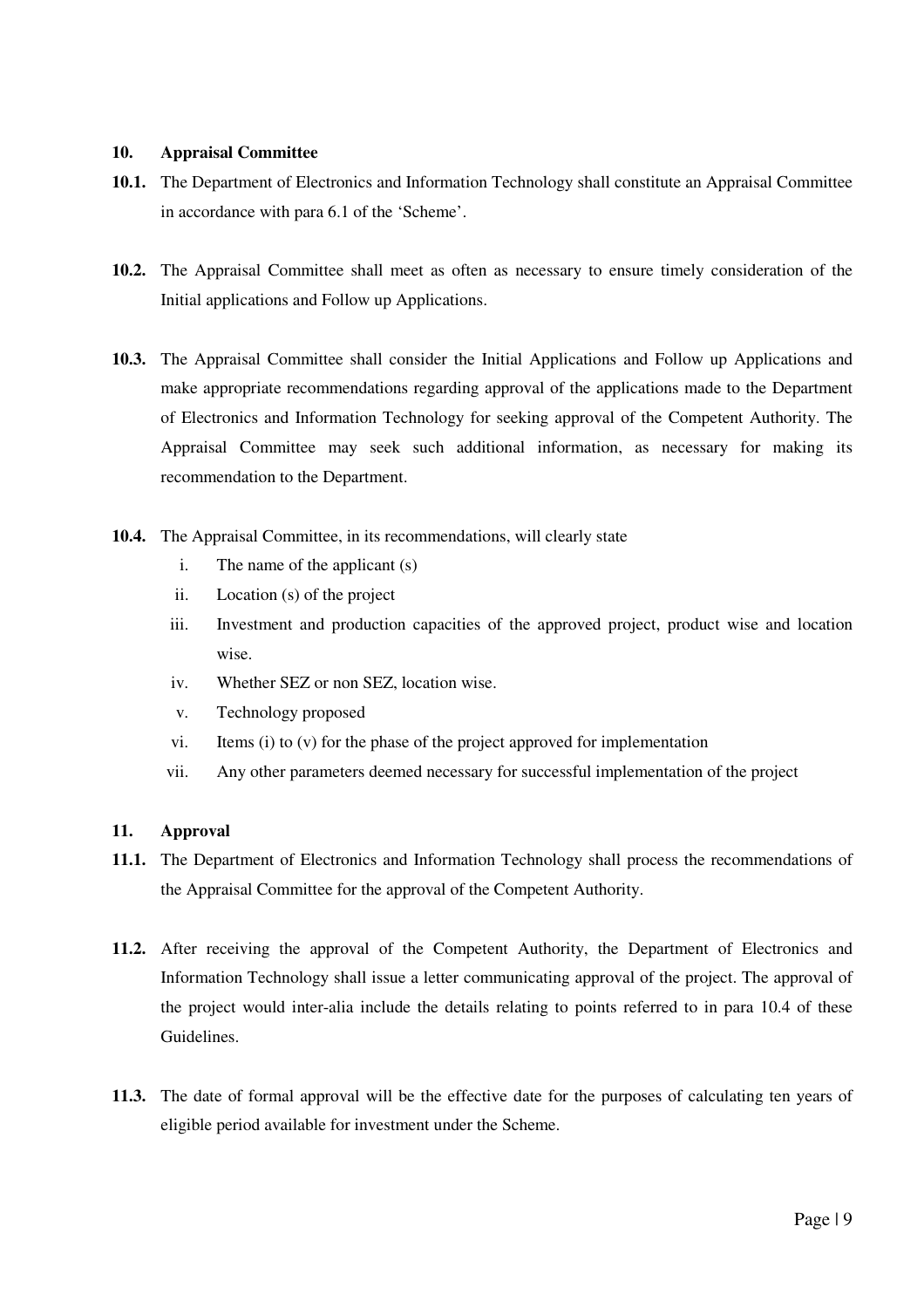#### **12. Project Implementation**

- **12.1.** An applicant will be eligible for claiming incentives for that phase of the project which is approved for implementation.
- **12.2.** Investments made before the date of approval of a project will not be considered for calculation of eligible incentives under the 'Scheme'. However, investments in land made up to 6 months before the date of approval of a project will be considered for calculation of eligible incentives under the 'Scheme'.
- **12.3.** The applicant whose project has been approved will be required to submit through the online portal a quarterly progress report of the project to the PMU / Department of Electronics and Information Technology.

#### **13. Disbursement of Incentives**

**13.1.** Separate guidelines will be issued with regard to disbursement of incentives under the 'Scheme'.

#### **14. Residual**

- **14.1.** Periodic reviews will be undertaken with respect to changes, if any, to the list of products and thresholds for which incentives are provided.
- **14.2.** The Department of Electronics and Information Technology may issue supplementary guidelines from time to time for the smooth implementation of the 'Scheme'.

#### **15. Timelines**

**15.1.** Indicative timelines for projects for which third-party appraisal is not taken up:

| Event                                                           | <b>Timeline in days</b> |
|-----------------------------------------------------------------|-------------------------|
| Submission of application                                       | A                       |
| <b>Brief</b><br>assessment on completeness of application<br>by |                         |
| $\&$<br>Department of Electronics and Information Technology    | $A + 3$                 |
| communication to applicant for required information (if any)    |                         |
| Receipt of completed application in Department of Electronics   |                         |
| and Information Technology and issue of acknowledgment          | T                       |
| along-with Application Id                                       |                         |
| Reference to TEC                                                | $T + 2$                 |
| Recommendation from TEC                                         | $T + 16$                |
| Preparation of appraisal report by PMU                          | $T + 30$                |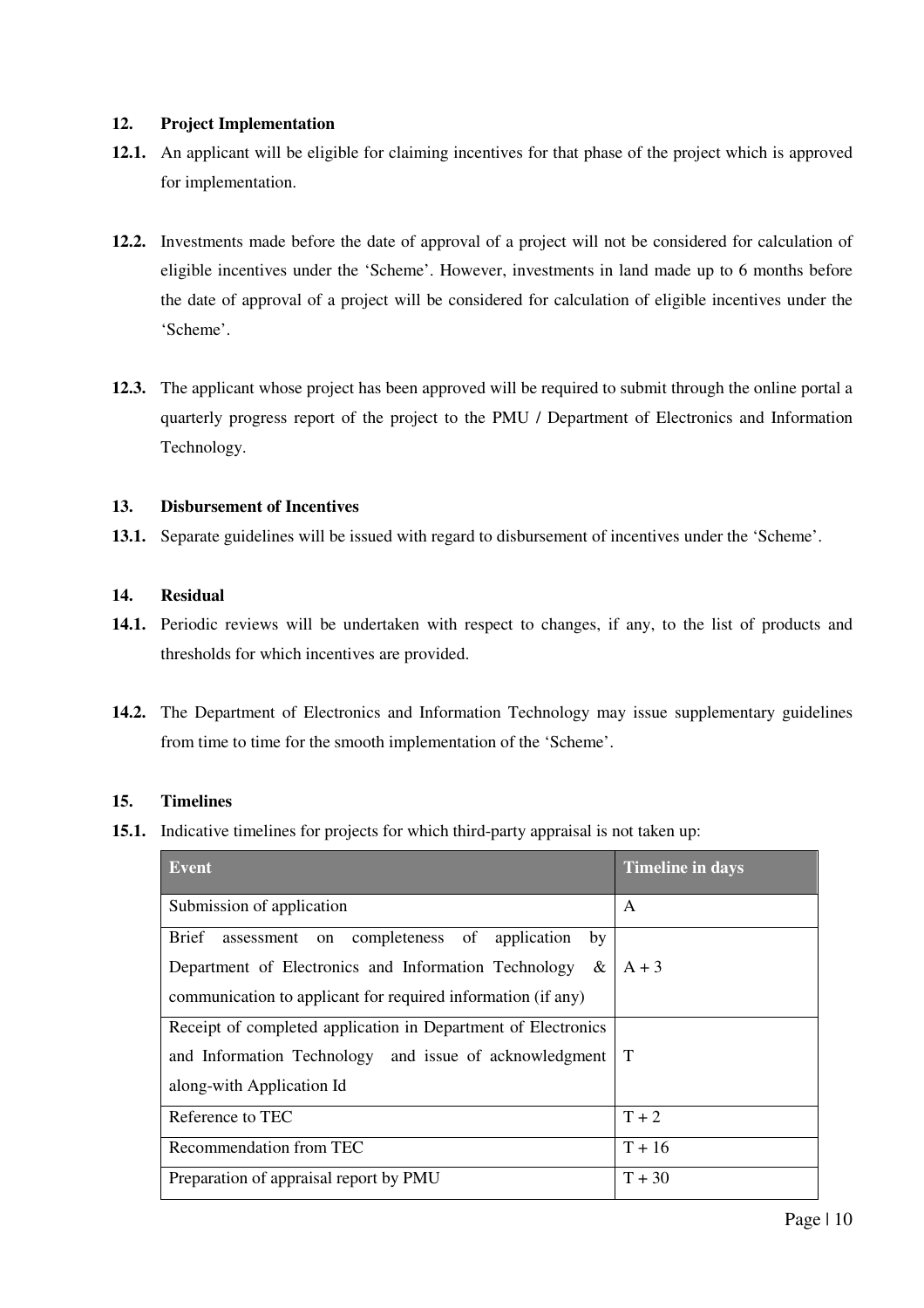| <b>Event</b>                                                                            | <b>Timeline in days</b>                          |
|-----------------------------------------------------------------------------------------|--------------------------------------------------|
| Internal<br>appraisal by Department of Electronics and<br><b>Information Technology</b> | $T + 45$                                         |
| Placing appraisal report for consideration of Appraisal<br>Committee (AC)               | $T + 52$                                         |
| Circulation of Minutes of Meeting (MoM) of Appraisal                                    | Within 7 days of AC                              |
| Committee (AC)                                                                          | Meeting                                          |
| Preparation and circulation of SFC / EFC note                                           | Within 7 days of release<br>of MoM of AC meeting |

**15.2.** Indicative timelines for other projects for which third party appraisal is taken up

| <b>Event</b>                                                             | <b>Timeline in days</b>  |  |  |
|--------------------------------------------------------------------------|--------------------------|--|--|
| Submission of application                                                | $\mathsf{A}$             |  |  |
| <b>Brief</b><br>completeness of<br>application<br>by<br>assessment<br>on |                          |  |  |
| Department of Electronics and Information Technology<br>&                | $A + 3$                  |  |  |
| communication to applicant for required information (if any)             |                          |  |  |
| Receipt of completed application in Department of Electronics            |                          |  |  |
| and Information Technology and issue of acknowledgment                   | T                        |  |  |
| along-with Application Id                                                |                          |  |  |
| Reference to TEC                                                         | $T + 2$                  |  |  |
| Reference to selected Financial Institution for detailed appraisal       | $T + 2$                  |  |  |
| Recommendation from TEC                                                  | $T + 16$                 |  |  |
| Detailed appraisal by selected Financial Institution                     | $T_1$                    |  |  |
| Preparation of appraisal report by PMU                                   | $T_1 + 07$               |  |  |
| appraisal by Department<br>of Electronics<br>Internal<br>and             | $T_1 + 22$               |  |  |
| <b>Information Technology</b>                                            |                          |  |  |
| Placing appraisal report for consideration of Appraisal                  | $T_1 + 29$               |  |  |
| Committee (AC)                                                           |                          |  |  |
| Circulation of Minutes of Meeting (MoM) of Appraisal                     | Within 7 days of AC      |  |  |
| Committee (AC)                                                           | Meeting                  |  |  |
| Preparation and circulation of SFC / EFC note                            | Within 7 days of release |  |  |
|                                                                          | of MoM of AC meeting     |  |  |

### **15.3.** Note:

a. 'A' is date of submission of application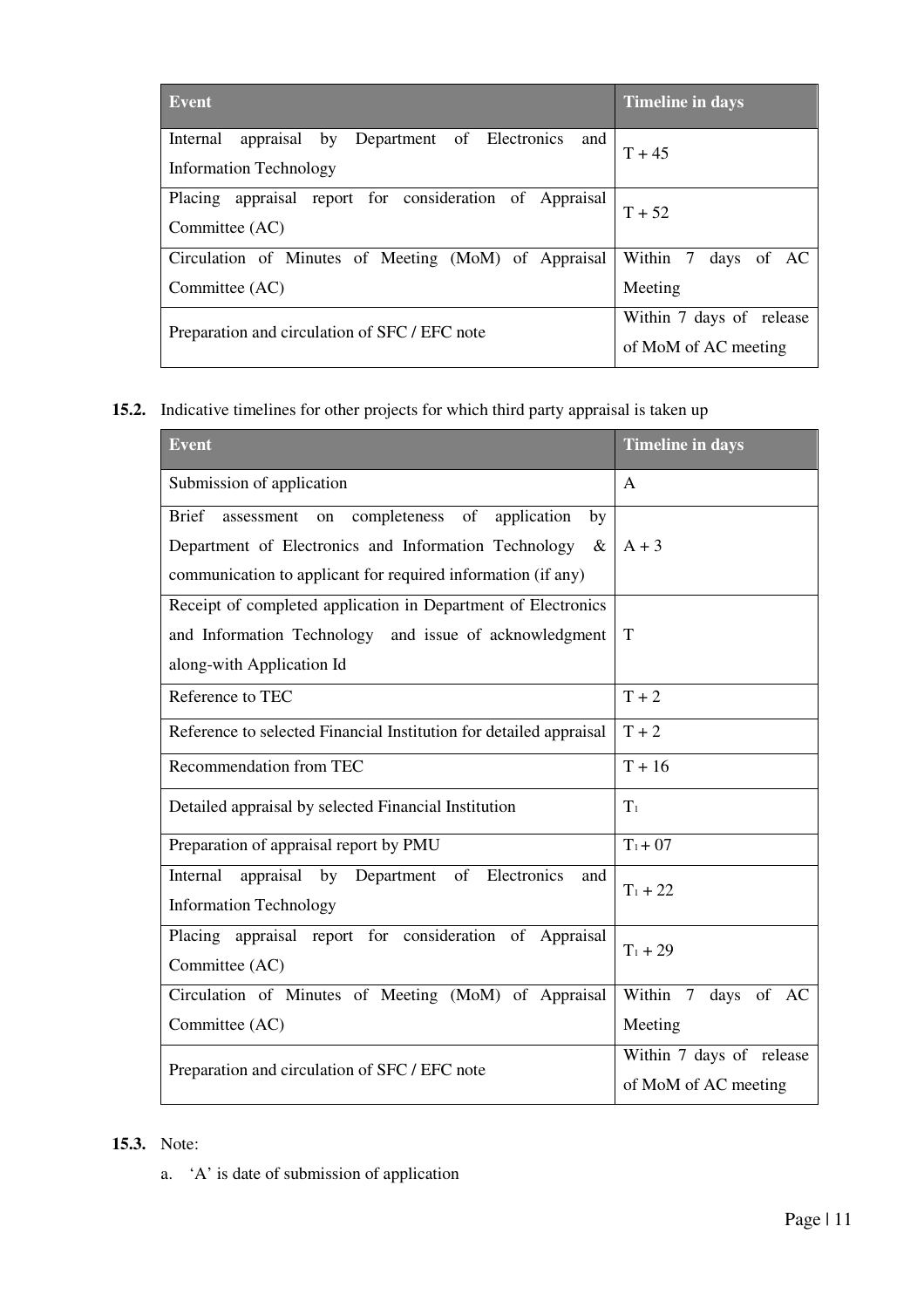- b. 'T' is date of submission of complete application. For cases, where the complete application is submitted at the first instance and no further information or update is required from applicant, 'A' and 'T' will be same
- c. 'T1' is date of submission of appraisal report from the selected financial institution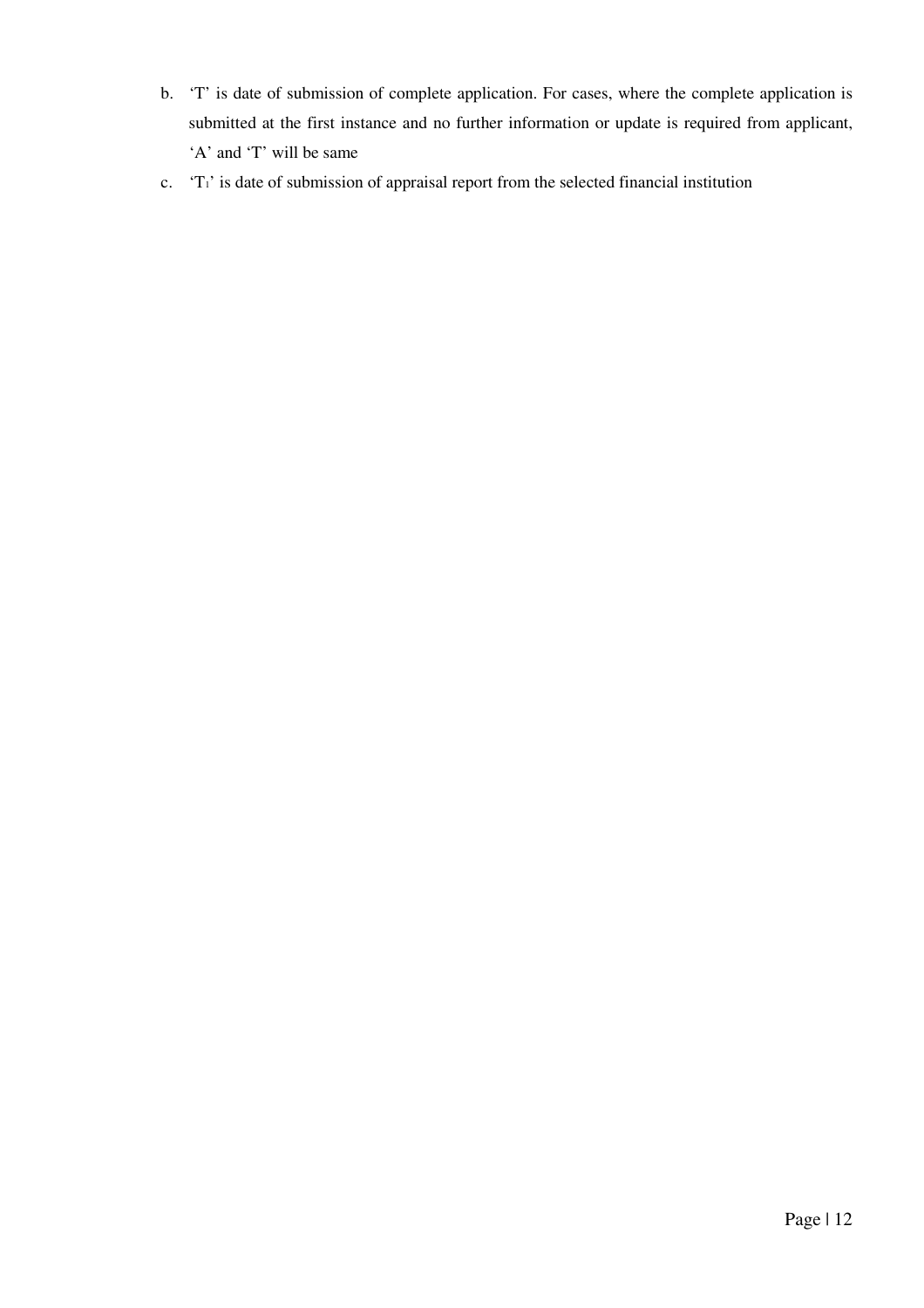#### **Modified Special Incentive Package Scheme (M-SIPS) Initial Application Form**

#### **1. Introduction**

- **1.1.** The application shall be duly signed by the applicant for individuals or authorized signatory of legal entity. For consortium of individuals/legal entities, the application shall be signed by authorized signatory each of the consortium members, duly authorized by the Board of Directors or equivalent body.
- **1.2.** Applicants are advised to follow the format provided in this template for submitting their applications. Applicants are requested to provide information and enclose all supporting documents as detailed
- **1.3.** The application should be submitted to Nodal officer (M-SIPS), Department of Electronics & Information Technology, Electronics Niketan, 6 CGO Complex, Lodhi Road, New Delhi – 110003, India, in 2 copies along with a Non-refundable, crossed Demand Draft for INR  $\langle xxx \rangle$ - (INR  $\langle xxx \rangle$ only) in favour of "Pay and Accounts Officer, Department of Electronics & Information Technology" payable at New Delhi from a commercial bank as application fee.
- **1.4.** Applicants may go through the Guidelines carefully before filling up the details in the application.
- **1.5.** Application has been divided into the following sections and sub-sections:
	- a. Applicant details
	- b. Electronic Manufacturing Cluster Details
	- c. Project Proposal
	- d. First Phase of the Project proposed for implementation (Same as 3 above if whole project is proposed for implementation in one phase)
	- e. Financial Closure Details
	- f. Initial Application Fee Details
- **1.6** If any document which is required to be submitted along with the application is available on a government website, the website link where this document can be viewed may be provided. The responsibility of the correctness/veracity of contents rest with the applicant(s).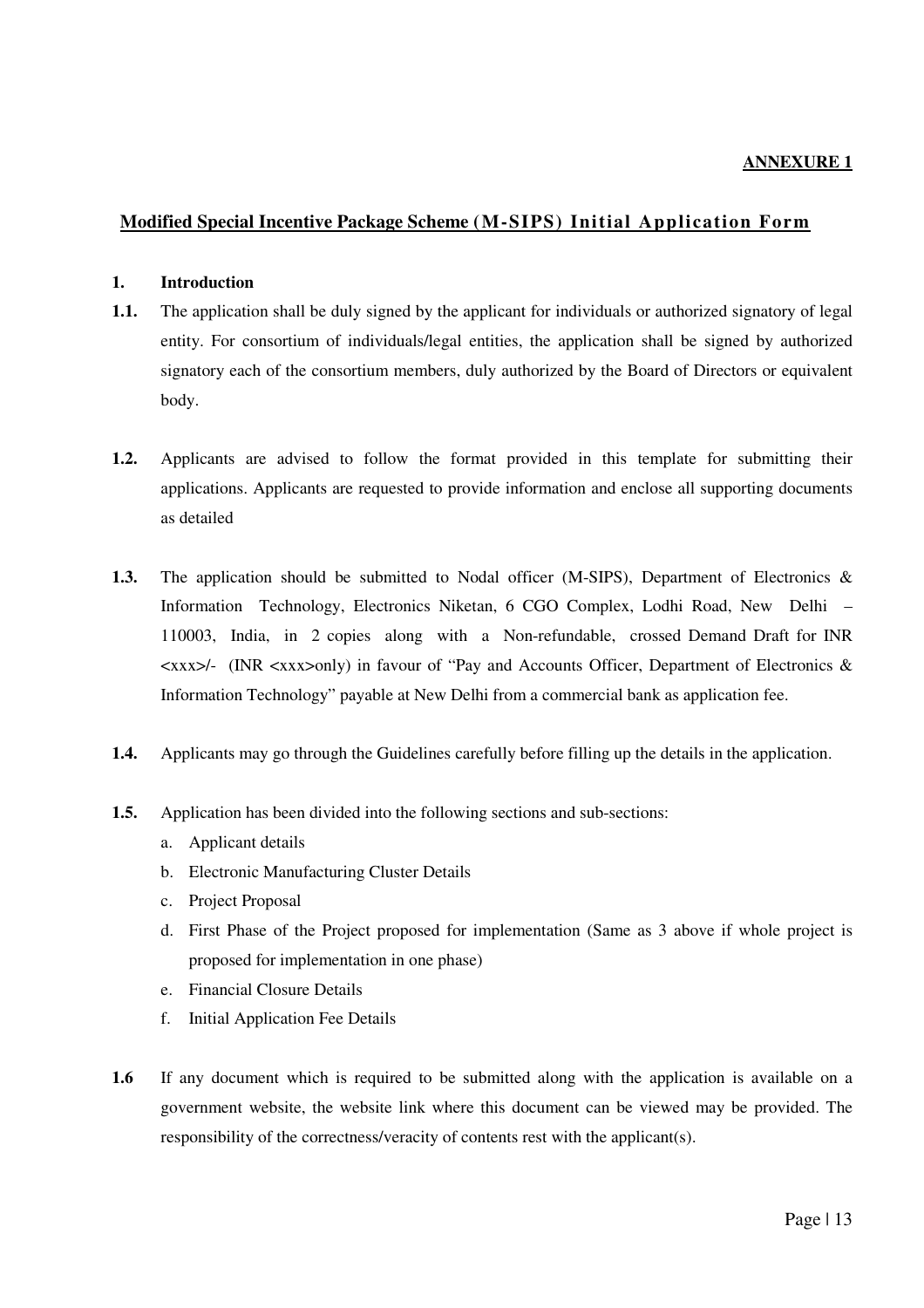#### **2. Section I – Applicant Details**

Please provide the following applicant details. In case of application by consortium, the details have to be furnished for each of the consortium members.

#### **2.1.** Name of applicant

**2.2.** Status: Individual/ legal entity or consortium of individual/legal entities registered in India. If legal entity registered in India specify the constitution: Public limited / Private limited / Partnership / Proprietorship / Others.

#### *Documents to be furnished:*

- a. Certified copy of the memorandum and articles of association or equivalent registration document if applicant is a legal entity registered in India.
- **2.3.** Details of the applicant: Address, phone, email, PAN, nature of current business, turnover, net worth, experience, geographical reach, achievements etc. in activity proposed to be undertaken in the project. Include brief profile of Individual applicant or Chairman, Chief Executive Officer and other CXO level officers. Shareholding details for companies and other equivalent details disclosing nature of control/ownership of the applicant to be furnished.

#### *Documents to be furnished:*

- a. CA certified copies of PAN, Service Tax and Central Excise Certificate for applicant,
- b. Self certified copies of brief bio of Chairman, CEO and CXOs of applicant
- c. CA certified copies of Annual Reports including Annual Financial Reports along with schedules for three years. Most recent reports to be provided. For individual investors, details on audited net worth (incl. sources and uses of funds) need to be provided.
- d. For publicly listed companies, enclose 2 independent equity analyst reports (not older than 3 months from latest financial results)
- e. CA certificate showing shareholding pattern (indicating number of shares and investment) if applicant is a company registered under Companies Act. Equivalent document disclosing nature of control and ownership for other entities.
- **2.4.** Promoters Details: In case the applicant is a legal entity registered in India-Include the following details for all promoters holding stake greater than or equal to 10% in applicant entity if the applicant entity is a company registered under the Companies Act. For other legal entities, equivalent details of main promoters to be furnished. Names, Address, Phone, Email, PAN. If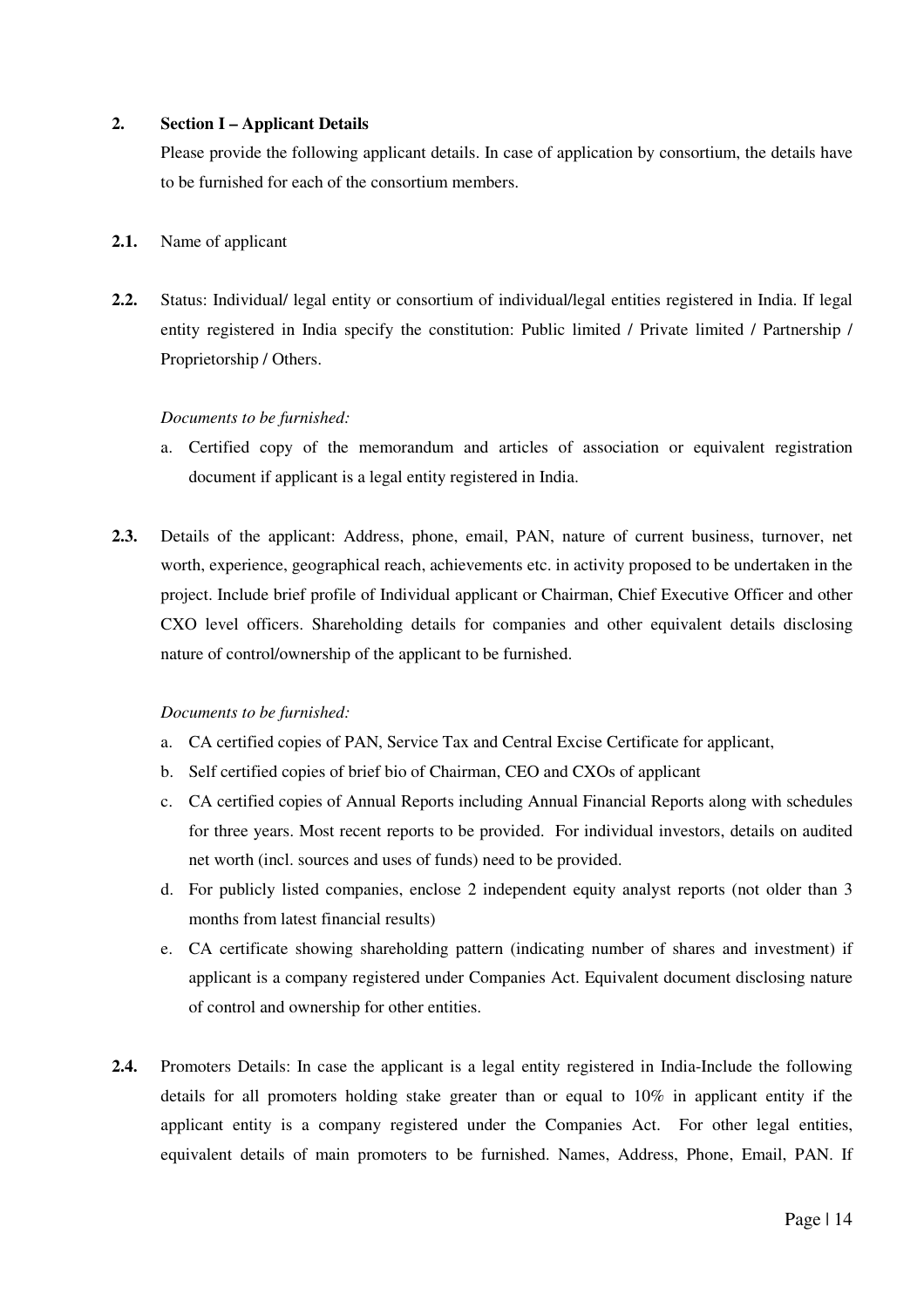promoter is a legal entity, the details of promoters of the said legal entity to be furnished as well. In case where the applicant is an individual- Net worth of the individual.

#### *Documents to be furnished:*

- a. CA certificate showing shareholding pattern (indicating number of shares and investment) in applicant and its promoter companies.
- b. Copies of PAN for promoters/promoter companies of the applicant.
- c. Equivalent document disclosing nature of control and ownership for other entities.
- d. CA certificate on net-worth for individual applicants.
- **2.5.** Reference Details: Please provide details of the following for reference checks: Principal Lead Banker and one more bank; Three Dealers and Three Suppliers. Details should include name, official designation, address, email, telephone, fax numbers.
- **2.6.** Pending legal cases: Please provide details of all pending legal cases and contingent liabilities.

#### *Documents to be furnished:*

- a. Certificate from company secretary/Board Director for companies and Secretary for society regarding above
- b. Self certificate that the applicant is not blacklisted by any Government department
- **2.7.** In case of a consortium, please furnish the details on the agreements between the consortium members, (provide details of roles and responsibilities between consortium members including the nature of agreement stake)

#### *Documents to be furnished:*

- a. Self certified copy of the agreements
- **2.8.** Key personnel details: Contact details of three senior employees of applicant who are going to be associated with the project. Details would include Name, Designation, Address, phone, email.
- **2.9.** Contact details of authorized representative of the applicant including the case ofconsortium. Details would include Name, Designation, Address, phone, email.
- **2.10.** Financial Details: Please provide self-certified details on the following
	- a. Revenues (in Rs Cr.) by key product lines and key geographic area (last 4 yrs)
	- b. Profit before Tax (PBT) and Profit after Tax (PAT) (In Rs. Cr.) by key product lines and key geographic area (last 4 yrs)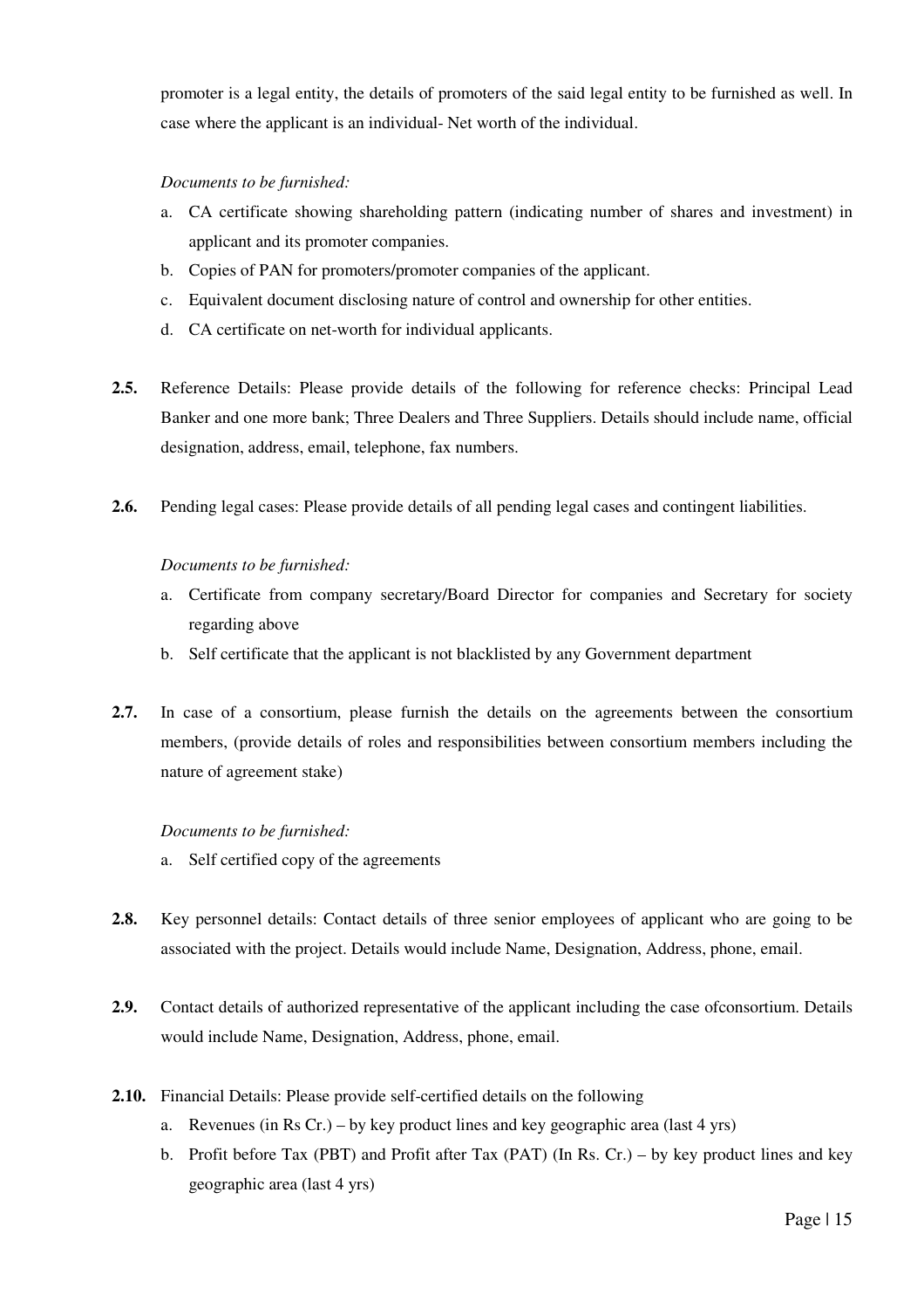- c. Details of funds received from government/owners or other financing agencies multi lateral agencies/other institutions (last 4 years) to fund expansion (equity and debt to be shown separately)
- d. Key financial indicators Return on Investment (ROI), Return on Capital Employed (ROCE), Earnings before interest, tax, depreciation and amortization (EBIDTA) margin (last 4 yrs)
- e. Details of funds raised for capital projects in the last 4 years
- f. Major investment / fund raising / public listing plans in the next 3 yrs and the current status of those projects
- g. Details on lines of credit (no. of banking relationships, banking facilities, debt and equity market position)
- h. Capital market data with last 12 months stock price movement, if applicable
- i. External credit ratings (year, agency, rating assigned) (if applicable)

#### **3. Section II – Electronic Manufacturing Cluster Details**

**3.1.** Name and details of EMC within which the project is located: Please provide the Department of Electronics and Information Technology Notification Reference No. of the EMC within which the proposed project is located.

#### **4. Section III – Project Proposal**

- **4.1.** Vertical / verticals under which applied as per Annexure 5 of these Guidelines
- **4.2.** The Project proposal should comprise of a Detailed Project Report (DPR) and an Executive Summary of the DPR. The DPR shall have the detailed description on the following
	- a. Description of the project (include nature, scope & objectives)
	- b. Company structure (entity) under which the project is to be undertaken (legal status, shareholding pattern and details of agreements which might have been signed with business partner(s), if any). The agreement and roles and responsibilities between the partners must be clearly mentioned and agreement details (MoU / Agreements) should be provided as Appendix.
	- c. Technology (ies) proposed for the project. Also provide a competitive differentiation or advantage with similar or competing technologies highlighting why the said technology (ies) has been proposed and a roadmap. Intellectual property status for the technologies being proposed. Details of collaborative arrangements or tie-ups or working arrangements with other firms for technology (ies). If the technology is being brought by partner (s), provide details of who owns the technology (ies) and the nature of agreement with the applicant including copies of agreement of the same. Source of product design. Also indicate potential scope and plans for technology (ies) upgrade including back-up R&D. The following details for the technology (ies) provider, if applicable: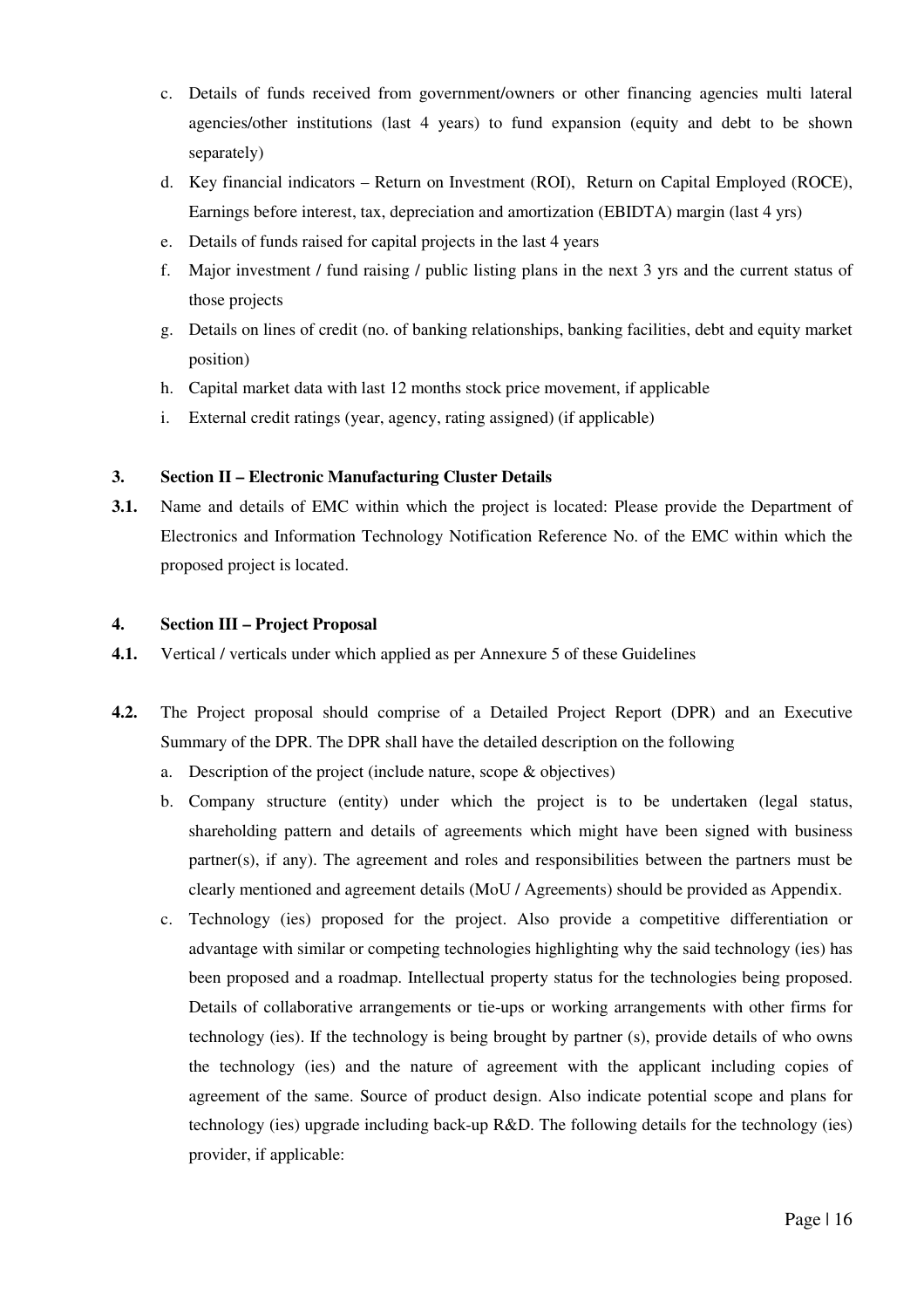- i. Name, registered address and contact details
- ii. Top management details
- iii. Summary of experience in the products and markets being served.
- iv. Status of existing patents, copyrights and trademarks.
- d. Summary of results of feasibility studies conducted for the project, if any (technology and market) and proposed product and market focus. The following details should be covered
	- i. Target market segments and market sizes (include estimates of India and other targeted export markets).
	- ii. Proposed product features and characteristics
	- iii. Competitive differentiation
	- iv. Planned mix of export and sales in the domestic market
	- v. Distribution channels
	- vi. Potential customers to be targeted and expected revenues from major customers
	- vii. Market size and growth for the proposed technology (ies) in India and abroad
	- viii. Summary of internal and external market research reports supporting the marketing plan

*Documents to be furnished:* 

- a. Please attach copies of reports referred to in this section
- **4.3. Operations and facilities analysis:** The following need to be described in detail: Location proposed (State, District) (in case the location has not been confirmed, mention the options being considered and the level of readiness of the sites under consideration).
	- a. Whether location is SEZ or Non-SEZ
	- b. Planned building size and infrastructure requirements
	- c. Details of proposed occupancy (self-owned or leased)
	- d. Project plan with implementation schedule and key milestones including proposed date of commencement of commercial operations
	- e. Proposed production capacity
	- f. Raw material availability
	- g. Quantum of water, electricity and gases required for source for procuring the same
	- h. Labour requirements (provide analysis of specialized manpower and training needs)
	- i. Opportunity to expand operations in future years.

*Documents to be furnished:* 

a. Documentation showing ownership and possession of land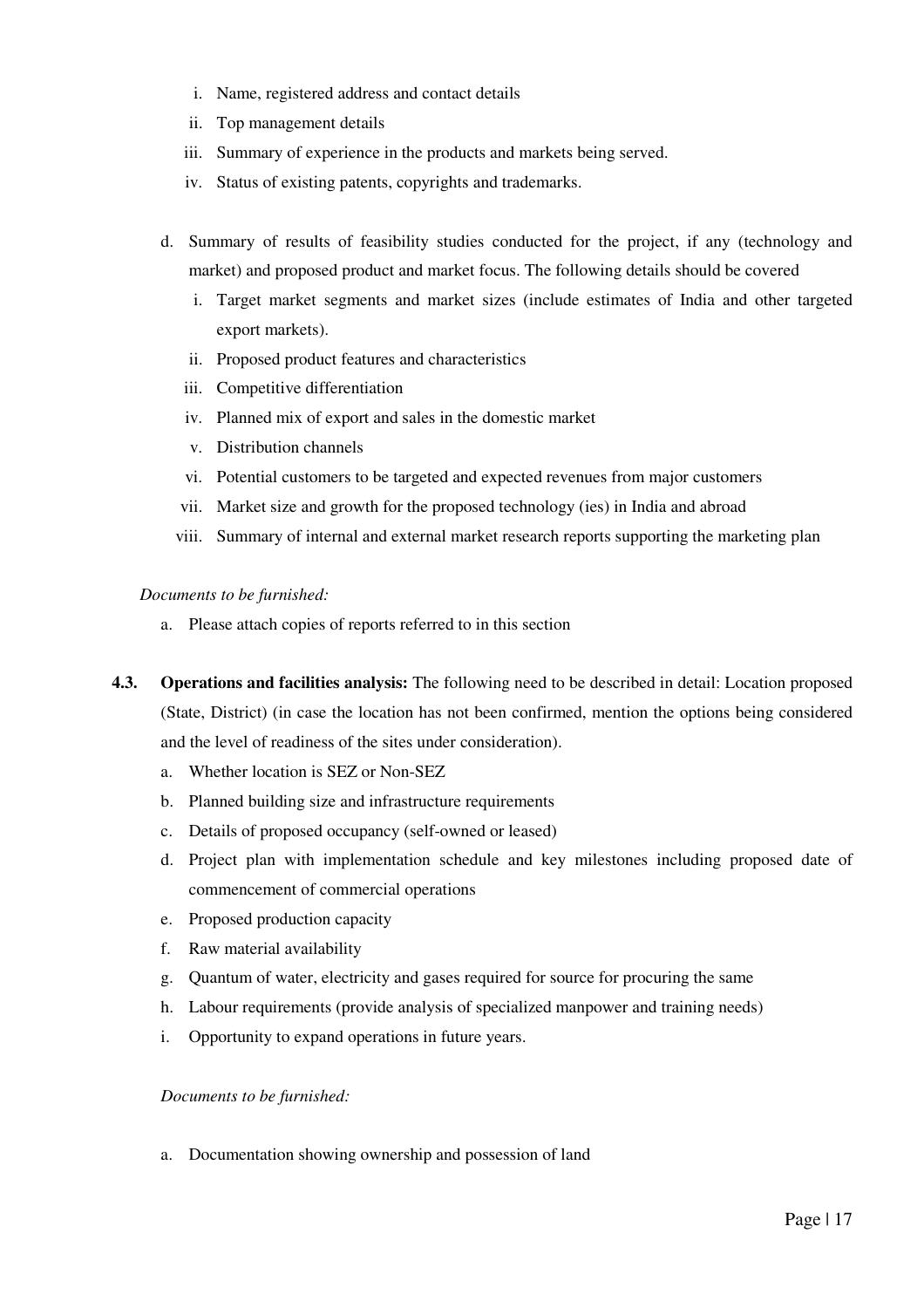- b. Copy of Industrial Entrepreneurs' Memorandum (I.E.M) in DTA or Approval under SEZ scheme (if available)
- **4.4.** Total estimated cost of project and size of overall investment (Rs Cr.). \*Total estimated cost must include average operating expenses and maintenance capital expenditure expected to be incurred up to 10 yrs after break even period. Size of the overall investment must include the capital expenditure (growth CAPEX) expected to be incurred up to 10 yrs. The following details should be furnished:
	- a. Size of overall investment with share of each applicant in case of joint application, clearly show the phases. Also mention the details on the overall outlay for technology (ies) alone.
	- b. Details of investment in items of Capital Expenditure (Land, Building, Plant and Machinery, Technology Cost, R&D (in house or captive)
	- c. Sources of funding (internal accruals, equity, government assistance, term debt and working capital loans etc)
	- d. Details of the principal bankers for the investment, if identified
	- e. Investor details for each source of fund
	- f. Financial assistance sought from Government of India (Rs crore)

#### *Documents to be furnished:*

- a. Expected time for project completion (start & completion date)
- b. Forecasted returns (till 10 years from date of project approval) (provide ROI and breakeven estimates with and without government support)
- c. Projected financial statements (P&L, balance sheet and cash flows) till 10 years from project approval. This should include detailed income and expense break-up. The income should include product / segment wise sales and assumed selling price.
- d. Estimated running operating expenses to be incurred after the start of commercial production by product segments (provide details of maintenance capex and both fixed and variable operating expenses expected to be incurred up to 10 years of the project under all major heads under Cost of Goods (COGS) and Selling, R&D, General and Administrative Overheads.
- e. Estimated variable cost per unit (key products) produced upto 10 years from project approval
- f. Key financial indicators (NPV, IRR, ROI with and without Government support, break even period, with and without Government support) for the investment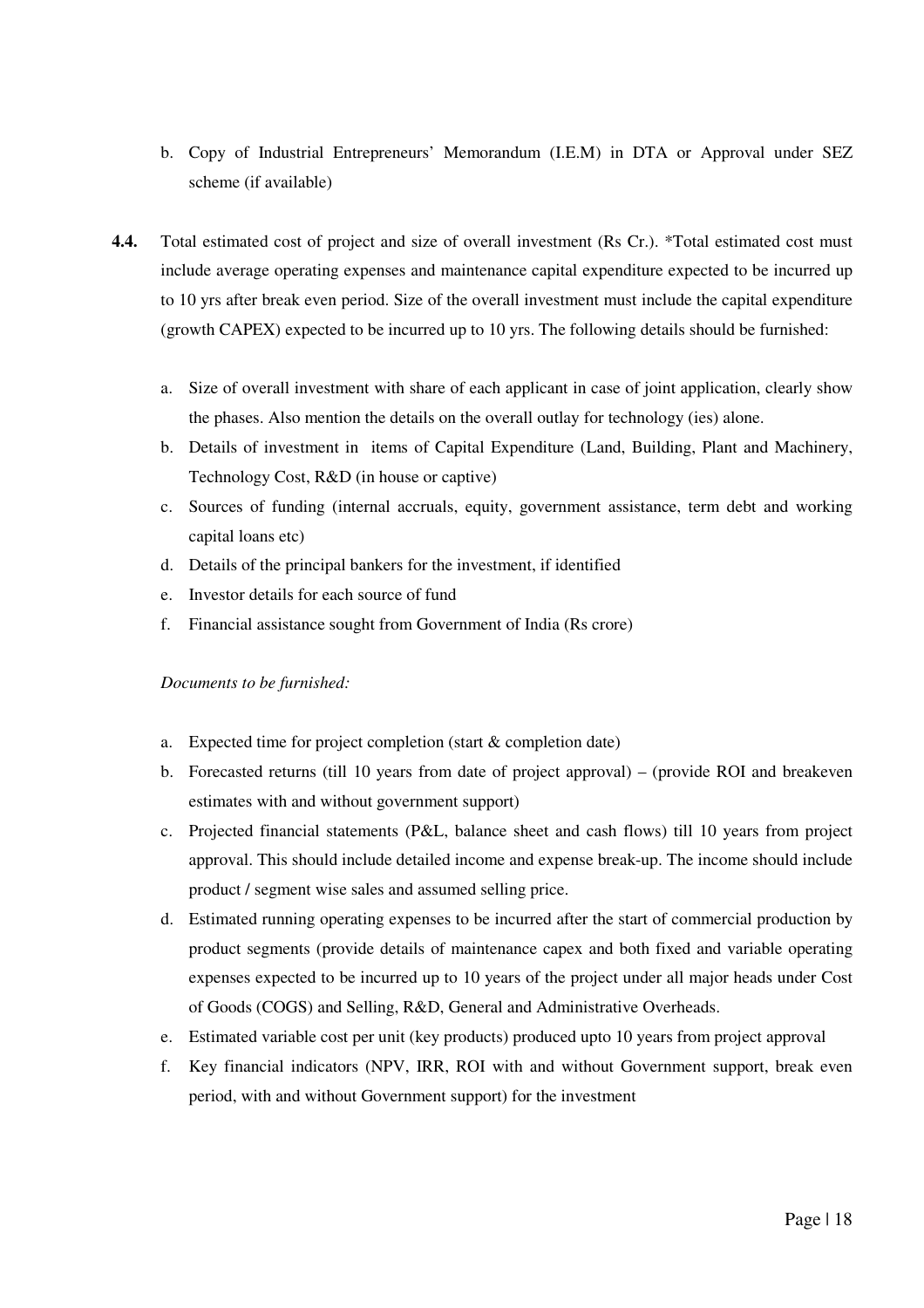- g. Detailed financial sensitivity analysis which includes stress tests for key success factors (Sensitivity analysis needs to be captured in detail. Parameters selected for sensitizing must be relevant to the industry or project such as time overruns, price reduction and market slowdown. Also show at least one scenario with stressing of multiple factors. Provide detailed justifications for any adverse scenarios)
- h. Key assumptions for financial projections target market growth rates, average selling price and projected market share/pricing; technology growth assumptions, business environment assumptions, EBITA, Capex, Sales growth, weighted average cost of capital), project execution assumptions related to timelines and cost; other assumptions
- i. Detailed supporting financial statements (excel based)
- **4.5.** Risk Analysis and Sustainability Plan

Give detailed assessment of following risks and the mitigation plans:

- a. Business Risk
- b. Industry Risk
- c. Environment risk
- d. Technology risk
- e. Financial risk
- f. Legal and Regulatory risk
- g. Operational risk
- **4.6.** Regulatory Treatment
	- a. Provide information on Licenses, permits and third-party approvals necessary to execute the project.
	- b. Proposed process and time lines for obtaining clearances.

#### *Documents to be furnished:*

a. All licenses, permits and third-party approvals necessary to execute the project which have been obtained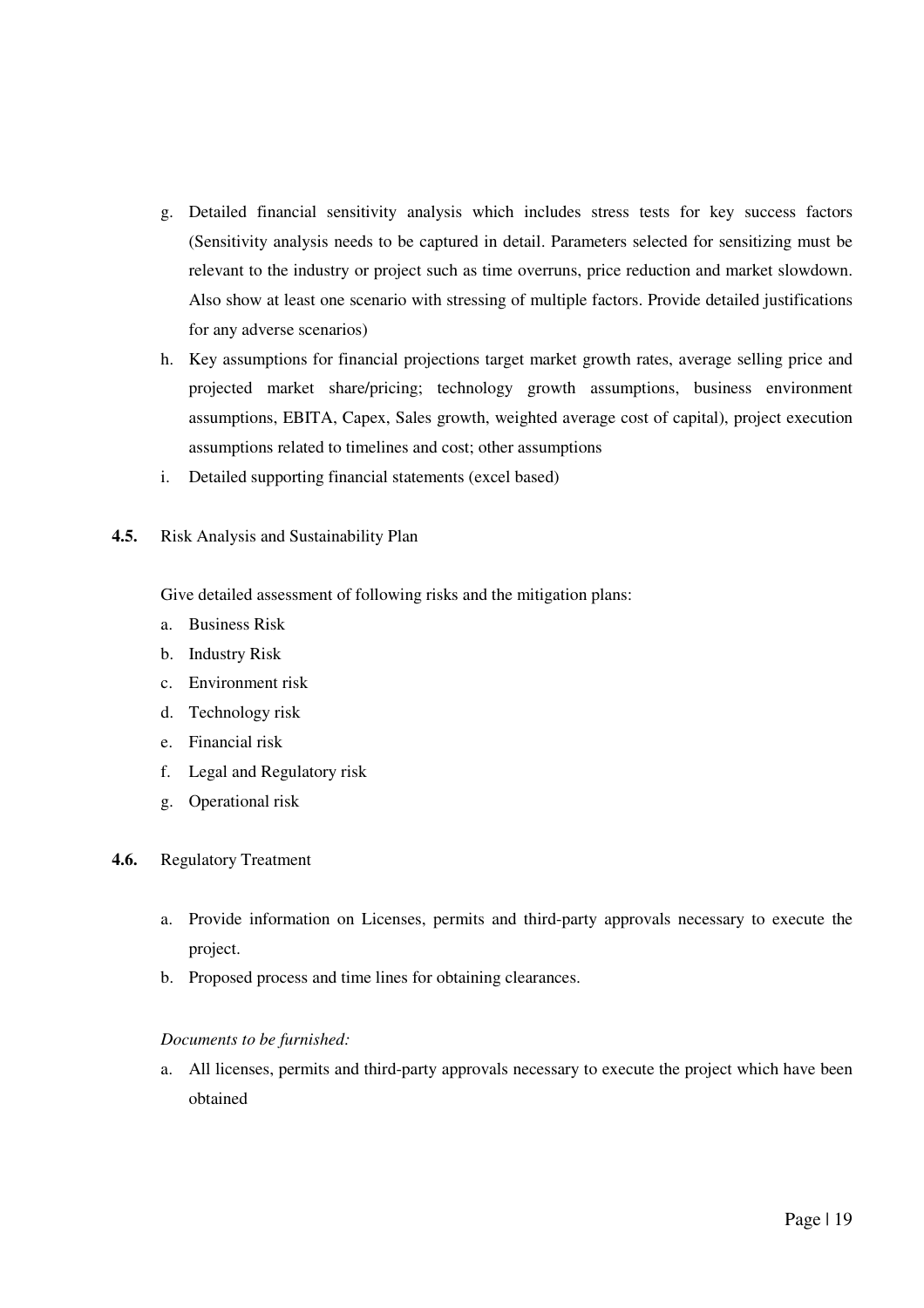**4.7.** Technology Details: A separate template may be provided in consultation with the Technical Evaluation committee.

#### *Documents to be furnished:*

a. Copy of technology agreements with technology provider.

#### **5. Section IV – Details of proposed project implementation phase**

**5.1.** Information (as mentioned in Section III) under this section needs to be accompanied with the financial closure documents (as mentioned in Section V) related with the proposed project implementation phase. In the absence of any supporting financial closure documents and details, the proposed project implementation phase will not be considered by DeitY. In case, if the entire project is proposed to be implemented in one phase, this need not be provided separately in this section since this will be automatically covered in section III.

#### **6. Section V – Financial Closure Details**

- **6.1.** Details of Financial Closure achieved: Debt, Equity, Promoters contribution, FIs providing debt and equity.
- **6.2.** Contact details of the FIs providing debt/equity. Details should include name, official designation, address, email, telephone/ fax numbers.
- **6.3.** Contact Details of equity providers. Details should include name, official designation, address, email, telephone / fax numbers.

#### *Documents to be furnished:*

- a. Copy of the Bank / FI appraisal note
- b. Company Secretary certified copy of the Sanction letter and the Term Loan Agreement for Debt
- c. Company Secretary certified copy of Board Resolution for equity for companies or equivalent for other legal entities / Proof of equity having been brought in
- d. Proof of equity brought in as per project schedule. In case of Term loans, as per the term loan agreement

#### **7. Initial Application Fee Details**

**7.1.** Details of Demand Draft: No. date, Bank Name and Branch.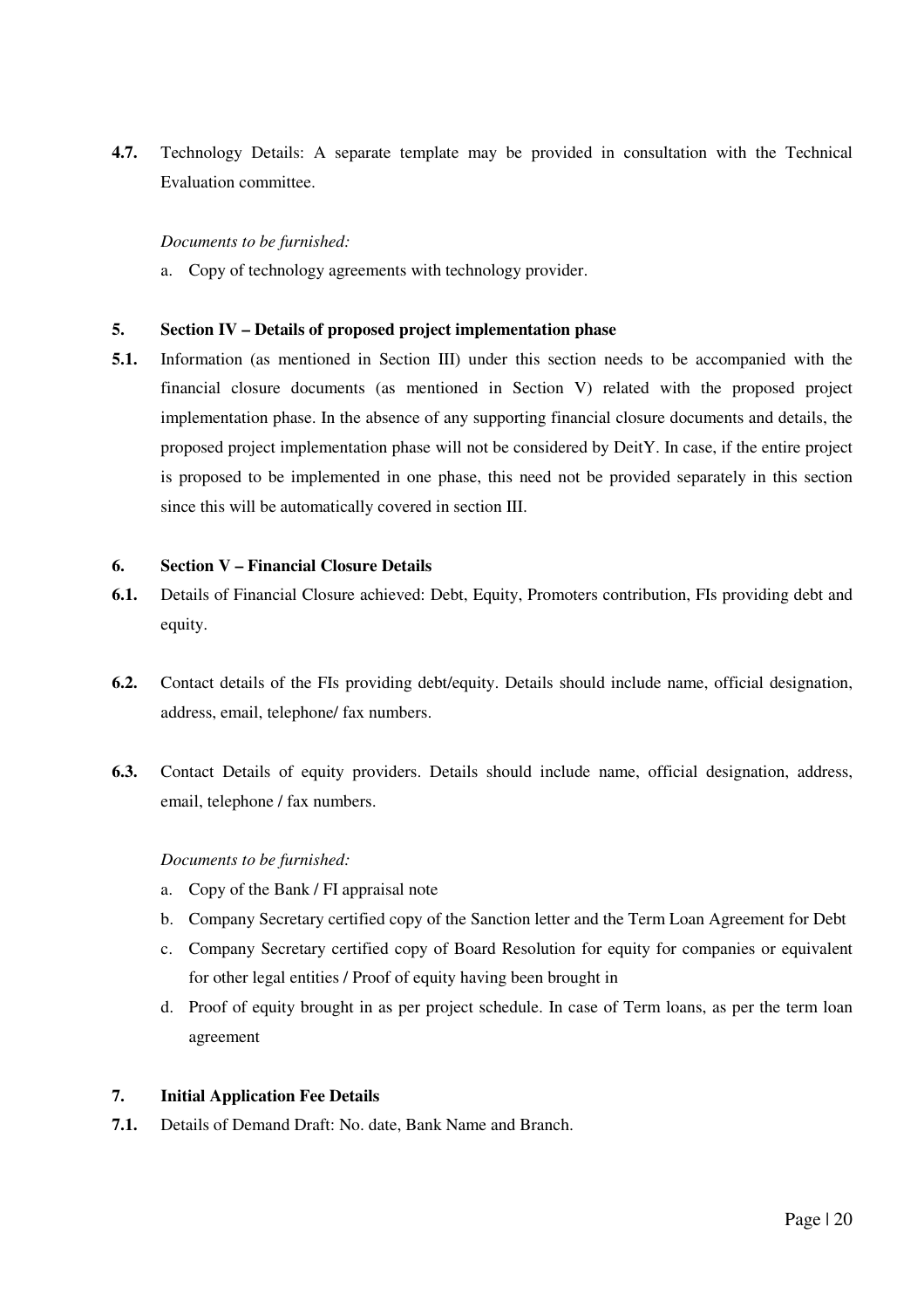# **Modified Special Incentive Package Scheme (M-SIPS) Initial Application Form for Expansion Projects**

### **1. Introduction**

- **1.1.** The application shall be duly signed by the applicant for individuals or authorized signatory of legal entity. For consortium of individuals/legal entities, the application shall be signed by authorized signatory each of the consortium members, duly authorized by the Board of Directors or equivalent body.
- **1.2.** Applicants are advised to follow the format provided in this template for submitting their applications. Applicants are requested to provide information and enclose all supporting documents as detailed
- **1.3.** The application should be submitted to Nodal officer (M-SIPS), Department of Electronics & Information Technology, Electronics Niketan, 6 CGO Complex, Lodhi Road, New Delhi – 110003, India, in 2 copies along with a Non-refundable, crossed Demand Draft for INR <xxx>/- (INR <xxx>only) in favour of "*Pay and Accounts Officer, Department of Electronics & IT*" payable at New Delhi from a commercial bank.
- **1.4.** Applicants may go through the Guidelines carefully before filling up the details in the application.
- **1.5.** Application has been divided into the following sections and sub-sections:
	- a. Applicant details
	- b. Electronic Manufacturing Cluster Details
	- c. Existing Project details
	- d. Project Proposal
	- e. First Phase of the Project proposed for implementation (Same as 4 above if whole project is proposed for implementation in one phase)
	- f. Financial Closure Details
	- g. Initial Application Fee Details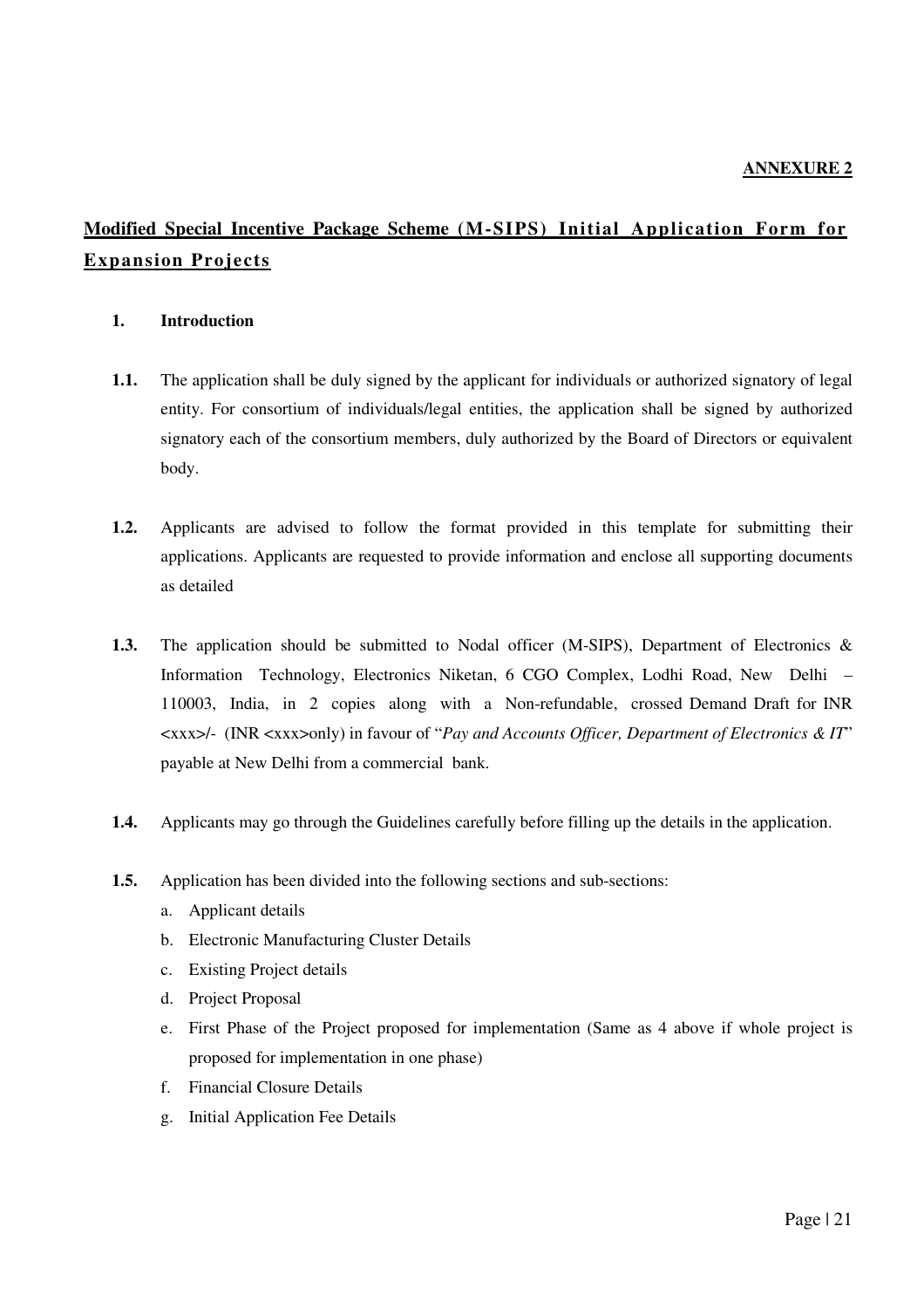1.6 If any document which is required to be submitted along with the application is available on a government website, the website link where this document can be viewed may be provided. The responsibility of the correctness/veracity of contents rest with the applicant(s).

#### **2. Section I – Applicant Details**

Please provide the following applicant details. In case of application by consortium, the details have to be furnished for each of the consortium members.

#### **2.1.** Name of the applicant

**2.2.** Status: Individual/ legal entity or consortium of individual/legal entities registered in India. If legal entity registered in India specify the constitution: Public limited / Private limited / Partnership / Proprietorship / Others.

#### *Documents to be furnished:*

- a. Certified copy of the memorandum and articles of association or equivalent registration document if applicant is a legal entity registered in India.
- **2.3.** Details of the applicant: Address, phone, email, PAN, nature of current business, turnover, net worth, experience, geographical reach, achievements etc. in activity proposed to be undertaken in the project. Include brief profile of Individual applicant or Chairman, Chief Executive Officer and other CXO level officers. Shareholding details for companies and other equivalent details disclosing nature of control/ownership of the applicant to be furnished.

#### *Documents to be furnished:*

- a. CA certified copies of PAN, Service Tax and Central Excise Certificate for applicant,
- b. Self certified copies of brief bio of Chairman, CEO and CXOs of applicant
- c. CA certified copies of Annual Reports including Annual Financial Reports along with schedules for three years. Most recent reports to be provided. For individual investors, details on audited net worth (incl. sources and uses of funds) need to be provided.
- d. For publicly listed companies, enclose 2 independent equity analyst reports (not older than 3 months from latest financial results)
- e. CA certificate showing shareholding pattern (indicating number of shares and investment) if applicant is a company registered under Companies Act. Equivalent document disclosing nature of control and ownership for other entities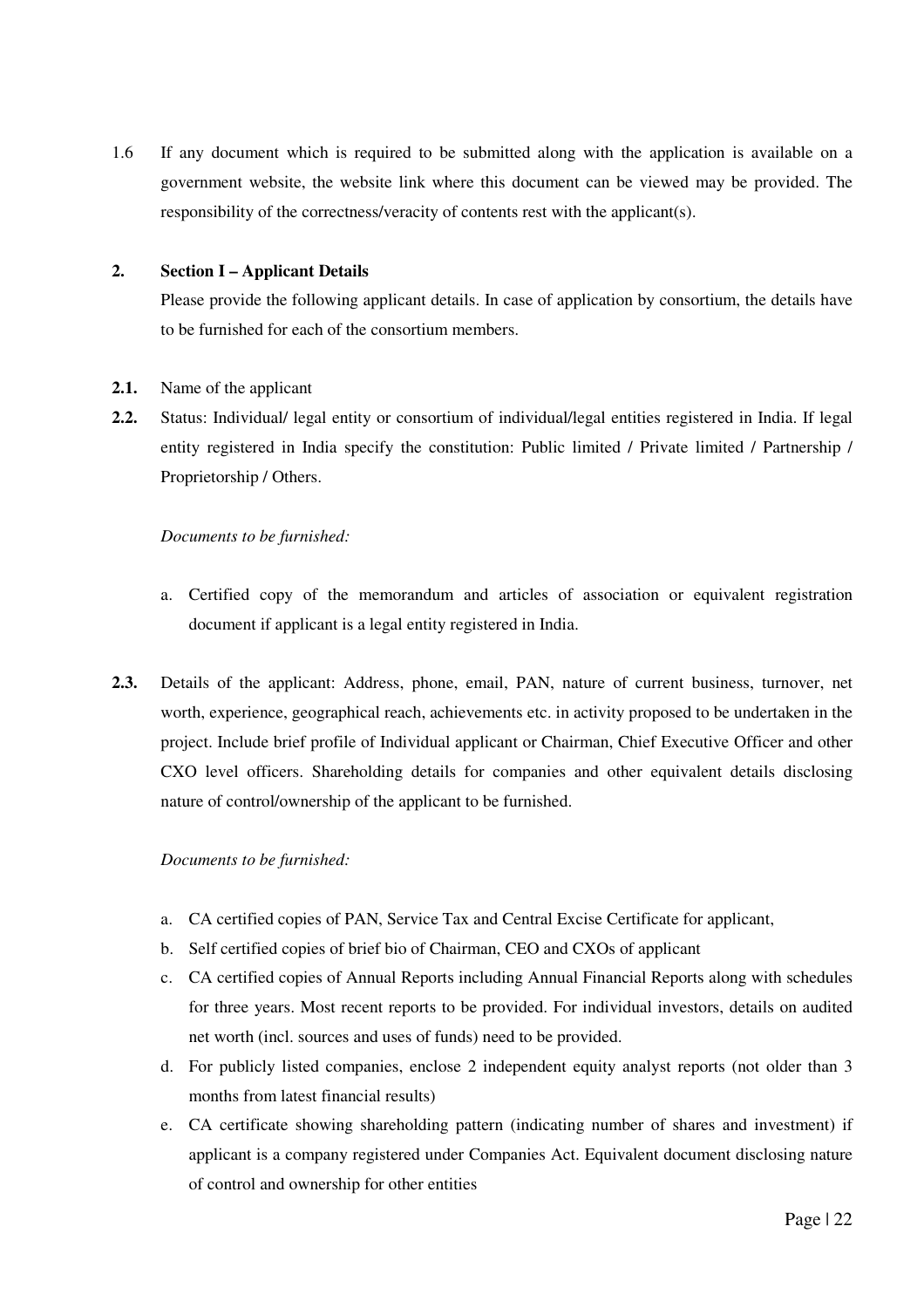**2.4.** Promoters Details: In case the applicant is a legal entity registered in India-Include the following details for all promoters holding stake greater than or equal to 10% in applicant entity if the applicant entity is a company registered under the Companies Act. For other legal entities, equivalent details of main promoters to be furnished. Names, Address, Phone, Email, PAN. If promoter is a legal entity, the details of promoters of the said legal entity to be furnished as well. In case where the applicant is an individual- Net worth of the individual

#### *Documents to be furnished:*

- a. CA certificate showing shareholding pattern (indicating number of shares and investment) in applicant and its promoter companies.
- b. Copies of PAN for promoters/promoter companies of the applicant.
- c. Equivalent document disclosing nature of control and ownership for other entities.
- d. CA certificate on net-worth for individual applicants.
- **2.5.** Reference Details: Please provide details of the following for reference checks: Principal Lead Banker and one more bank; Three Dealers and Three Suppliers. Details should include name, official designation, address, email, telephone, fax numbers.
- **2.6.** Pending legal cases: Please provide details of all pending legal cases and contingent liabilities.

#### *Documents to be furnished:*

- a. Certificate from company secretary/Board Director for companies and Secretary for society regarding above
- b. Self certificate that the applicant is not blacklisted by any Government department
- **2.7.** In case of a consortium, please furnish the details on the agreements between the consortium members (provide details of roles and responsibilities between the consortium members including the nature of agreement and stake)

#### *Documents to be furnished:*

a. Self certified copy of the agreements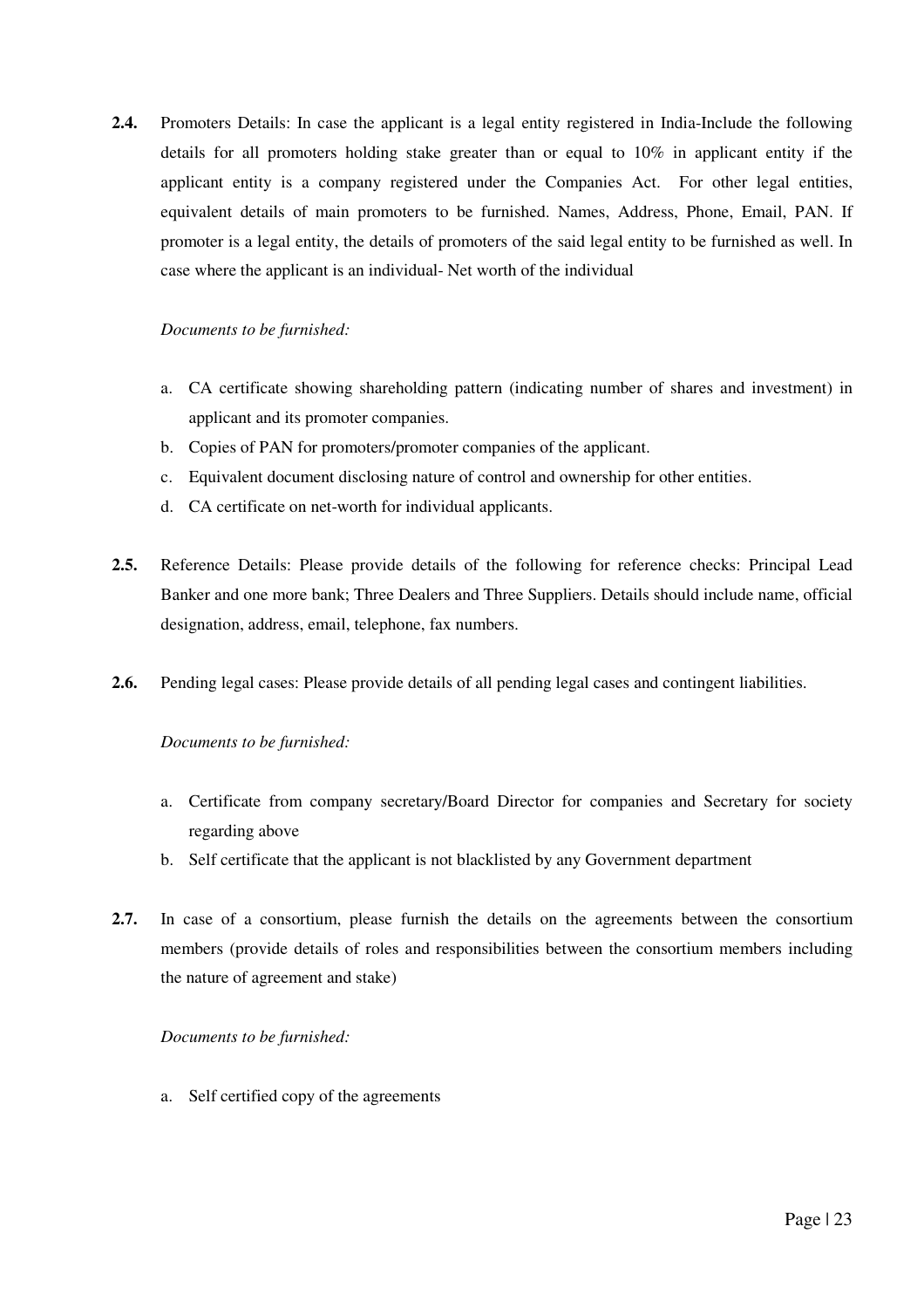- **2.8.** Key personnel details: Contact details of three senior employees of applicant who are going to be associated with the project. Details would include Name, Designation, Address, phone, email.
- **2.9.** Contact details of authorized representative of the applicant including the case of consortium. Details would include Name, Designation, Address, phone, email.
- **2.10.** Financial Details: Please provide self-certified details on the following
	- a. Revenues (in Rs Cr.) by key product lines and key geographic area (last 4 yrs)
	- b. Profit before Tax (PBT) and Profit after Tax (PAT) (In Rs. Cr.) by key product lines and key geographic area (last 4 yrs)
	- c. Details of funds received from government/owners or other financing agencies multi lateral agencies/other institutions (last 4 years) to fund expansion (equity and debt to be shown separately)
	- d. Key financial indicators Return on Investment (ROI), Return on Capital employed (ROCE), Earnings before interest, tax, depreciation and amortization (EBIDTA) margin (last 4 yrs)
	- e. Details of funds raised for capital projects in the last 4 years
	- f. Major investment/fund raising/public listing plans in the next 3 yrs and the current status of those projects
	- g. Details on lines of credit (no. of banking relationships, banking facilities, debt and equity market position)
	- h. Capital market data with last 12 months stock price movement, if applicable
	- i. External credit ratings (year, agency, rating assigned) (if applicable)

#### **3. Section II – Electronic Manufacturing Cluster Details**

**3.1.** Name and details of EMC within which the project is located: Please provide the Department of Electronics and Information Technology Notification Reference No. of the EMC within which the proposed project is located.

#### **4. Section III – Existing Project Details**

**4.1.** Please provide a description of the existing project: Location (SEZ/Non- SEZ), Items of manufacture, capacity already installed, date of commencement of commercial production etc.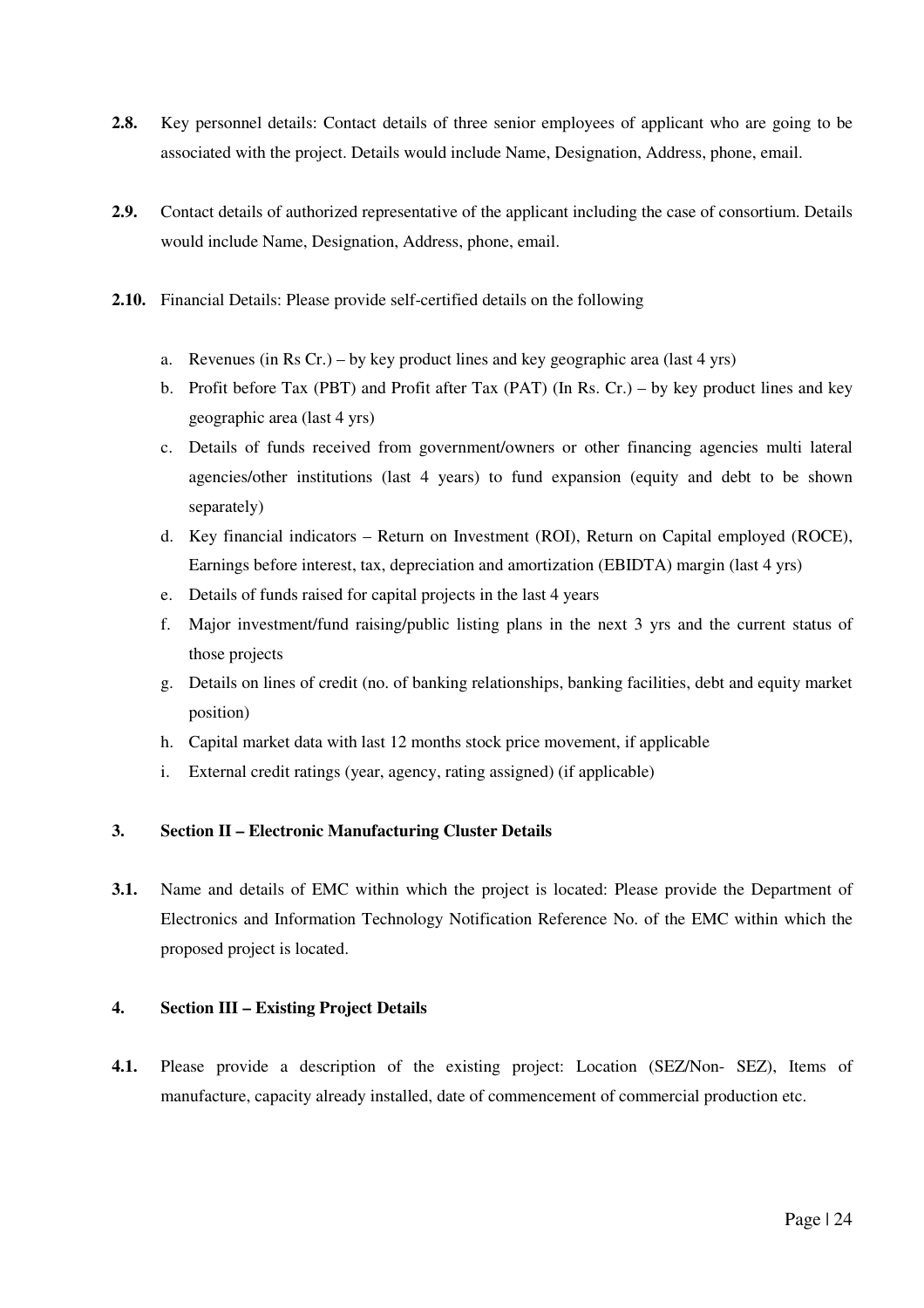**4.2.** Details of existing fixed capital investment in Plant and Machinery

#### *Documents to be furnished:*

- a. Self certification letter from authorized signatory on existing fixed capital investment in plant and machinery
- b. Latest status report from banks, Lenders Independent Engineer (LIE) on existing project (if available)

#### **5. Section IV –Project Proposal**

- **5.1.** Vertical / verticals under which applied as per Annexure 5 of these Guidelines
- **5.2.** The Project proposal should comprise of a Detailed Project Report (DPR) and an Executive Summary of DPR. The DPR shall have the detailed description on the following:
	- a. Description of the project (include nature, scope & objectives)
	- b. Company structure (entity) under which the project is to be undertaken (legal status, shareholding pattern and details of agreements which might have been signed with business partner(s), if any). The agreement and roles and responsibilities between the partners must be clearly mentioned and agreement details (MoU/Agreements) should be provided as Appendix.
	- c. Technology (ies) proposed for the project. Also provide a competitive differentiation or advantage with similar or competing technologies highlighting why the said technology (ies) has been proposed and a roadmap. Intellectual property status for the technologies being proposed. Details of collaborative arrangements or tie-ups or working arrangements with other firms for technology (ies). If the technology is being brought by partner (s), provide details of who owns the technology (ies) and the nature of agreement with the applicant including copies of agreement of the same. Source of product design. Also indicate potential scope and plans for technology (ies) upgrade including back-up R&D. The following details for the technology (ies) provider, if applicable:
		- i. Name, registered address and contact details
		- ii. Top management details
		- iii. Summary of experience in the products and markets being served.
		- iv. Status of existing patents, copyrights and trademarks.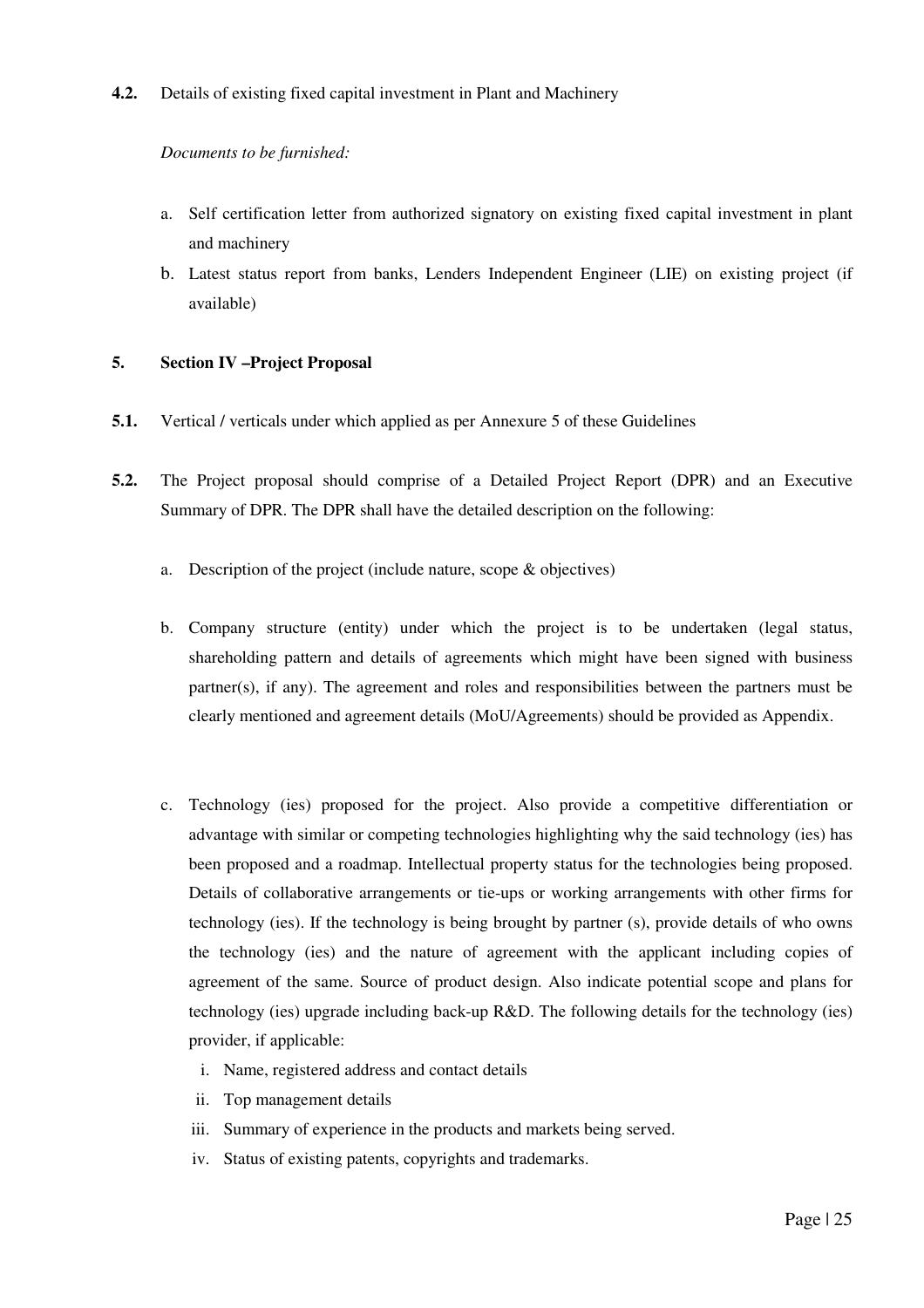- d. Summary of results of feasibility studies conducted for the project, if any (technology and market) and proposed product and market focus. The following details should be covered
	- i. Target market segments and market sizes (include estimates of india and other targeted export markets).
	- ii. Proposed product features and characteristics
	- iii. Competitive differentiation
	- iv. Planned mix of export and sales in the domestic market
	- v. Distribution channels
	- vi. Potential customers to be targeted and expected revenues from major customers
	- vii. Market size and growth for the proposed technology (ies) in India and abroad
	- viii. Summary of internal and external market research reports supporting the marketing plan

#### *Documents to be furnished:*

- a. Please attach copies of reports referred to in this section
- **5.3.** Operations and facilities analysis: The following need to be described in detail: Location proposed (State, District) (in case the location has not been confirmed, mention the options being considered and the level of readiness of the sites under consideration).
	- a. Whether location is SEZ or Non-SEZ
	- b. Planned building size and infrastructure requirements
	- c. Details of proposed occupancy (self-owned or leased)
	- d. Project plan with implementation schedule and key milestones including proposed date of commencement of commercial operations
	- e. Proposed production capacity
	- f. Raw material availability
	- g. Quantum of water, electricity and gases required for source for procuring the same
	- h. Labour requirements (provide analysis of specialized manpower and training needs)
	- i. Opportunity to expand operations in future years.

#### *Documents to be furnished:*

- a. Documentation showing ownership and possession of land
- b. Copy of Industrial Entrepreneurs' Memorandum (I.E.M) in DTA or Approval under SEZ scheme (if available)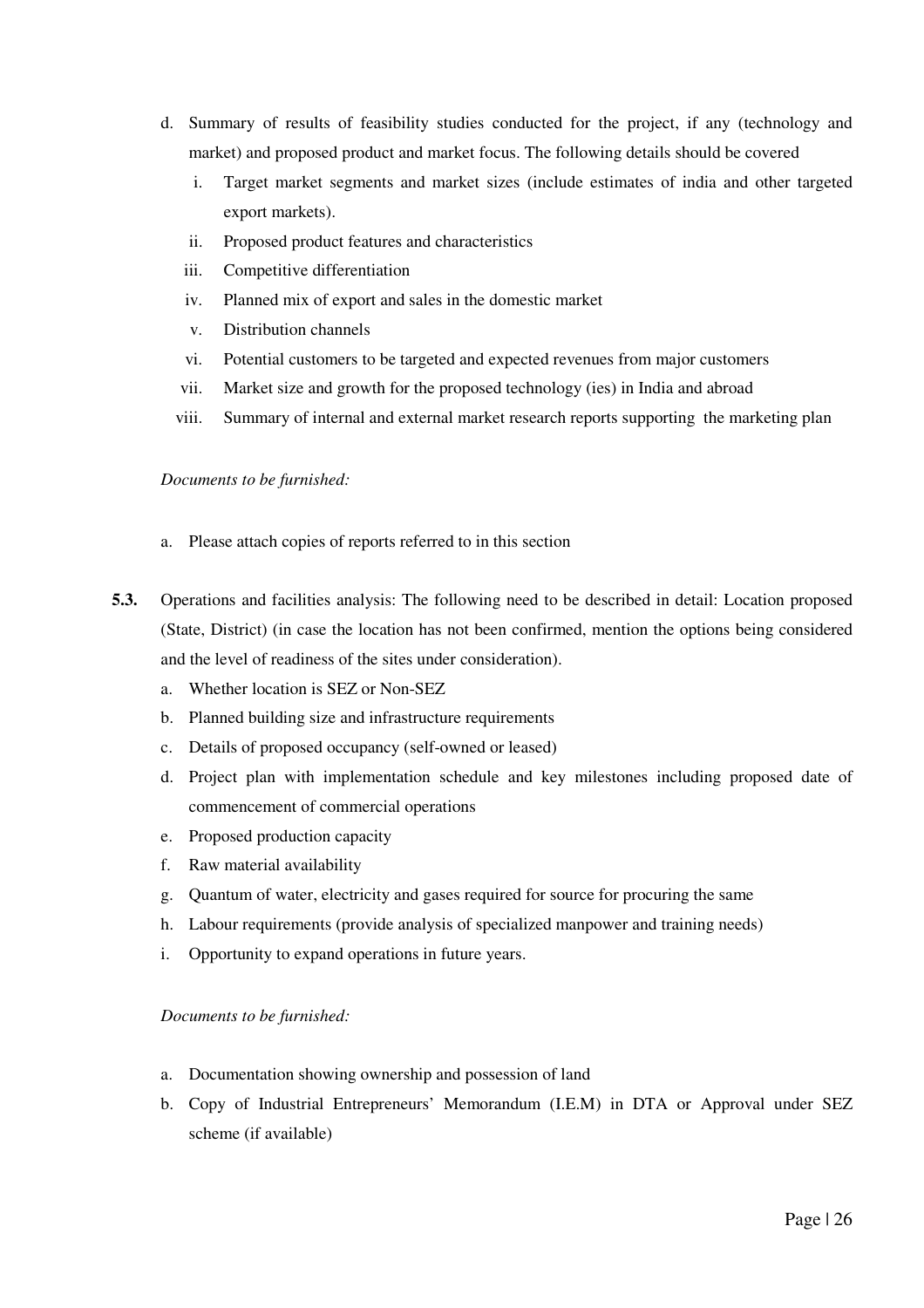- **5.4.** Total estimated cost of project and size of overall investment (Rs Cr.): \*Total estimated cost must include average operating expenses and maintenance capital expenditure expected to be incurred up to 10 yrs after break even period. Size of the overall investment must include the capital expenditure (growth CAPEX) expected to be incurred up to 10 yrs. The following details should be furnished:
	- a. Size of overall investment with share of each applicant in case of joint application, clearly show the phases. Also mention the details on the overall outlay for technology (ies) alone.
	- b. Details of investment in items of Capital Expenditure (Land, Building, Plant and Machinery, Technology Cost, R&D (in house or captive)
	- c. Sources of funding (internal accruals, equity, government assistance, term debt and working capital loans etc.)
	- d. Details of the principal bankers for the investment, if identified
	- e. Investor details for each source of fund
	- f. Financial assistance sought from Government of India (Rs crore)

*Documents to be furnished:* 

- a. Expected time for project completion (start & completion date)
- b. Forecasted returns (till 10 years from date of project approval) (provide ROI and breakeven estimates with and without government support)
- c. Projected financial statements (P&L, balance sheet and cash flows) till 10 years from project approval. This should include detailed income and expense break-up. The income should include product / segment wise sales and assumed selling price.
- d. Estimated running operating expenses to be incurred after the start of commercial production by product segments (provide details of maintenance capex and both fixed and variable operating expenses expected to be incurred up to 10 years of the project under all major heads under Cost of Goods (COGS) and Selling, R&D, General and Administrative Overheads.
- e. Estimated variable cost per unit (key products) produced upto 10 years from project approval
- f. Key financial indicators (NPV, IRR, ROI with and without Government support, break even period, with and without Government support) for the investment
- g. Detailed financial sensitivity analysis which includes stress tests for key success factors (Sensitivity analysis needs to be captured in detail. Parameters selected for sensitizing must be relevant to the industry or project such as time overruns, price reduction and market slowdown. Also show at least one scenario with stressing of multiple factors. Provide detailed justifications for any adverse scenarios)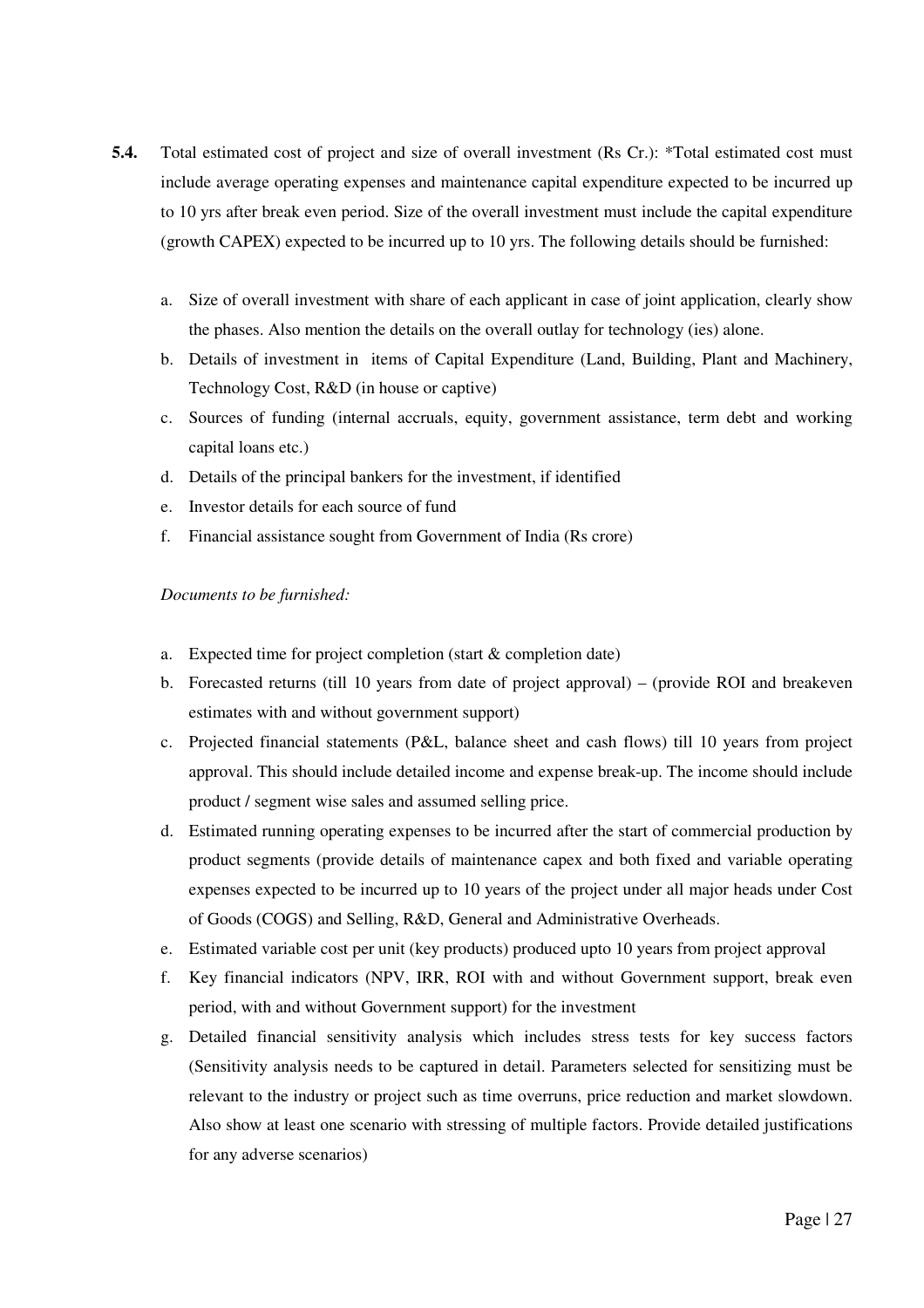- h. Key assumptions for financial projections target market growth rates, average selling price and projected market share/pricing; technology growth assumptions, business environment assumptions, EBITA, Capex, Sales growth, weighted average cost of capital), project execution assumptions related to timelines and cost; other assumptions
- i. Detailed supporting financial statements (excel based)
- **5.5.** Risk Analysis and Sustainability Plan

Give detailed assessment of following risks and the mitigation plans:

- a. Business Risk
- b. Industry Risk
- c. Environment risk
- d. Technology risk
- e. Financial risk
- f. Legal and Regulatory risk
- g. Operational risk
- **5.6.** Regulatory Treatment
	- a. Provide information on Licenses, permits and third-party approvals necessary to execute the project
	- b. Proposed process and time lines for obtaining clearances

*Documents to be furnished:* 

- a. All licenses, permits and third-party approvals necessary to execute the project which have been obtained
- **5.7.** Technology Details: A separate template may be provided in consultation with the Technical Evaluation committee.

*Documents to be furnished:* 

a. Copy of technology agreements with technology provider.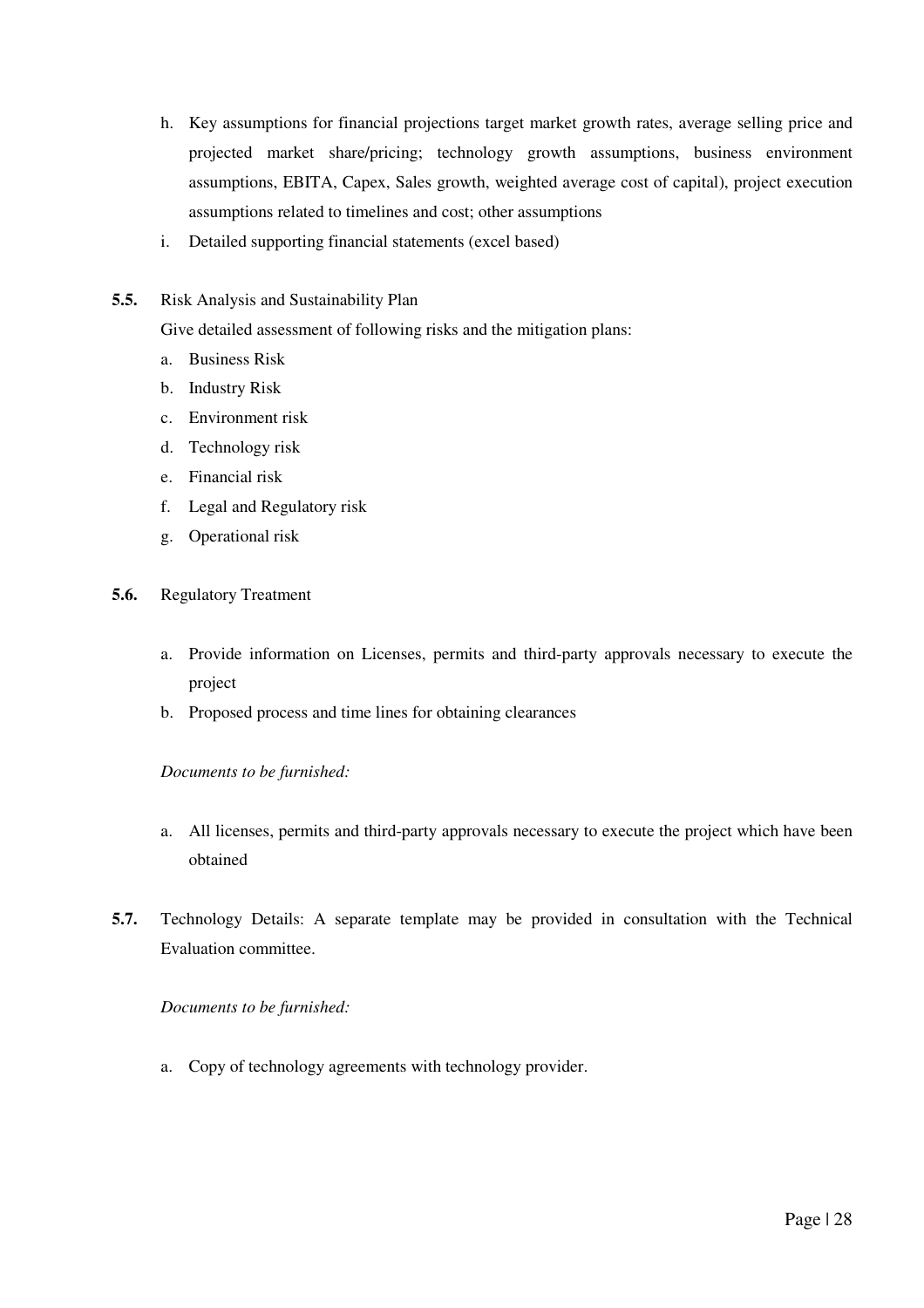#### **6. Section V –Details of proposed project implementation phase**

**6.1.** Information (as mentioned in Section IV) under this section needs to be accompanied with the financial closure documents (as mentioned in Section VI) related with the proposed project implementation phase. In the absence of any supporting financial closure documents and details, the proposed project implementation phase will not be considered by DeitY. In case, if the entire project is proposed to be implemented in one phase, this need not be provided separately in this section since this will be automatically covered in section 4.

#### **7. Section VI –Financial Closure Details**

- **7.1.** Details of Financial Closure achieved: Debt, Equity, Promoters contribution, FIs providing debt and equity.
- **7.2.** Contact details of the FIs providing debt/equity. Details should include name, official designation, address, email, telephone/ fax numbers.
- **7.3.** Contact Details of equity providers. Details should include name, official designation, address, email, telephone / fax numbers.

#### *Documents to be furnished:*

- a. Copy of the Bank / FI appraisal note
- b. Company Secretary certified copy of the Sanction letter and the Term Loan Agreement for Debt
- c. Company Secretary certified copy of Board Resolution for equity for companies or equivalent for other legal entities / Proof of equity having been brought in.
- d. Proof of equity brought in as per project schedule. In case of Term loans, as per the term loan agreement.

#### **8. Section VII – Initial Application Fee Details**

**8.1.** Details of Demand Draft: No. date, Bank Name and Branch.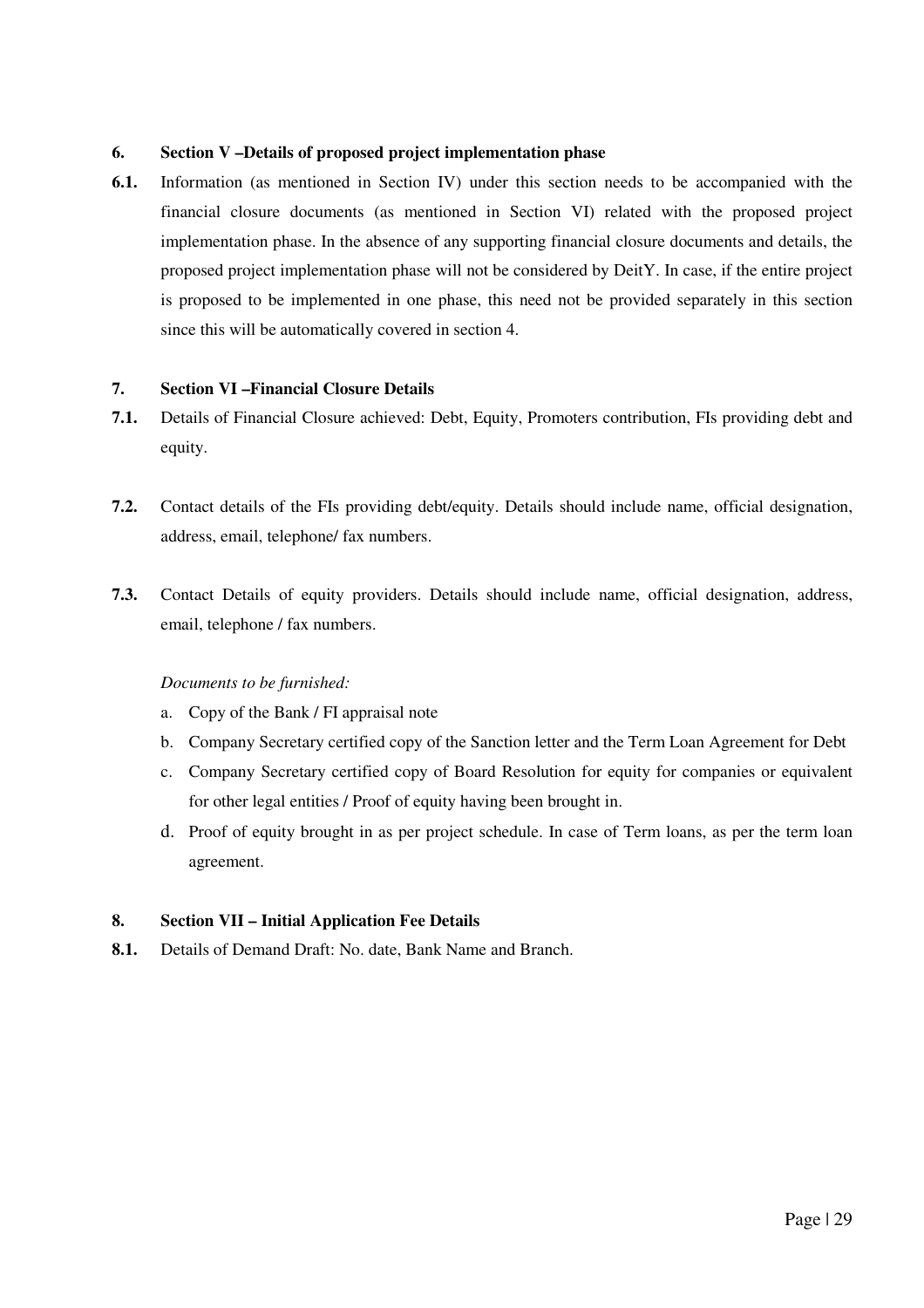### **Modified Special Incentive Package Scheme (M-SIPS) Follow up Application Form**

#### **1. Introduction**

- **1.1.** The application shall be duly signed by the applicant for individuals or authorized signatory of legal entity. For consortium of individuals/legal entities, the application shall be signed by authorized signatory each of the consortium members, duly authorized by the Board of Directors or equivalent body.
- **1.2.** Applicants are advised to follow the format provided in this template for submitting their applications. Applicants are requested to provide information and enclose all supporting documents as detailed
- **1.3.** The application should be submitted to Nodal officer (M-SIPS), Department of Electronics & Information Technology, Electronics Niketan, 6 CGO Complex, Lodhi Road, New Delhi – 110003, India, in 2 copies along with a Non-refundable, crossed Demand Draft for INR <xxx>/- (INR <xxx>only) in favour of "*Pay and Accounts Officer, Department of Electronics & IT*" payable at New Delhi from a commercial bank.
- **1.4.** Applicants may go through the Guidelines carefully before filling up the details in the application.
- **1.5.** Application has been divided into the following sections and sub-sections:
	- a. M-SIPS Initial Application Details
	- b. Project proposal for Follow-up Application
	- c. Financial Closure Details
	- d. Follow-up Application Fee Details
- 1.6 If any document which is required to be submitted along with the application is available on a government website, the website link where this document can be viewed may be provided. The responsibility of the correctness / veracity of contents rest with the applicant(s).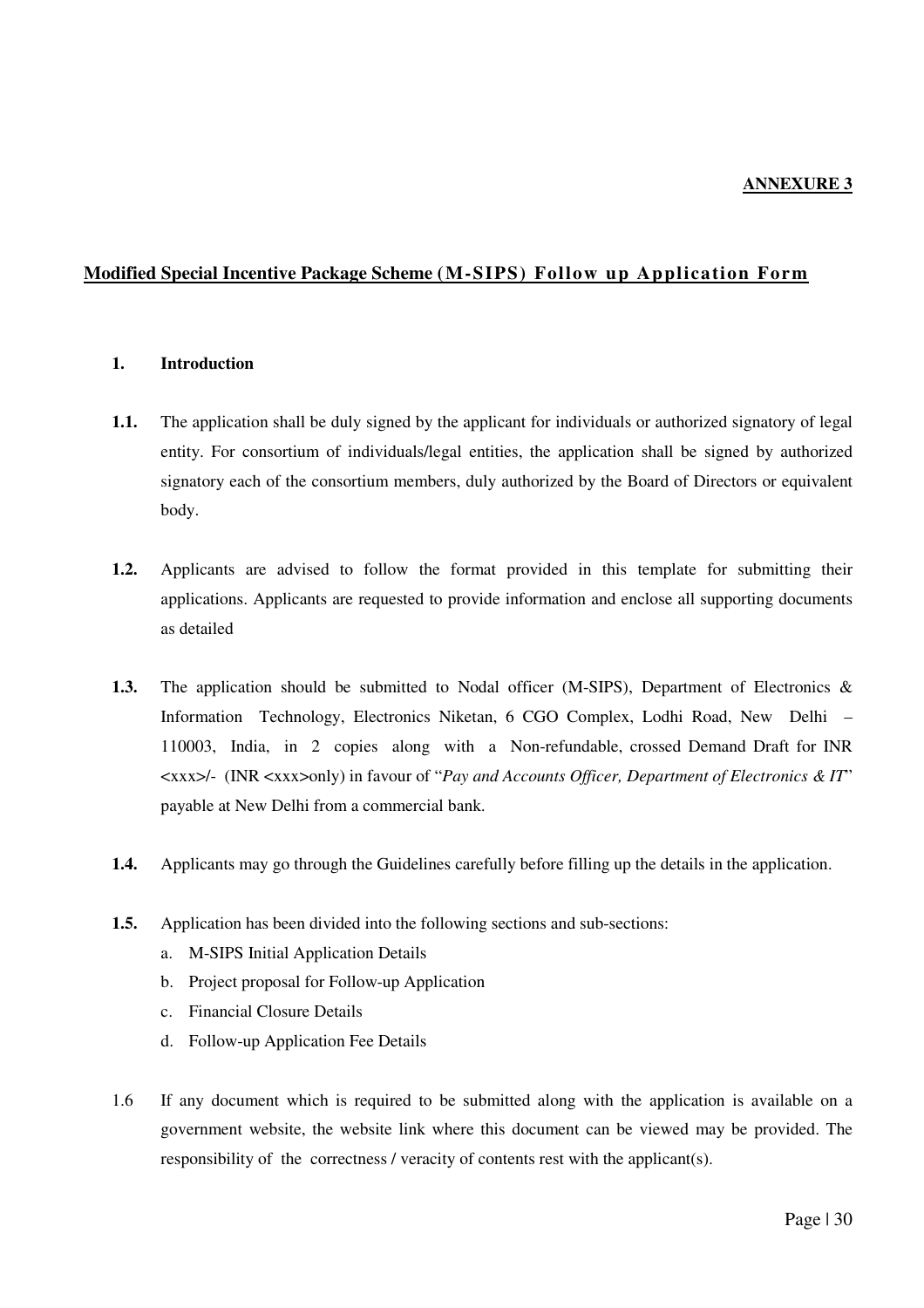#### **2. Section I – M-SIPS Initial Application Details**

- **2.1.** M-SIPS Initial Application ID (provided by DeitY at the time of submission of initial application)
- **2.2.** Phase for which follow-up application is being made (This should be a part of project plan submitted at the time of initial application)

#### **3. Section II – Project Proposal for Follow up application**

The information under this section needs to be accompanied with the financial closure documents (as mentioned in section III) related with the proposed project implementation phase. In the absence of any supporting financial closure documents and details, the proposed project implementation phase will not be considered by DeitY.

- **3.1.** The Project proposal should comprise of a Detailed Project Report (DPR) and an Executive Summary of the DPR. The DPR shall have the detailed description on the following:
	- a. Description of the project (include nature, scope & objectives)
	- b. Company structure (entity) under which the project is to be undertaken (legal status, shareholding pattern and details of agreements which might have been signed with business partner (s), if any). The agreement and roles and responsibilities between the partners must be clearly mentioned and agreement details (MoU / Agreements) should be provided as Appendix.
	- c. Technology (ies) proposed for the project. Also provide a competitive differentiation or advantage with similar or competing technologies highlighting why the said technology (ies) has been proposed and a roadmap. Intellectual property status for the technologies being proposed. Details of collaborative arrangements or tie-ups or working arrangements with other firms for technology (ies). If the technology is being brought by partner (s), provide details of who owns the technology (ies) and the nature of agreement with the applicant including copies of agreement of the same. Source of product design. Also, indicate potential scope and plans for technology (ies) upgrade including back-up R&D. The following details for the technology (ies) provider, if applicable:
		- i. Name, registered address and contact details
		- ii. Top management details
		- iii. Summary of experience in the products and markets being served
		- iv. Status of existing patents, copyrights and trademarks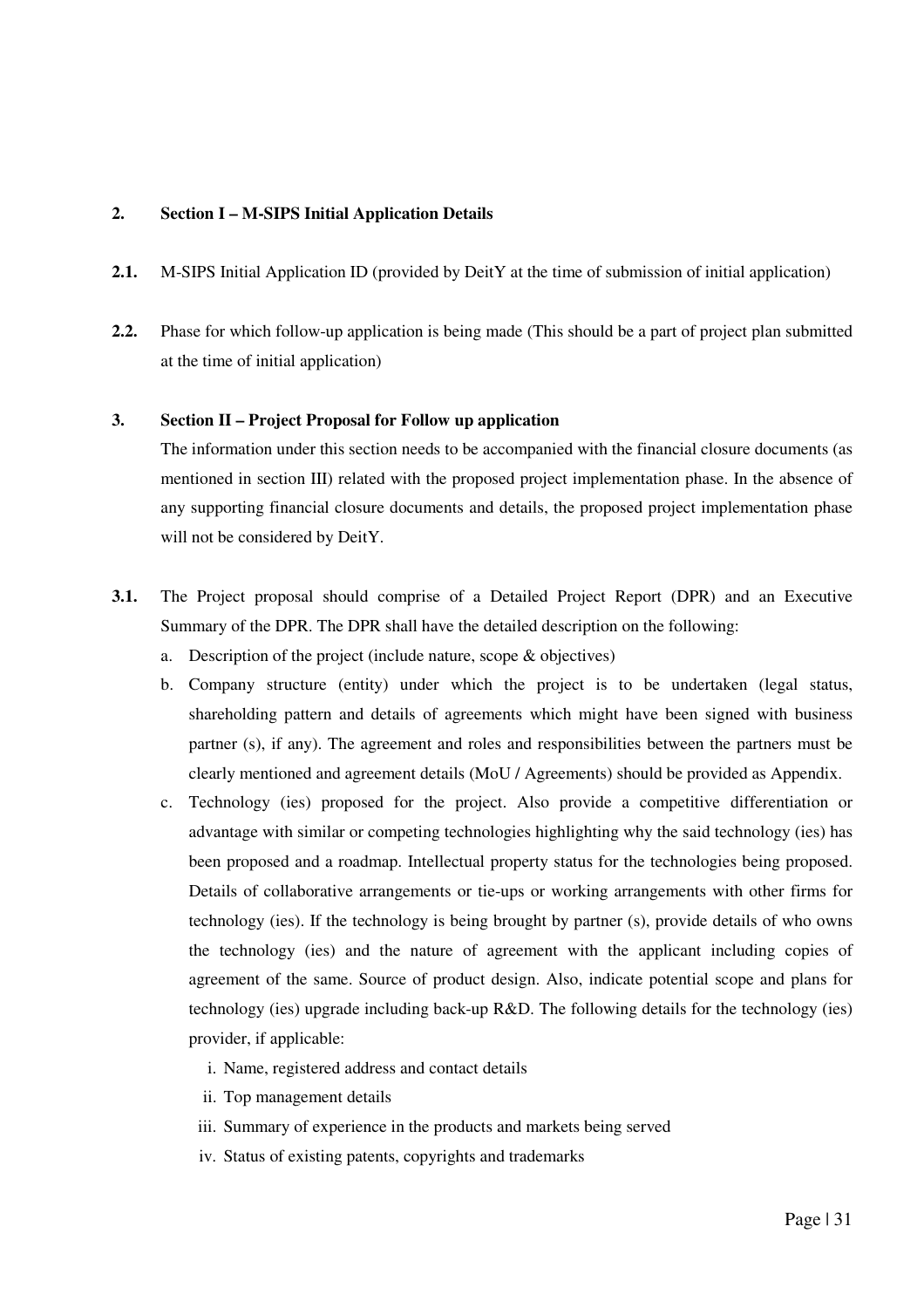- d. Summary of results of feasibility studies conducted for the project, if any (technology and market) and proposed product and market focus. The following details should be covered:
	- i. Target market segments and market sizes (include estimates of India and other targeted export markets).
	- ii. Proposed product features and characteristics
	- iii. Competitive differentiation
	- iv. Planned mix of export and sales in the domestic market
	- v. Distribution channels
	- vi. Potential customers to be targeted and expected revenues from major customers
	- vii. Market size and growth for the proposed technology (ies) in India and abroad
	- viii. Summary of internal and external market research reports supporting the marketing plan

#### *Documents to be furnished:*

- a. Please attach copies of reports referred to in this section
- **3.2.** Operations and facilities analysis: The following need to be described in detail: Location proposed (State, District) (in case the location has not been confirmed, mention the options being considered and the level of readiness of the sites under consideration).
	- a. Whether location is SEZ or Non-SEZ
	- b. Planned building size and infrastructure requirements
	- c. Details of proposed occupancy (self-owned or leased)
	- d. Project plan with implementation schedule and key milestones including proposed date of commencement of commercial operations
	- e. Proposed production capacity
	- f. Raw material availability
	- g. Quantum of water, electricity and gases required for source for procuring the same
	- h. Labour requirements (provide analysis of specialized manpower and training needs)
	- i. Opportunity to expand operations in future years

#### *Documents to be furnished:*

- a. Documentation showing ownership and possession of land
- b. Copy of Industrial Entrepreneurs' Memorandum (I.E.M) in DTA or Approval under SEZ scheme (if available)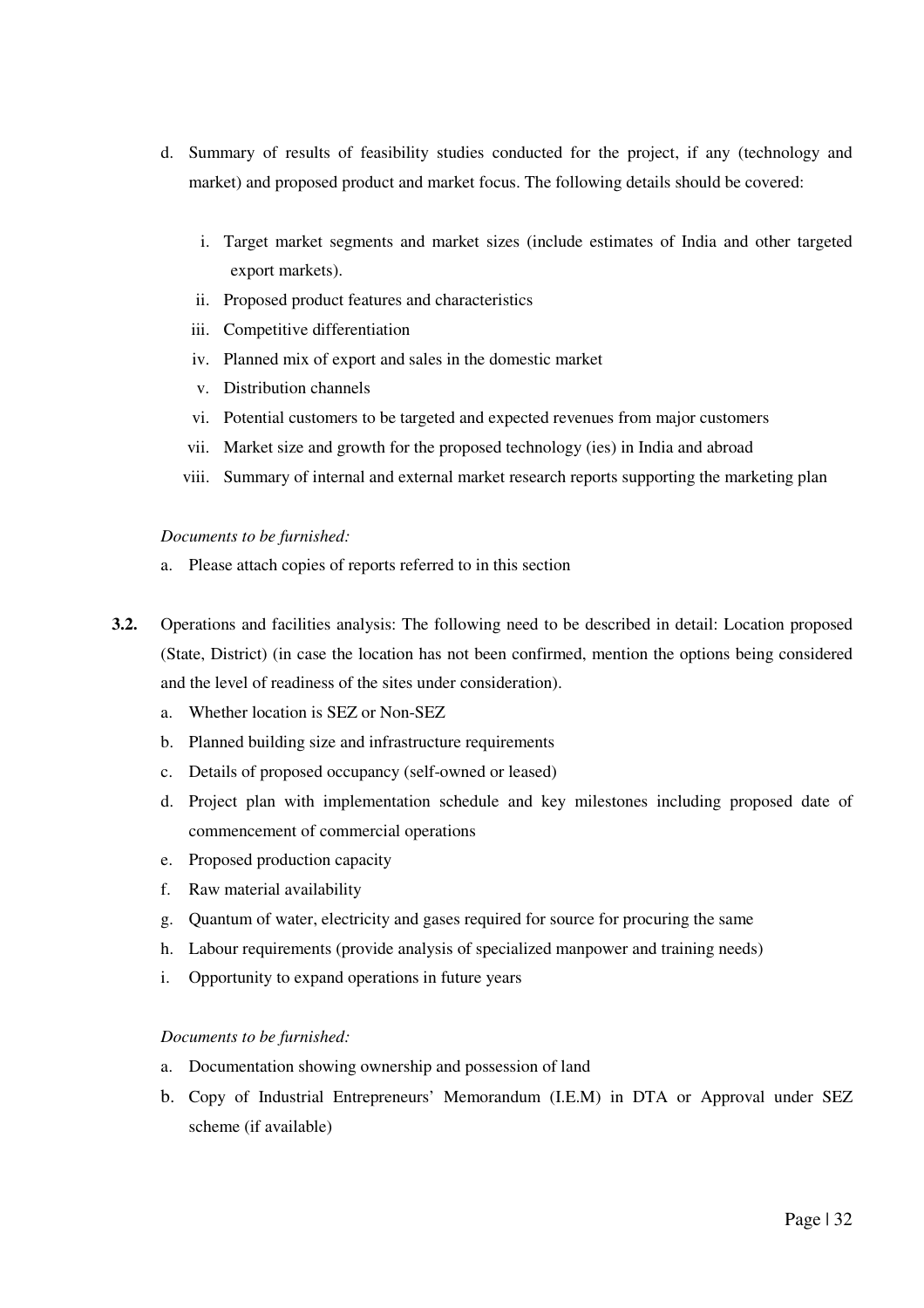- **3.3.** Total estimated cost of project and size of overall investment (Rs Cr.): \*Total estimated cost must include average operating expenses and maintenance capital expenditure expected to be incurred up to 10 yrs after break even period. Size of the overall investment must include the capital expenditure (growth CAPEX) expected to be incurred up to 10 yrs. The following details should be furnished:
	- a. Size of overall investment with share of each applicant in case of joint application, clearly show the phases. Also mention the details on the overall outlay for technology (ies) alone.
	- b. Details of investment in items of Capital Expenditure (Land, Building, Plant and Machinery, Technology Cost, R&D (in house or captive)
	- c. Sources of funding (internal accruals, equity, government assistance, term debt and working capital loans etc)
	- d. Details of the principal bankers for the investment, if identified
	- e. Investor details for each source of fund
	- f. Financial assistance sought from Government of India (Rs crore)

#### *Documents to be furnished:*

- a. Expected time for project completion (start & completion date)
- b. Forecasted returns (till 10 years from date of project approval) (provide ROI and breakeven estimates with and without government support)
- c. Projected financial statements (P&L, balance sheet and cash flows) till 10 years from project approval. This should include detailed income and expense break-up. The income should include product / segment wise sales and assumed selling price.
- d. Estimated running operating expenses to be incurred after the start of commercial production by product segments (provide details of maintenance capex and both fixed and variable operating expenses expected to be incurred up to 10 years of the project under all major heads under Cost of Goods (COGS) and Selling, R&D, General and Administrative Overheads.
- e. Estimated variable cost per unit (key products) produced upto 10 years from project approval
- f. Key financial indicators (NPV, IRR, ROI with and without Government support, break even period, with and without Government support) for the investment
- g. Detailed financial sensitivity analysis which includes stress tests for key success factors (Sensitivity analysis needs to be captured in detail. Parameters selected for sensitizing must be relevant to the industry or project such as time overruns, price reduction and market slowdown. Also show at least one scenario with stressing of multiple factors. Provide detailed justifications for any adverse scenarios)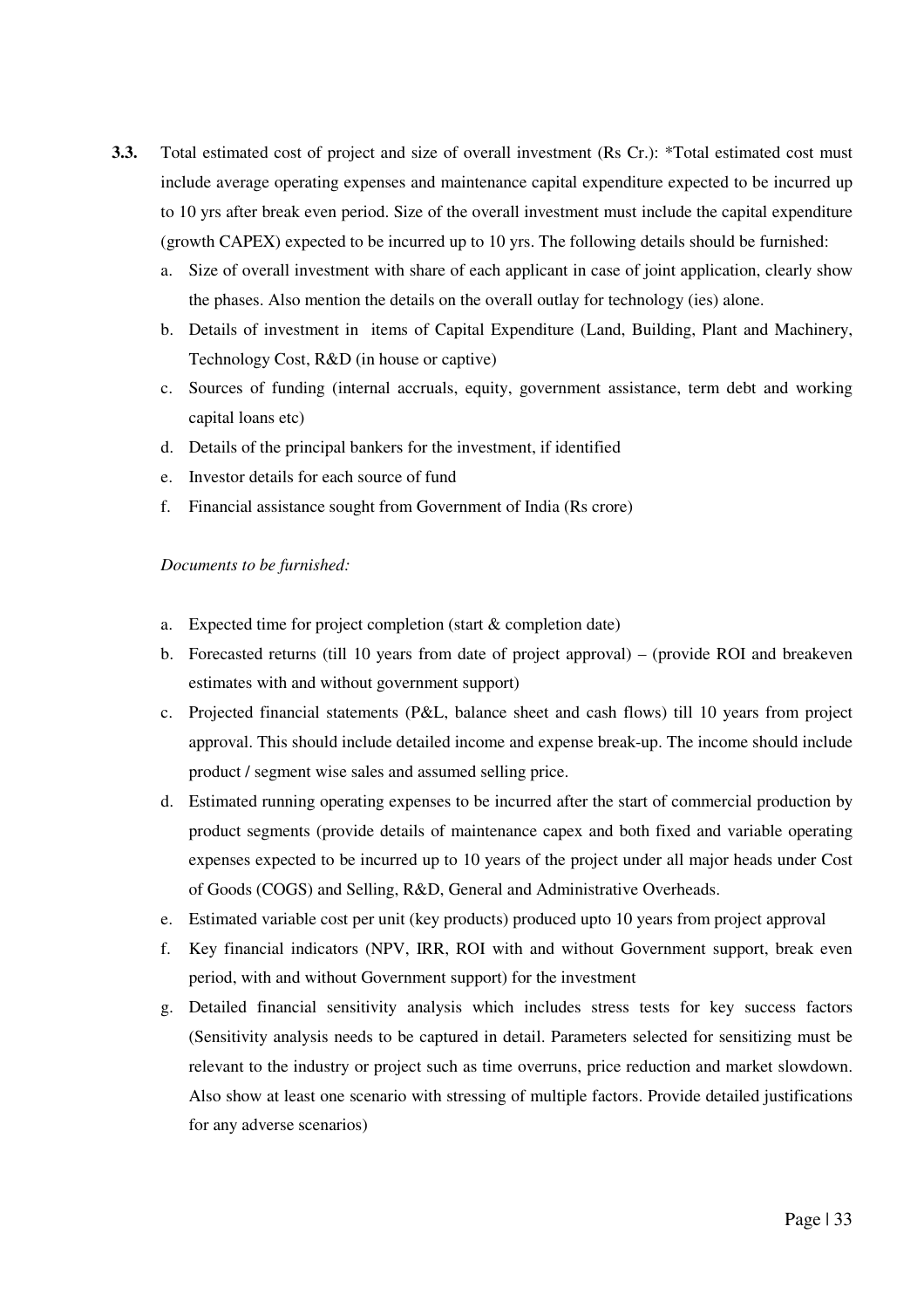- h. Key assumptions for financial projections target market growth rates, average selling price and projected market share/pricing; technology growth assumptions, business environment assumptions, EBITA, Capex, Sales growth, weighted average cost of capital), project execution assumptions related to timelines and cost; other assumptions
- i. Detailed supporting financial statements (excel based)
- **3.4.** Risk Analysis and Sustainability Plan

Give detailed assessment of following risks and the mitigation plans:

- a. Business Risk
- b. Industry Risk
- c. Environment risk
- d. Technology risk
- e. Financial risk
- f. Legal and Regulatory risk
- g. Operational risk
- **3.5.** Regulatory Treatment
	- a. Provide information on Licenses, permits and third-party approvals necessary to execute the project.
	- b. Proposed process and time lines for obtaining clearances.

*Documents to be furnished:* 

- a. All licenses, permits and third-party approvals necessary to execute the project which have been obtained
- **3.6.** Technology Details: A separate template may be provided in consultation with the Technical Evaluation committee.

#### *Documents to be furnished:*

a. Copy of technology agreements with technology provider

#### **4. Section III – Financial Closure Details**

**4.1.** Details of Financial Closure achieved: Debt, Equity, Promoters contribution, FIs providing debt and equity.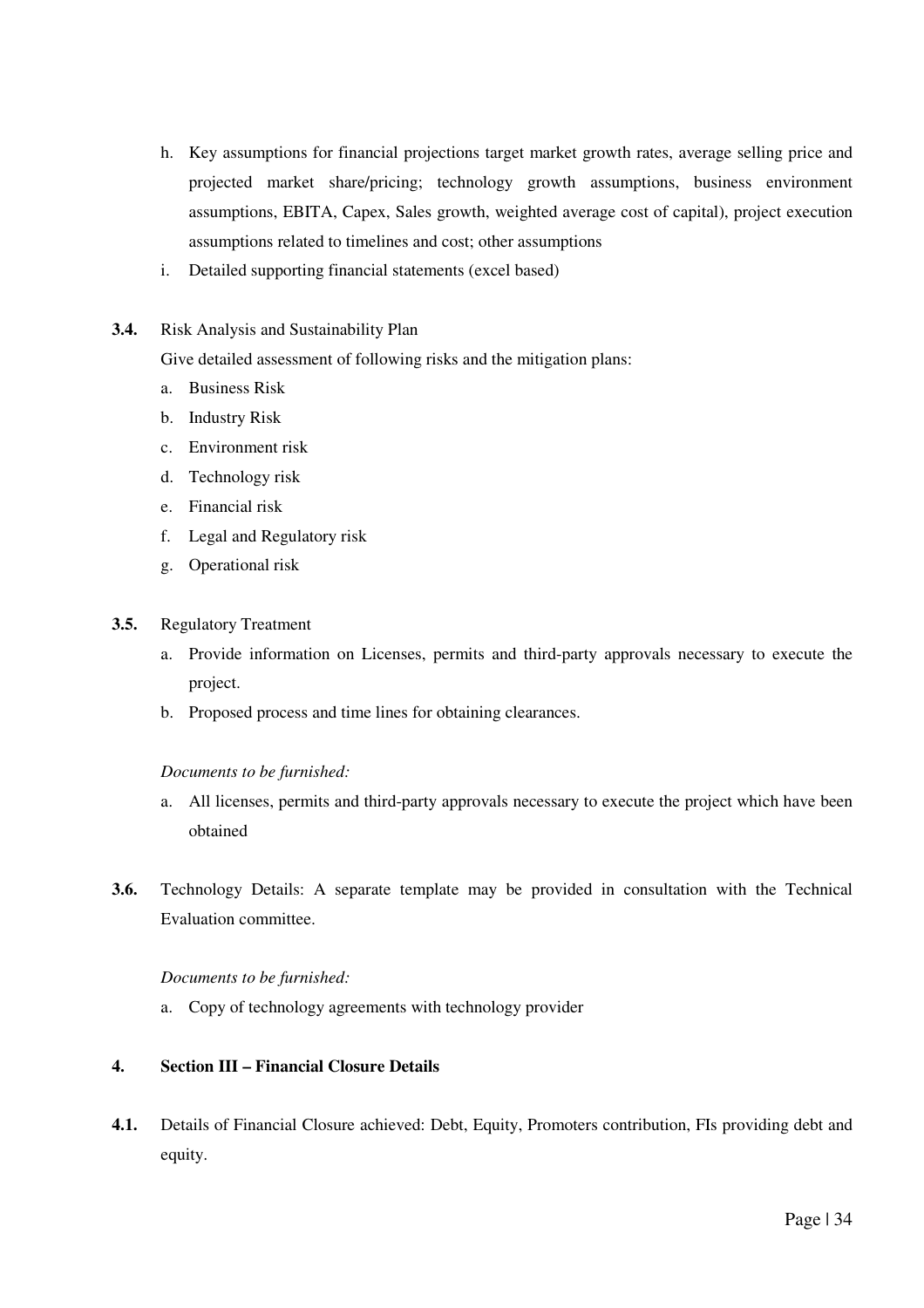- **4.2.** Contact details of the FIs providing debt/equity. Details should include name, official designation, address, email, telephone/ fax numbers.
- **4.3.** Contact Details of equity providers. Details should include name, official designation, address, email, telephone / fax numbers.

#### *Documents to be furnished:*

- a. Copy of the Bank / FI appraisal note
- b. Company Secretary certified copy of the Sanction letter and the Term Loan Agreement for Debt
- c. Company Secretary certified copy of Board Resolution for equity for companies or equivalent for other legal entities/ Proof of equity having been brought in.
- d. Proof of equity brought in as per project schedule. In case of Term loans, as per the term loan agreement.

#### **5. Section IV: Initial Application Fee Details**

**5.1.** Details of Demand Draft: Number, date, bank name and branch.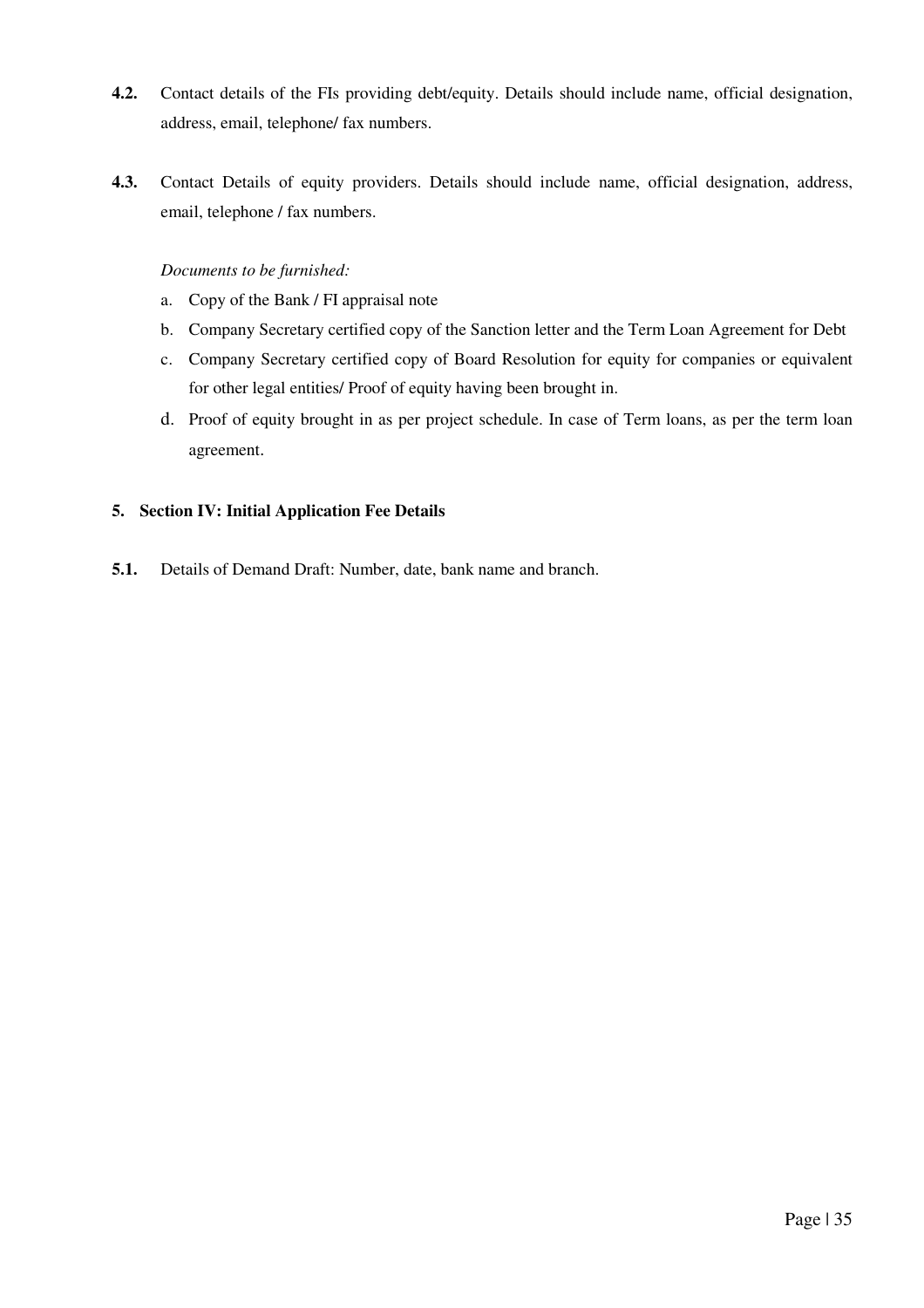## **ANNEXURE 4**

## **Investment Thresholds and Financial Incentives for ESDM**

| <b>S.</b><br>No. | <b>Type</b>                                                                                                                            | <b>Investment Threshold</b><br>(in Rs. Crores) |                                                                       |                    | <b>Financial Incentives</b>                                                           |                                                                                                                                     |
|------------------|----------------------------------------------------------------------------------------------------------------------------------------|------------------------------------------------|-----------------------------------------------------------------------|--------------------|---------------------------------------------------------------------------------------|-------------------------------------------------------------------------------------------------------------------------------------|
|                  |                                                                                                                                        | Fab                                            | <b>Assembly, Testing,</b><br><b>Marking &amp; Packaging</b><br>(ATMP) | Manufa-<br>cturing | <b>SEZ</b>                                                                            | Non-SEZ                                                                                                                             |
| 1.               | <b>Electronic Products including</b><br><b>Nano-Electronic and Telecom</b><br><b>Products as per Annexure 5</b>                        |                                                |                                                                       | 10                 | 20% of Capex                                                                          | $25\%$ of Capex + Reimbursement of<br>Excise/CVD on capital equipment                                                               |
| 2.               | <b>Intermediates</b>                                                                                                                   |                                                |                                                                       |                    |                                                                                       |                                                                                                                                     |
| 2.1              | Nano Electronic Components                                                                                                             |                                                |                                                                       | 200                | 20% of Capex                                                                          | 25% of Capex + Reimbursement of                                                                                                     |
|                  |                                                                                                                                        |                                                |                                                                       |                    |                                                                                       | Excise/CVD on capital equipment                                                                                                     |
| 2.2              | Semiconductor Wafering                                                                                                                 |                                                |                                                                       | 1000               | $20\%$ of Capex +<br>Reimbursement of<br>Central Taxes and<br>Duties (See Note $-1$ ) | 25% of Capex + Reimbursement of<br>Excise/CVD on capital equipment<br>+ Reimbursement of Central Taxes<br>and Duties (See Note - 1) |
| 2.3              | Semiconductor Chips (See Note 2):                                                                                                      |                                                |                                                                       |                    |                                                                                       |                                                                                                                                     |
| a)               | Logic - Microprocessors,<br>Microcontrollers, Digital Signal<br>Processors (DSP) & Application<br>Specific Integrated Circuits (ASICS) | 2000                                           | 500                                                                   | N.A                | $20\%$ of Capex +<br>Reimbursement of<br>Central Taxes and<br>Duties (See Note - 1)   | 25% of Capex + Reimbursement of<br>Excise/CVD on capital equipment<br>+ Reimbursement of Central Taxes<br>and Duties (See Note - 1) |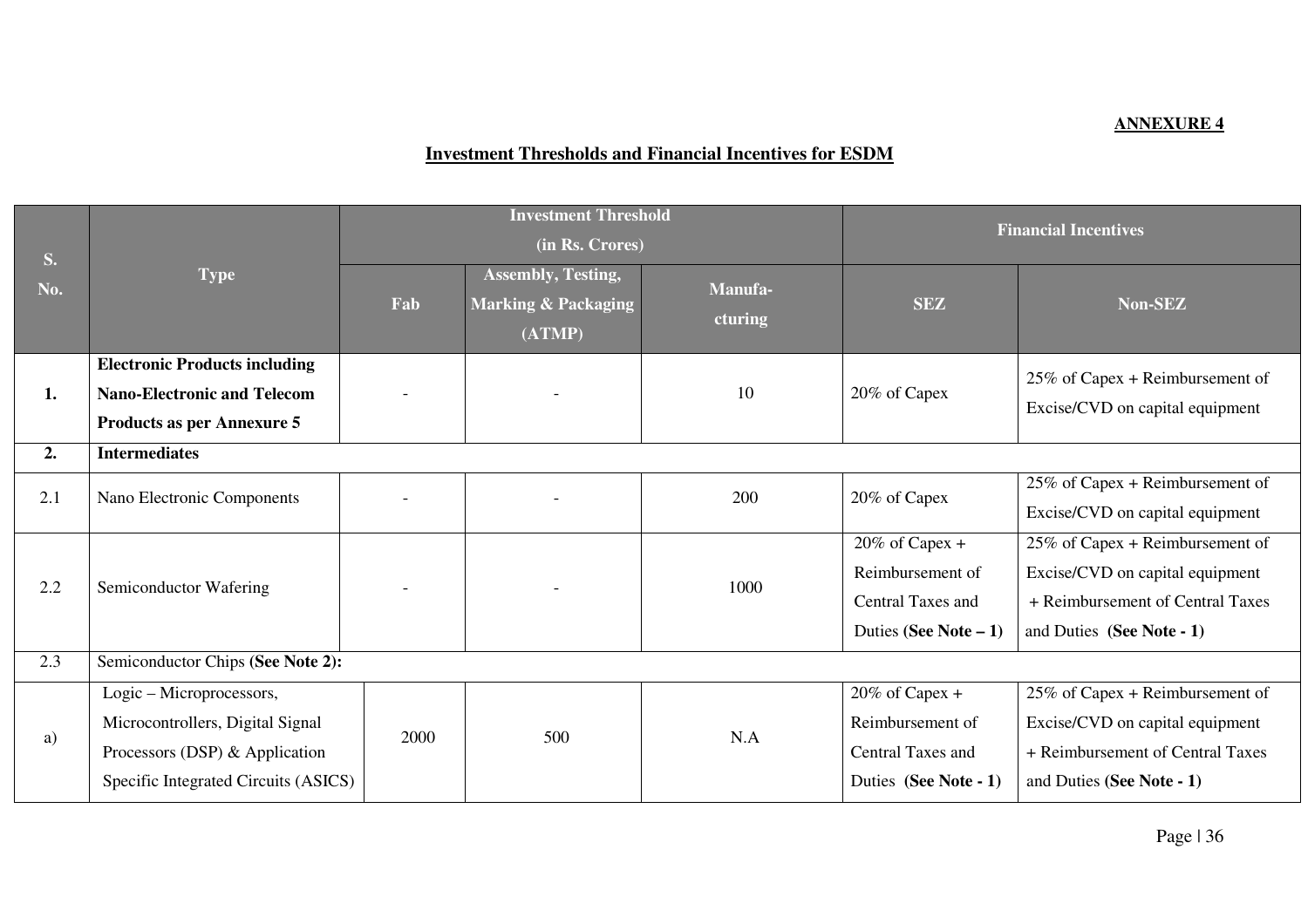| S.<br>No.     | <b>Type</b>                                                                                | <b>Investment Threshold</b><br>(in Rs. Crores) |     |     |                                                                                     | <b>Financial Incentives</b>                                                                                                         |
|---------------|--------------------------------------------------------------------------------------------|------------------------------------------------|-----|-----|-------------------------------------------------------------------------------------|-------------------------------------------------------------------------------------------------------------------------------------|
|               |                                                                                            |                                                |     |     |                                                                                     |                                                                                                                                     |
| b)            | Memory                                                                                     | 5000                                           | 400 | N.A | $20\%$ of Capex +<br>Reimbursement of<br>Central Taxes and<br>duties (See Note - 1) | 25% of Capex + Reimbursement of<br>Excise/CVD on capital equipment<br>+ Reimbursement of Central Taxes<br>and Duties (See Note - 1) |
| 2.3           | Chip Components, Discrete Semiconductors and Power Semiconductors:                         |                                                |     |     |                                                                                     |                                                                                                                                     |
| a)            | <b>Chip Components</b>                                                                     | 200                                            | 75  | N.A | 20% of Capex                                                                        | $25\%$ of Capex + Reimbursement of<br>Excise/CVD on capital equipment                                                               |
| b)            | Discrete Semiconductors like<br>Transistors, Diodes etc                                    | 25                                             | 10  | N.A | 20% of Capex                                                                        | 25% of Capex + Reimbursement of<br>Excise/CVD on capital equipment                                                                  |
| $\mathbf{c})$ | Power Semiconductors (including<br>Diffusion) like FETs, MOSFETs,<br>SCRs, GTDs, IGBTs etc | 100                                            | 50  | N.A | 20% of Capex                                                                        | 25% of Capex + Reimbursement of<br>Excise/CVD on capital equipment                                                                  |
| 2.4           | Solar Photovoltaics (SPV) (See Note - 3):                                                  |                                                |     |     |                                                                                     |                                                                                                                                     |
| a)            | Polysilicon Technology:                                                                    |                                                |     |     |                                                                                     |                                                                                                                                     |
| $\mathbf{i}$  | Polysilicon                                                                                | 650                                            | N.A | N.A | 20% of Capex                                                                        | 25% of Capex + Reimbursement of<br>Excise/CVD on capital equipment                                                                  |
| ii)           | Ingots and/ or wafers                                                                      | 400                                            | N.A | N.A | 20% of Capex                                                                        | 25% of Capex + Reimbursement of                                                                                                     |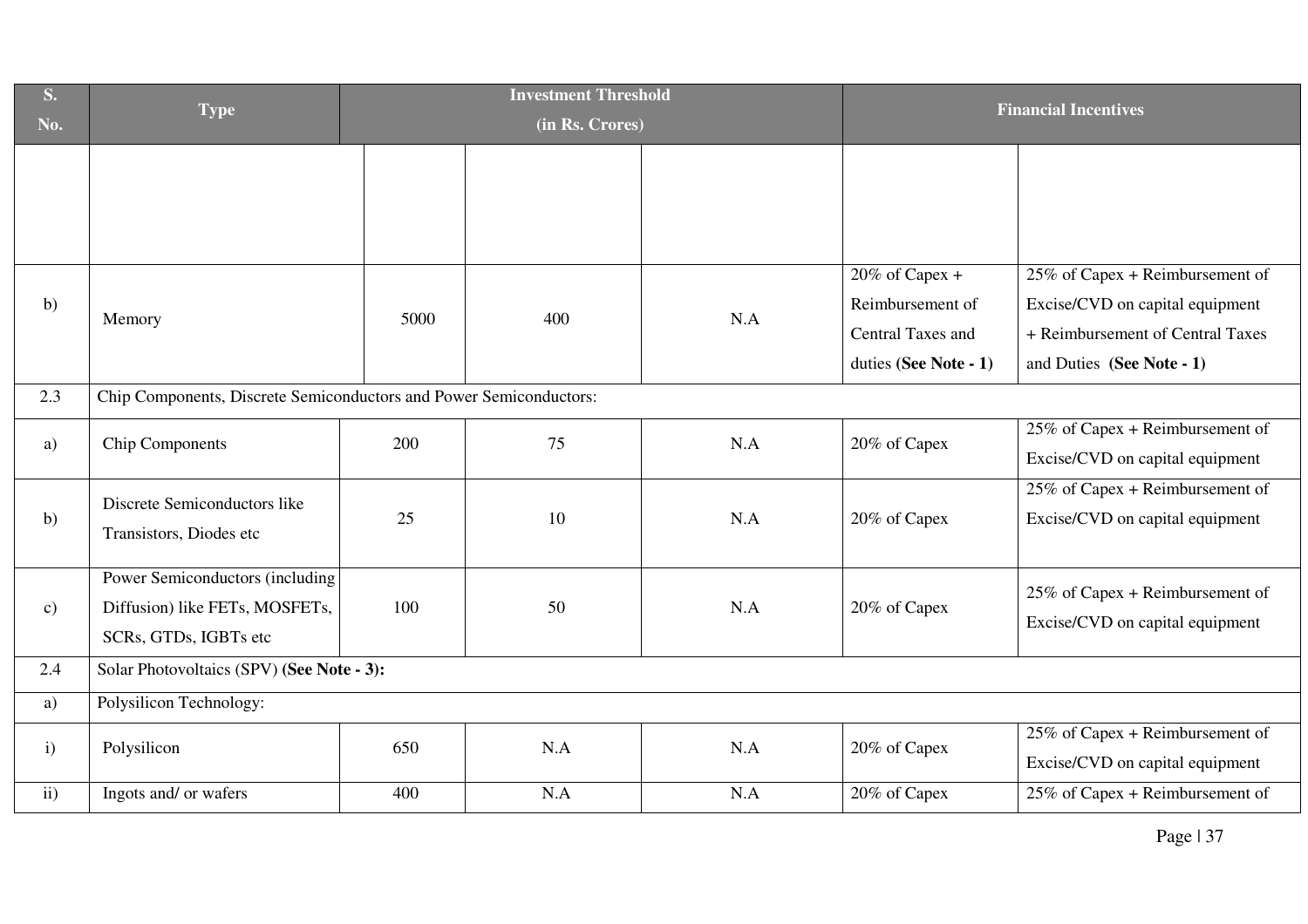| <b>S.</b>    |                                                                                                       | <b>Investment Threshold</b> |     | <b>Financial Incentives</b> |              |                                    |  |
|--------------|-------------------------------------------------------------------------------------------------------|-----------------------------|-----|-----------------------------|--------------|------------------------------------|--|
| No.          | <b>Type</b>                                                                                           |                             |     | (in Rs. Crores)             |              |                                    |  |
|              |                                                                                                       |                             |     |                             |              | Excise/CVD on capital equipment    |  |
|              |                                                                                                       |                             |     |                             |              | $25\%$ of Capex + Reimbursement of |  |
| iii)         | Cells or Cells & Modules                                                                              | 100                         | N.A | N.A                         | 20% of Capex | Excise/CVD on capital equipment    |  |
|              |                                                                                                       |                             |     |                             |              | (See Note $-3$ )                   |  |
| b)           | Thin Film Technology                                                                                  |                             |     |                             |              |                                    |  |
| $\mathbf{i}$ | Cells or Cells & Modules                                                                              | 300                         | N.A | N.A                         | 20% of Capex | 25% of Capex + Reimbursement of    |  |
|              |                                                                                                       |                             |     |                             |              | Excise/CVD on capital equipment    |  |
| 2.5          | <b>Light Emitting Diodes (LED)</b>                                                                    | 250                         | 50  | N.A                         | 20% of Capex | 25% of Capex + Reimbursement of    |  |
|              |                                                                                                       |                             |     |                             |              | Excise/CVD on capital equipment    |  |
| 2.6          | Liquid Crystal Displays (LCD):                                                                        |                             |     |                             |              |                                    |  |
|              | <b>LCD</b> Fabrication                                                                                | 4000                        | 250 | N.A                         | 20% of Capex | 25% of Capex + Reimbursement of    |  |
| a)           |                                                                                                       |                             |     |                             |              | Excise/CVD on capital equipment    |  |
|              |                                                                                                       |                             |     |                             |              | +Reimbursement of Central Taxes    |  |
|              |                                                                                                       |                             |     |                             |              | and Duties (See Note - 1)          |  |
|              | <b>LCD Glass Substrate</b>                                                                            | 250                         | 100 | N.A                         | 20% of Capex | 25% of Capex + Reimbursement of    |  |
| b)           |                                                                                                       |                             |     |                             |              | Excise/CVD on capital equipment    |  |
| 2.7.         | Passive Components, Electro - Mechanical Components, Mechanicals Parts and Consumables & Accessories: |                             |     |                             |              |                                    |  |
| a)           | Passive Components such as                                                                            | N.A                         | N.A |                             | 20% of Capex | $25\%$ of Capex + Reimbursement of |  |
|              | Resistors, Capacitors, Inductors,                                                                     |                             |     | 5                           |              | Excise/CVD on capital equipment    |  |
|              | Thermistors etc.                                                                                      |                             |     |                             |              |                                    |  |
| b)           | <b>Electromechanical Components</b>                                                                   | N.A                         | N.A | 5                           | 20% of Capex | $25\%$ of Capex + Reimbursement of |  |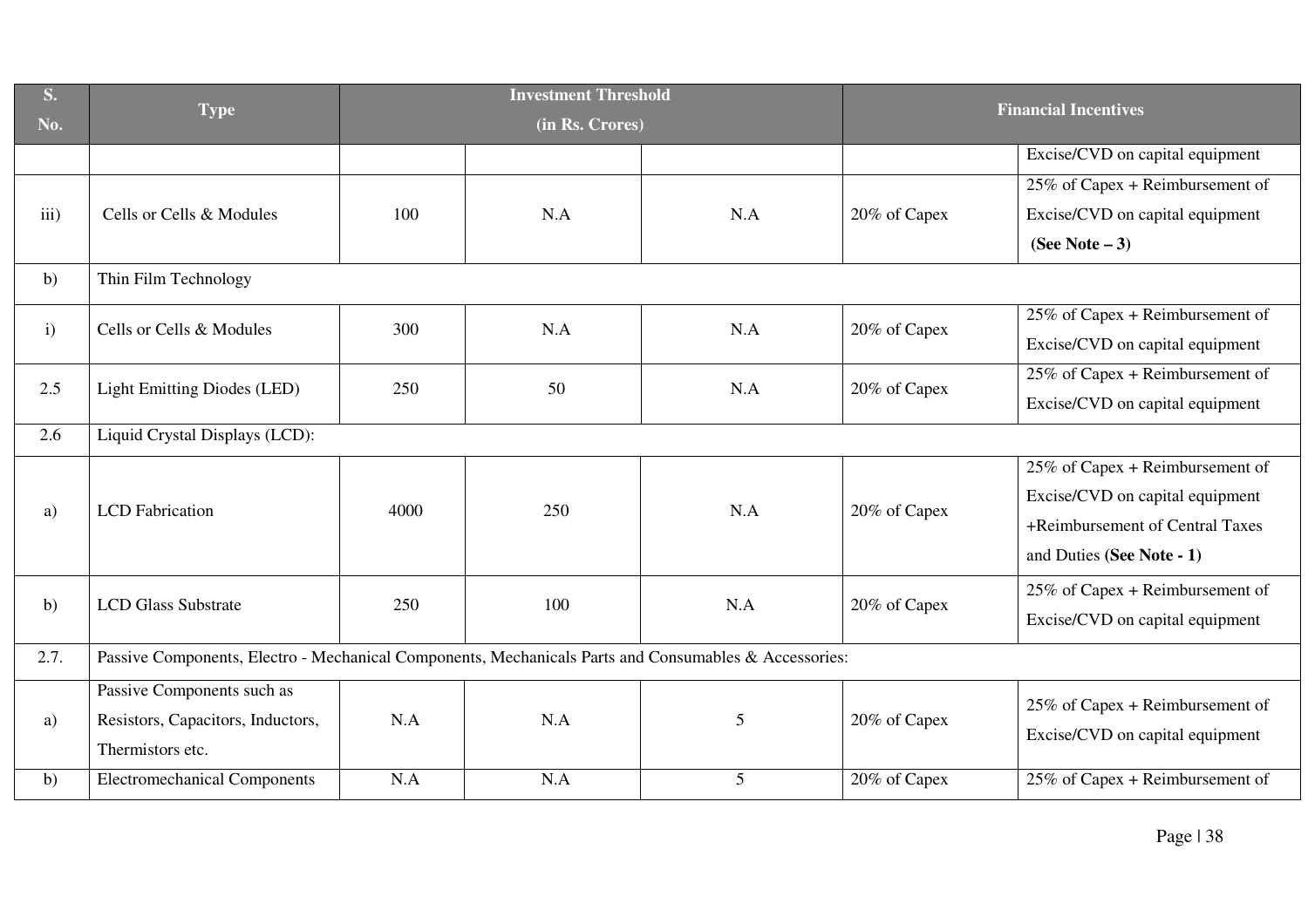| S.            | <b>Type</b>                       |     | <b>Investment Threshold</b> |     |              | <b>Financial Incentives</b>        |
|---------------|-----------------------------------|-----|-----------------------------|-----|--------------|------------------------------------|
| No.           |                                   |     | (in Rs. Crores)             |     |              |                                    |
|               | and Mechanical Parts such as      |     |                             |     |              | Excise/CVD on capital equipment    |
|               | Multilayer PCBs, Transformers,    |     |                             |     |              |                                    |
|               | Coils, Connectors, Switches,      |     |                             |     |              |                                    |
|               | Ferrites, Micro Motors, Stepper   |     |                             |     |              |                                    |
|               | Motors, Films etc.                |     |                             |     |              |                                    |
| $\mathbf{c})$ | Consumables and Accessories       |     |                             |     |              |                                    |
|               | such as Mobile Phones and IT      |     |                             |     |              |                                    |
|               | accessories - Batteries, Chargers | N.A | N.A                         |     | 20% of Capex | $25\%$ of Capex + Reimbursement of |
|               | etc., PCBs, Foils, Tapes, Epoxy,  |     |                             |     |              | Excise/CVD on capital equipment    |
|               | Cabinets etc.                     |     |                             |     |              |                                    |
| 3.            | <b>Electronic Manufacturing</b>   | N.A | N.A                         | 100 | 20% of Capex | 25% of Capex + Reimbursement of    |
|               | Services (EMS) – (See Note – 4)   |     |                             |     |              | Excise/CVD on capital equipment    |

•**Note - 1:** Central Taxes and Duties mean Customs Duty, Service Tax, Excise Duty, on actual from the date of commencement of production.

- • **Note – 2:** The types of fabs for which incentives are available for setting up of Semiconductor Wafer Fabrication facilities (Fabs) will be decided based on the outcome of investment being attracted by the Government to set up two Fabs in a separate exercise.
- • **Note – 3:** Incentives for investments in additional Solar Photovoltaics shall be decided based on the outcome of proposals received under the Special Incentive package Scheme (SIPS) announced vide Notification No. 3 (1)/ 2007 – IPHW (SIPS) dated 21 March 2007.
- • **Note – 4: Electronic Manufacturing Services (EMS)** would mean, units engaged in providing services related to manufacture of sub-assemblies and parts including integration services to the Original Equipment Manufacturers (OEMs). However, EMS shall not encompass production of final products under their own brand name.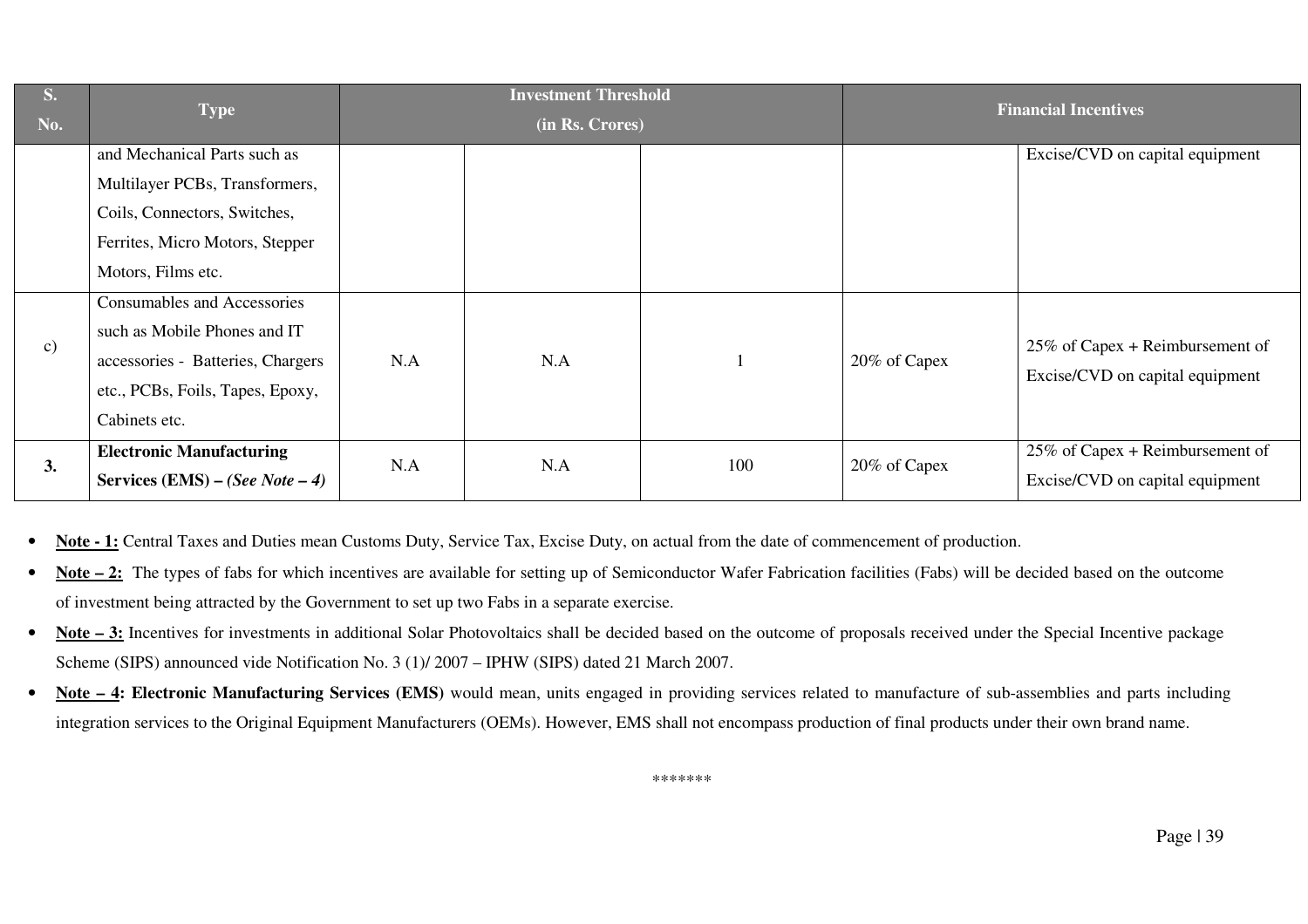## **List of verticals of ESDM for which incentives are available under M-SIPS**

| (A) | Electronics Products including Nano-Electronics Products and Telecom Products (SI no. 1 of Annexure 4):                                                               |
|-----|-----------------------------------------------------------------------------------------------------------------------------------------------------------------------|
|     | Telecom products including Optical Fiber Equipment; Terrestrial Communication Equipment; Satellite Communication Equipment; IP based new generation soft-             |
|     | switches/routers including L2 and L3 switches, data networking equipment – copper / optical – consumer and carrier grades, for public and private networks; Transport |
|     | systems – DWDM, SDH, PON, Cross-connects, RF over optical fibre, Carrier Ethernet, Packet Optical Transport Platform (P-OTP); Wireless technology – GSM (2G &         |
|     | 2.5G), CDMA, 3G, LTE & LTE Advance, Wi-Fi, WiMAX & WiMAX Advance; Microwave Radio systems 2-70 GHz, Software defined radio, Cognitive radio,                          |
| 1.  | Distributed antenna systems; Equipment related to security and surveillance, processing of speech, data, image, video; Customer Premises Equipment (CPE) – PBX        |
|     | systems, eadends, 3G Routers, VoIP gateways, Residential gateways, Access points, Routers, Broadband CPEs, Mobile phones / Mobile handsets / Smart Mobile phones,     |
|     | Set-top boxes, HModems, dongles, data card; Short Range Devices (SRD), Sensors; VSAT based systems - Broadband, Disaster management; Non-conventional energy          |
|     | sources, portable mechanical chargers for handsets, computers; NMS / OSS / BSS systems for all above - SNMP / Openview / CORBA; Customer care & Billing               |
|     | systems; Electronics products for energy management, Advanced storage batteries such as Li-Ion, Video Conferencing Equipment etc.                                     |
| 2.  | IT Hardware products including computers, (tablets, desktops etc.) servers, peripherals like printers, faxes, storage devices monitors, etc.                          |
| 3.  | Consumer Electronics like Televisions, Digital Cameras, Camcorders etc.                                                                                               |
| 4.  | Health and Medical Electronics                                                                                                                                        |
| 5.  | Strategic electronics                                                                                                                                                 |
| 6.  | Solar Photo Voltaic including thin film, polysilicon etc.                                                                                                             |
| 7.  | <b>Light Emitting Diodes (LEDs)</b>                                                                                                                                   |
| 8.  | Liquid Crystal Displays (LCDs)                                                                                                                                        |
| 9.  | Avionics                                                                                                                                                              |
| 10. | Industrial Electronic products including measuring and control equipment, energy meters etc.                                                                          |